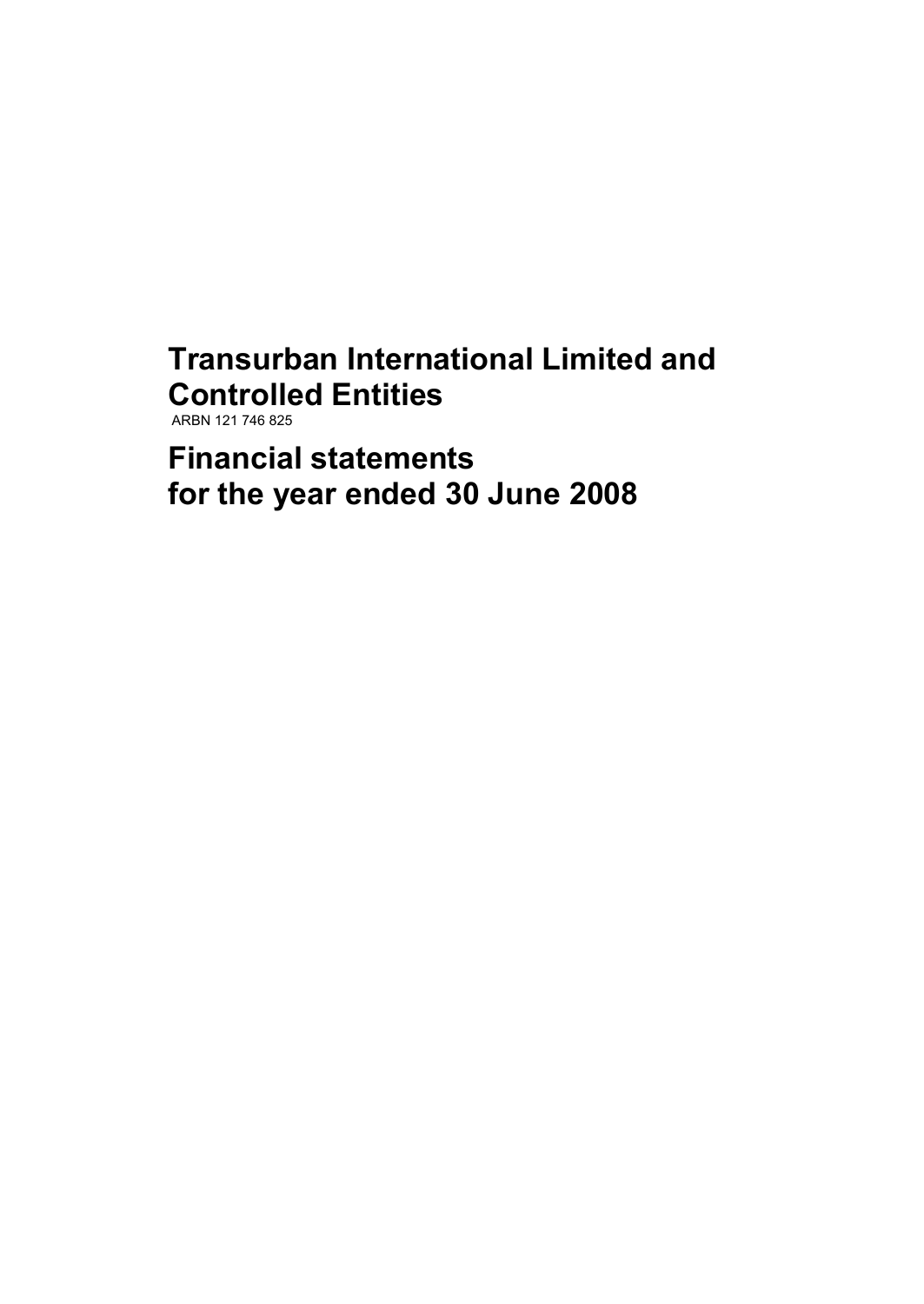# **Transurban International Limited ARBN 121 746 825 Financial statements - 30 June 2008**

## **Contents**

|                                             | Page |
|---------------------------------------------|------|
| Directors' report                           |      |
| Auditor's Independence Declaration          | 20   |
| Financial report                            | 21   |
| Directors' declaration                      | 62   |
| Independent auditor's report to the members | 63   |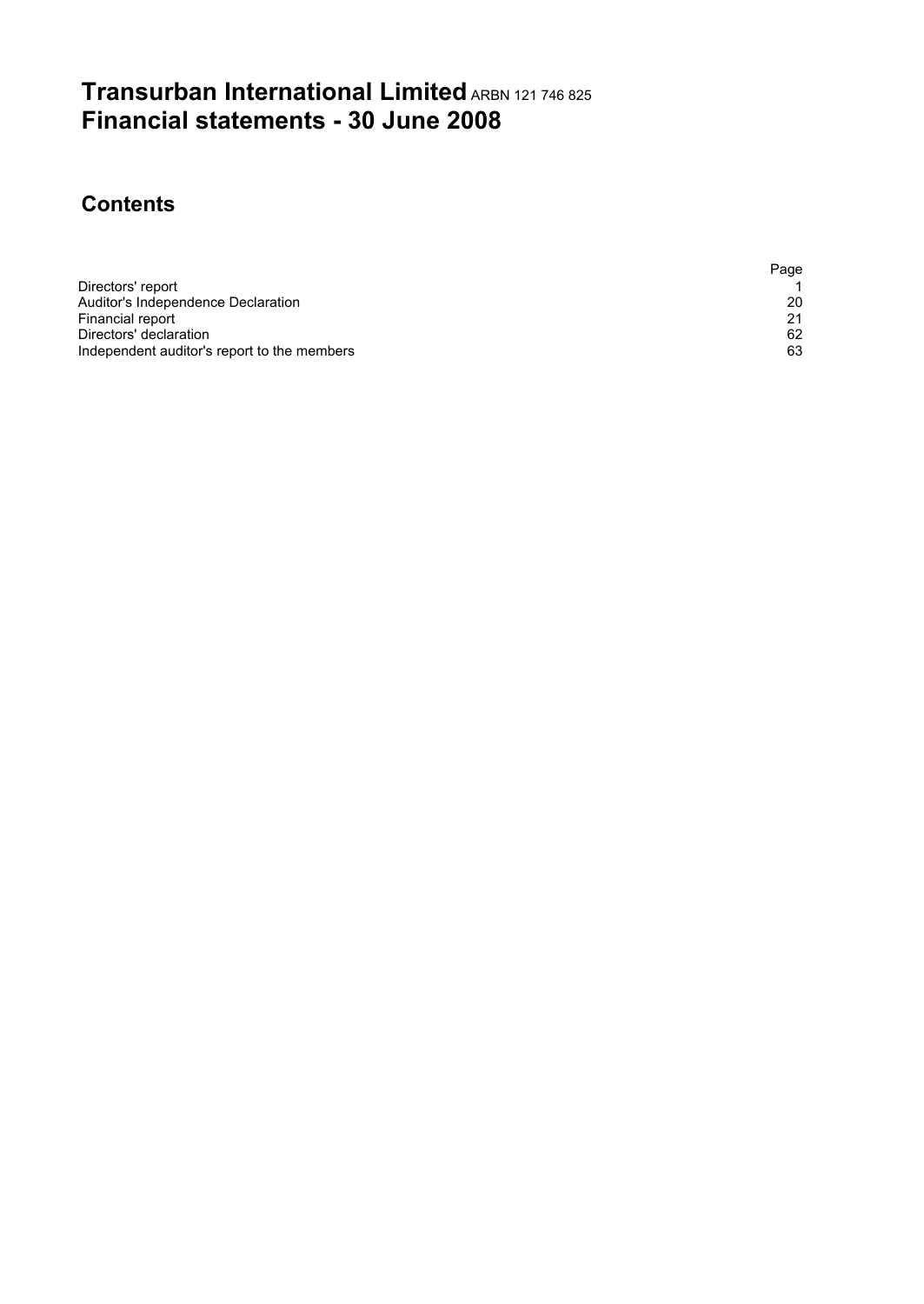## **Directors' report**

Your directors present their report on the consolidated entity (referred to hereafter as the Group) consisting of Transurban International Limited ("TIL") and the entities it controlled at the end of, or during, the year ended 30 June 2008.

#### **Accounts**

Transurban International Limited forms part of the Transurban Group. Prior to 3 January 2007, Transurban Stapled Securities comprised one share in Transurban Holdings Limited, one unit in Transurban Holding Trust and one share in Transurban Limited. On 3 January 2007 the composition of the Stapled Security was restructured, as approved by security holders at the Group's AGM on 23 October 2006. The restructure involved the removal of shares in Transurban Limited from the triple stapled security, and such shares being replaced by shares in Transurban International Limited.

As Transurban International Limited was incorporated on 6 September 2006 the comparative is for the 10 month period ended 30 June 2007.

#### **Directors**

With the exception of the changes noted below, the following persons were directors of Transurban International Limited during the whole of the financial year and up to the date of this report.

#### *Non-executive Directors*

David J Ryan AO James Keyes Jennifer Eve

#### *Executive Directors*

Kimberley Edwards (Resigned 4 April 2008) Christopher J Lynch (Appointed 18 February 2008)

#### **Principal activities**

During the year the Company's principal activity was providing management services to, and acting as the holding entity of, the Transurban Group's investment in Transurban DRIVe Holdings LLC ("DRIVe"), an unlisted co-investment vehicle which invests in existing and new toll roads and similar or related opportunities in North America. TIL currently holds a 75 per cent interest in DRIVe.

#### **Dividends**

No dividends were declared or paid during the financial year.

#### **Results**

The result of operations for the financial year ended 30 June 2008 was an operating loss after tax of \$35.3 million (2007: \$0.2 million).

#### **Review of Operations**

The Group commenced its activities during the year. Key achievements were as follows:

#### *Transurban DRIVe First Stage Closure*

On 11 September 2007, TIL completed its first capital raising for its North American co-investment vehicle, Transurban DRIVe. CP2 (formerly Capital Partners Global Infrastructure Fund, LLC) committed US\$715.0 million to take a 25 per cent stake in Transurban DRIVe with TIL currently holding the remaining 75.0 per cent.

Immediately following the establishment of Transurban DRIVe, Pocahontas Parkway was sold to the new coinvestment vehicle. Total proceeds received by Transurban on the sale amount of \$286.1 million (US\$236.0 million) of which \$205.8 million (US\$169.7 million) was consideration for Pocahontas Parkway and \$80.3 million (US\$66.3 million) was for the repayment of the book value of Affiliated Subordinate Notes.

#### *DRIVe - I-495 / Capital Beltway Project (Virginia, USA)*

On 21 December 2007, Transurban DRIVe achieved financial close of an agreement with The Commonwealth of Virginia, being granted a concession to construct and operate High Occupancy Toll ("HOT") Lanes on the Capital Beltway - a ring road that runs around Washington DC.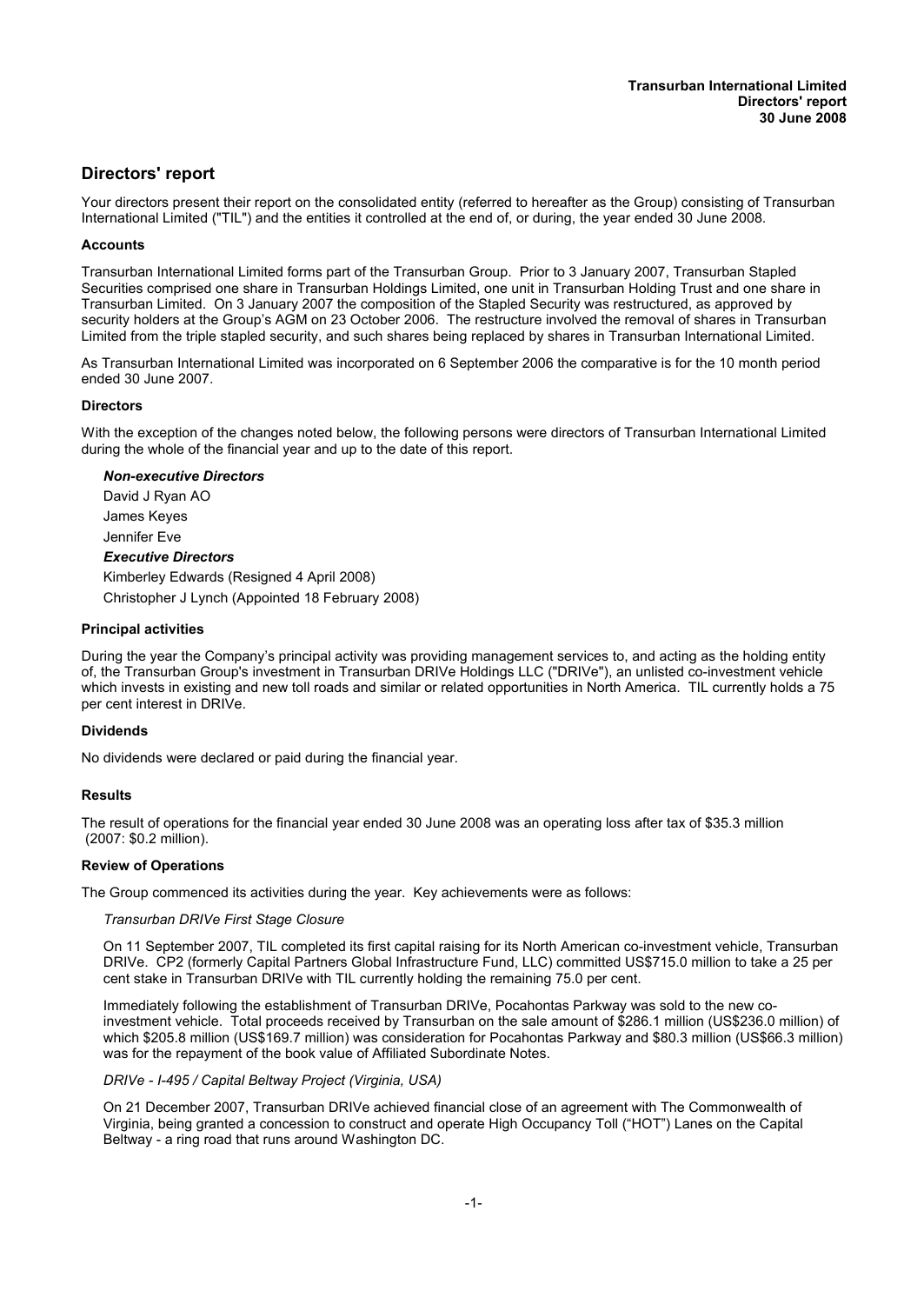#### **Review of operations (continued)**

Transurban DRIVe will invest US\$315.0 million into the project progressively over five years and will have 90 per cent of the equity in the project.

Funding of the project was finalised on 12 June 2008 with the issuance of US\$589.0 million in tax-exempt Private Activity Bonds ("PABs"). The issue of PABs is in addition to US\$589.0 million subordinated debt committed to the project under the US Department of Transportation's Transportation Infrastructure Finance and Innovation Act ("TIFIA") financing program.

The project is currently in the pre-construction phase with full construction expected to commence in the coming months. Construction is expected to take five years and on completion Transurban will operate the HOT Lanes for 75 years.

#### *DRIVe - Richmond Airport Connector (Virginia USA)*

Transurban DRIVe will undertake the construction of the Richmond Airport Connector Road ("ACR") connecting the Pocahontas Parkway to the Richmond International Airport in Virginia, USA. Transurban DRIVe's financial commitment to construct the ACR is capped at US\$45.2 million. Costs in excess of Transurban DRIVe's commitment will be the responsibility of Virginian Department of Transport ('VDOT").

The ACR will be operated as a toll road and upon completion Transurban DRIVe will be the sole Manager/Operator of the road. Construction is expected to commence late 2008 with completion scheduled for early 2011.

#### *I-95 / 395 Virginia Project (Virginia USA)*

In October 2006, the Transurban-Fluor Enterprises Consortium signed a development agreement with VDOT to progress with the developments of the 94 kilometre HOV/Bus/HOT lane project in Northern Virginia. A final agreement will be signed with VDOT once Federal environmental approvals have been obtained and financial feasibility has been established. This is not expected before the end of 2009.

#### *Highway 1 and Port Mann Bridge (Vancouver, Canada)*

The Group was partnering with Bilfinger Berger Inc. and Canadian Pension Plan Investment Board to bid for the Port Mann/Highway 1 project in Vancouver, Canada. During August 2008 Transurban was notified that the bid was unsuccessful.

#### **Significant changes in the state of affairs**

On 19 June 2008, the Group announced that it had made a \$658.8 million (TIL value of \$95.5 million) share placement to Canadian Pension Plan Investment Board at a 7 per cent premium to the then market price. In addition it was announced that distributions beyond August 2008 would be reduced to more closely align to operating cash flow and that the Group would be targeting a reduction of \$20 million out of its ongoing cost structure.

#### **Matters subsequent to the end of the financial year**

Other than matters noted above, at the date of this report the directors are not aware of any circumstances that have arisen since 30 June 2008 that have significantly affected, or may significantly affect the Group's operations in future financial years, the results of those operations in future financial years, or the Group's state of affairs in future financial years.

#### **Likely developments and expected results of operations**

Information on likely developments in the operations of the company and the expected results of operations have not been included in this annual financial report because the directors believe it would be likely to result in unreasonable prejudice to the company.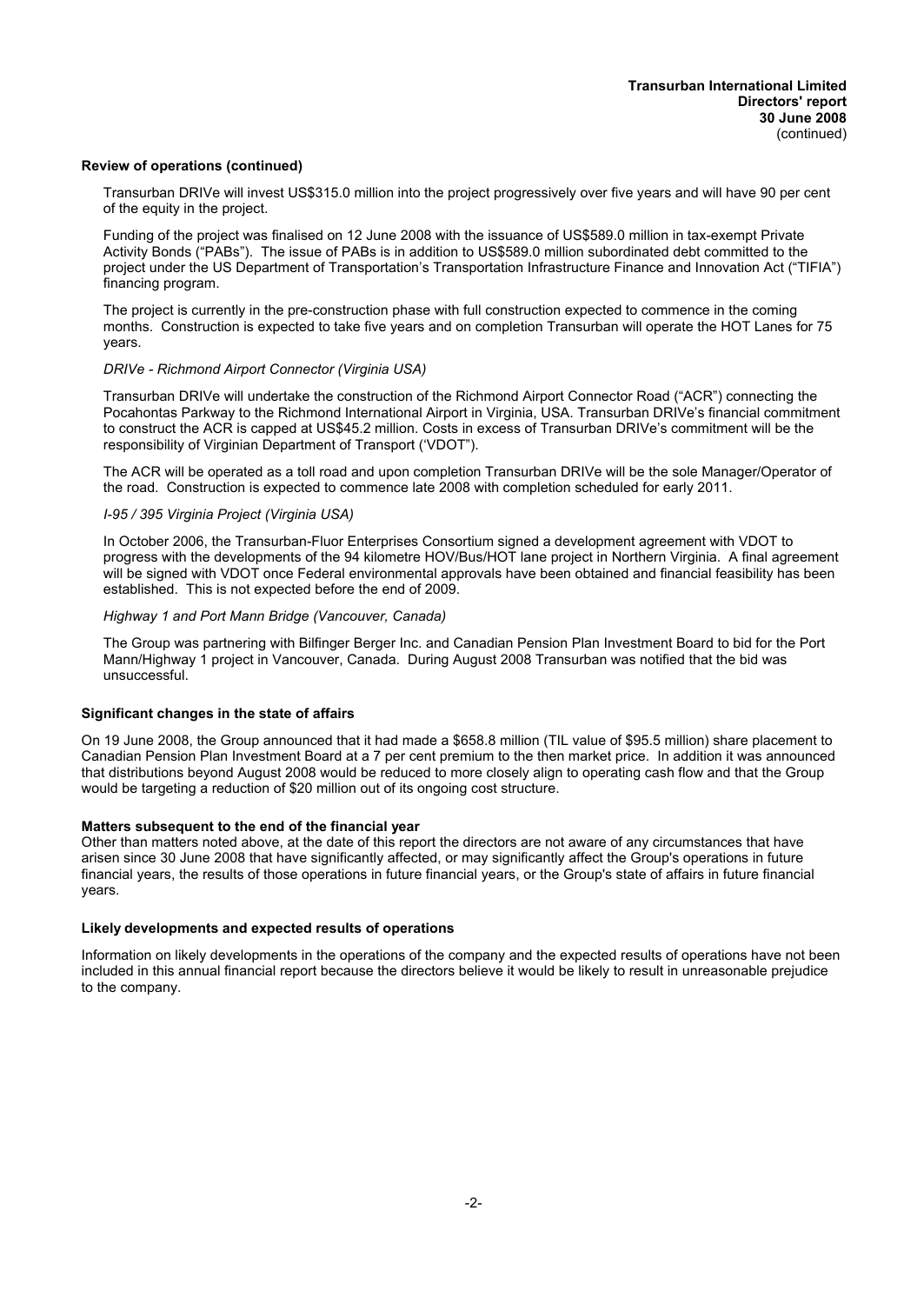#### **Information on directors**

**David J Ryan AO, BBus, FCPA, FAICD.** *Chairman & Independent non-executive director*

David was appointed to the board on 29 April 2003 and has a background in commercial banking, investment banking and operational business management. He has held senior executive management positions in investment banking and industry, as well as being the Chairman or non-executive director of a number of listed public companies.

He is a non-executive director of Lend Lease Corporation Limited and non-executive Chairman of Tooth & Co Limited and ABC Learning Centres Limited.

David was a non-executive director of Sydney Roads Limited (April – June 2007) and a non-executive director of Sydney Roads Management Limited (April - July 2007).

At Transurban he is Chairman of Board, Chairman of Nomination Committee and Member of Audit Committee and Remuneration Committee.

David holds interests in 57,300 stapled securities.

#### **Christopher J LynchB Comm, MBA, FCPA, FAICD***Chief Executive Officer*

Chris joined Transurban Group as CEO Elect in February 2008 and was appointed to the board on 18 February 2008. He became CEO in April 2008. Chris came to the Group from one of the world's largest resources and mining companies, BHP Billiton. He held a series of senior appointments there, including five years as Chief Financial Officer. His last position at BHP Billiton was Executive Director and Group President - Carbon Steel Materials. Prior to his time at BHP Billiton the bulk of Chris' career was with Alcoa Inc where he was Vice President and Chief Information Officer (1999-2000), CFO Europe (1997-1999), Managing Director KAAL Australia Limited (1996-1997), and before that a series of financial leadership roles. Chris has experience in senior leadership roles in global corporations operating across multiple markets and the development and operation of major projects with large up-front capital requirements.

Chris is also a Commissioner of the Australian Football League, and a former director of BHP Billiton Limited (January 2006 to June 2007), BHP Billiton Plc (January 2006 to June 2007), Samancor Limited (January 2006 to June 2007), and Samarco Limited (January 2006 to June 2007).

Chris holds interests in 152,800 stapled securities.

#### **James Keyes M.A (Hons)** *Independent non-executive director*

James joined the board of TIL on 18 September 2006 and is a Partner and the Local Team Leader of the Funds and Investment Services Team at Appleby (Legal firm within Bermuda). He has practiced as a lawyer for over 15 years in the area of mutual funds, corporate finance and securities.

James holds no Stapled Securities or other directorships.

#### **Jennifer Eve BA, LLB (Hons) LLM** *Independent non-executive director*

Jennifer joined the board of TIL on 18 September 2006 and is an Associate and member of the Funds and Investment Services Team at Appleby (Legal firm within Bermuda). She practices in the area of company and commercial law, specialising in the formation and administration of corporate vehicles.

Jennifer holds no Stapled Securities or other directorships.

#### **Company secretaries**

#### **Elizabeth Mildwater BEc, LLB (Hons), MA, GAICD**

Elizabeth was appointed Company Secretary on 20 May 2008. Before joining Transurban she was Company Secretary of SP AusNet for three years. She has over 15 years of legal, company secretarial and other relevant experience, including significant in-house legal and company secretarial experience in the electricity transmission and project development areas. Prior to her in-house work, she was a solicitor with Australian law firms Blake Dawson Waldron and Freehills.

#### **Brett Burns BCom, LLB**

Brett is General Counsel, Australia for the Transurban Group. Brett is responsible for all Australian legal matters and also provides support to the North American business and Company Secretariat. Brett has worked with the Transurban Group for the past seven years, initially as an external legal adviser and then joining the Transurban Group in 2003.

#### **Paul O'Shea BEc, LLB, FCIS**

Until his resignation in July 2008, Paul was Company Secretary and Group General Counsel. He was originally appointed General Counsel in March 1996. He had responsibility for legal advice, the Group's risk management strategy and direction and insurance. Before joining Transurban he held a senior legal role at Transfield for 18 months during the bid for CityLink.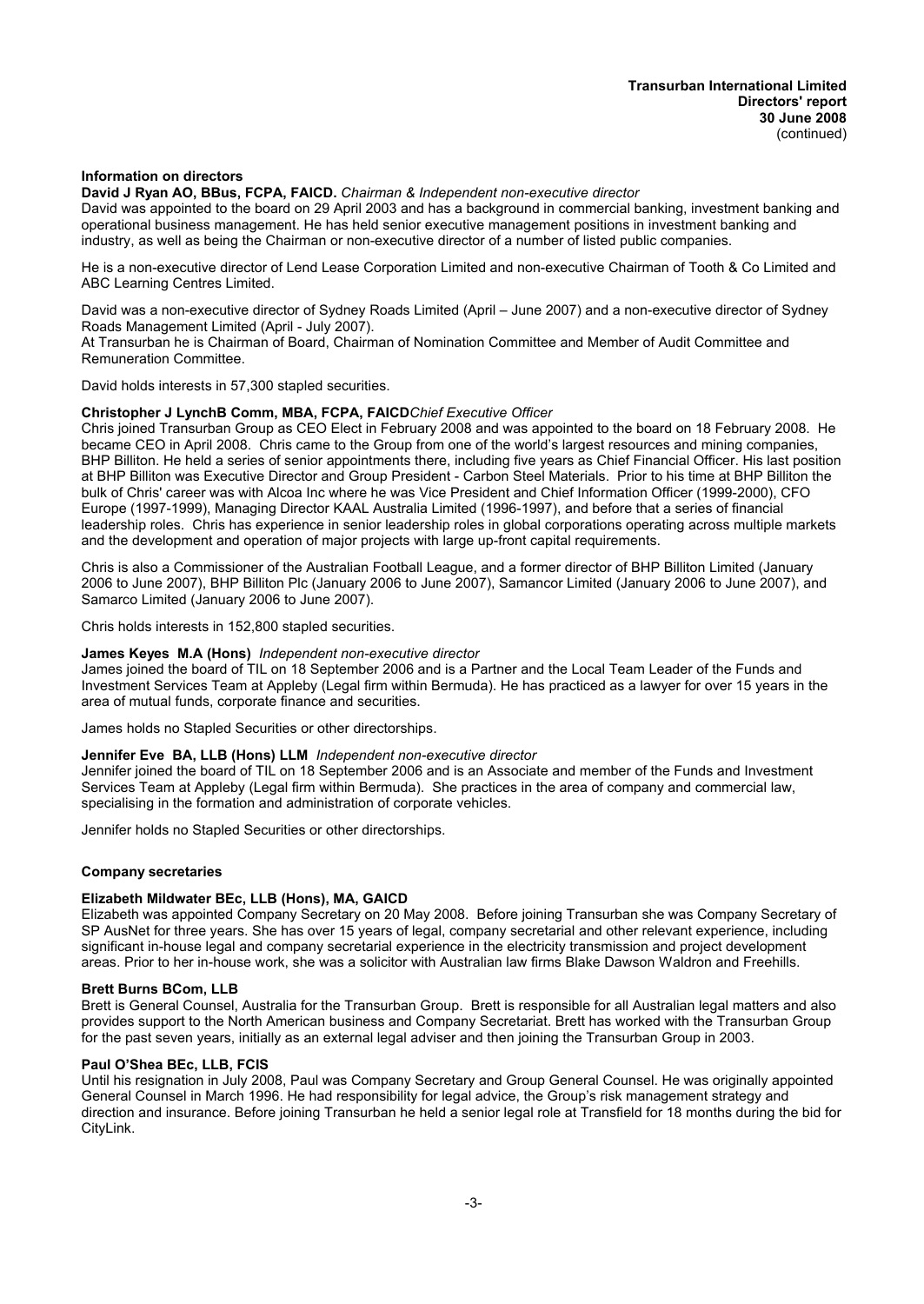#### **Company secretaries (continued)**

#### **Juliet Evans**

Juliet Evans is a Corporate Administrator on the Funds and Investment Services team at Appleby Corporate Services. She holds the ICSA Certificate in Offshore Business Administration and has six years of experience in the corporate administration field. Juliet is Company Secretary of Transurban International Limited.

#### **Meetings of directors**

The numbers of meetings of the company's board of directors and of each board committee held during the year ended 30 June 2008, and the numbers of meetings attended by each director were:

|                                                                 |   | в |
|-----------------------------------------------------------------|---|---|
| David J Ryan $(1)(3)$                                           |   |   |
| Kimberley Edwards (Resigned 4 April 2008) <sup>(2)</sup>        | 6 |   |
| James Keyes                                                     | 5 |   |
| Jennifer Eve                                                    | 5 |   |
| Christopher J Lynch (Appointed 18 February 2008) <sup>(2)</sup> |   |   |

A = Number of meetings attended

B = Number of meetings held during the time the director held office attended

(1)Mr Ryan was appointed to the Remuneration Committee with effect from 20 May 2008. Prior to his appointment, Mr Ryan attended meetings during the year.

(2)Each of Mr Edwards and Mr Lynch were excluded from discussions involving their remuneration during meetings of the Remuneration Committee which they attended.

(3)Mr Ryan is not a member of the Risk Committee but attended meetings during the year.

The committee meetings are held in conjunction with the committee meetings of Transurban Holdings Limited and Transurban Infrastructure Management Limited as Responsible Entity of Transurban Holding Trust, the other two parties of the Transurban Stapled Security.

| <b>Name</b>             |         | <b>Audit</b><br><b>Committee</b> |         | <b>Remuneration</b><br><b>Committee</b> |         | <b>Nomination</b><br>Committee <sup>(1)</sup> |         | <b>Risk</b><br>Committee |         | Sustainability<br><b>Committee</b> |  |
|-------------------------|---------|----------------------------------|---------|-----------------------------------------|---------|-----------------------------------------------|---------|--------------------------|---------|------------------------------------|--|
|                         | A       | в                                | А       | в                                       | A       | В                                             | A       | в                        | A       | в                                  |  |
| David J Ryan (2)(4)     |         |                                  | 5       |                                         | $\star$ |                                               |         | $\star$                  | $\star$ | $\star$                            |  |
| Kimberley Edwards (3)   |         | 3                                | $\star$ | $\star$                                 | $\star$ | $\star$                                       | າ       | $\star$                  | $\star$ | $\star$                            |  |
| James Keyes             | $\star$ | $\star$                          | $\star$ | $\star$                                 | $\star$ | $\star$                                       | $\star$ | $\star$                  | $\star$ | $\star$                            |  |
| Jennifer Eve            | $\star$ | $\star$                          | $\star$ | $\star$                                 | $\star$ | $\star$                                       | $\star$ | $\star$                  | $\star$ | $\star$                            |  |
| Christopher J Lynch (3) |         | 3                                | $\star$ | $\star$                                 | $\star$ | $\star$                                       | ົ       | $\star$                  | $\star$ | $\star$                            |  |

A = Number of meetings attended

B = Number of meetings held during the time the director held office or was a member of the committee during the year

\* = Not a member of the relevant committee

(1) - All decisions of the Nomination Committee, including the appointment of a new Chief Executive Officer and the new non-executive Director, during the reporting period were made by the full Board.

(2) - Mr Ryan was appointed to the Remuneration Committee with effect from 20 May 2008. Prior to his appointment, Mr Ryan attended meetings during the year.

(3) - Each of Mr Edwards and Mr Lynch were excluded from discussions involving their remuneration during meetings of the Remuneration Committee which they attended.

(4) - Mr Ryan is not a member of the Risk Committee but attended meetings during the year.

Effective from 1 July 2007, the Nomination and Remuneration Committee divided into two separate committees, being the Nomination Committee and the Remuneration Committee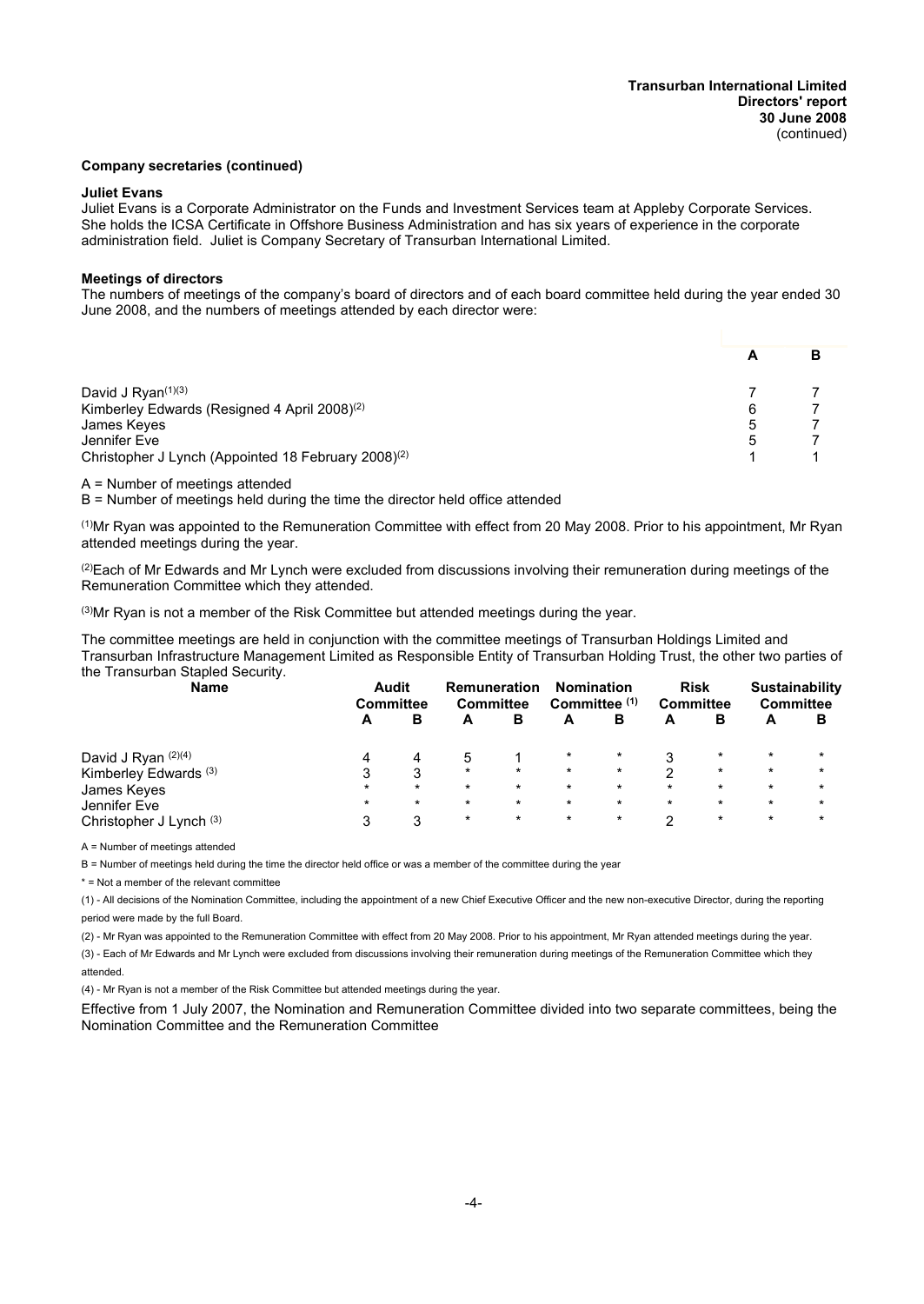#### **Remuneration report**

The remuneration report is set out under the following main headings:

- A Principles used to determine the nature and amount of remuneration<br>B Details of remuneration
- B Details of remuneration<br>C Service agreements
- Service agreements
- D Share-based compensation<br>F Additional information
- Additional information.

The information provided in this remuneration report has been audited as required by section 308(3C) of the *Corporations Act 2001*

#### *A Principles used to determine the nature and amount of remuneration*

#### *Non-Executive Directors*

The remuneration of non-executive directors consists of director's fees and committee fees. Non-executive directors are not currently provided with any form of equity-based compensation.

The constitutions of the entities comprising the Transurban Group ("the Group") provide that the total remuneration paid in a year to non-executive directors may not exceed \$2.1 million in total for the Group.

Subject to this limit, remuneration structure and amounts for non-executive directors are recommended by the Remuneration Committee of the Board with assistance from external remuneration consultants. Liability for the Superannuation Guarantee Contribution is met from gross remuneration. The current fee arrangements were last reviewed with effect from 29 October 2007.

In September 2005, the Board resolved to discontinue previously provided retirement benefits for all participating nonexecutive directors with effect from 30 September 2005 such that future directors were not entitled to this benefit. The value of benefits accrued up to this date attracts interest at the statutory Fringe Benefits rate. The accrued `frozen' retirement benefits plus interest will be paid to directors upon their retirement

#### *Extension of Employee Security Ownership Plan to Non-Executive Directors*

The remuneration of Transurban non-executive directors (NEDs) consists of director's fees and committee fees. Nonexecutive directors are not currently provided with any form of equity-based compensation. Transurban Group is seeking to provide additional flexibility to the existing NED remuneration offering and further align security holder interests. To this end, the Board has approved the extension of the Employee Security Ownership Plan to the NEDs. Under the approved arrangement, the NEDs are able to sacrifice a portion of their director fees to acquire Transurban securities through a tax deferred arrangement. This arrangement is in line with the Group's overall remuneration philosophy and market practice. The Board will be seeking security holder approval at its Annual General Meeting (AGM) to be held on 27 October 2008.

#### *Executive Directors and Executives*

Transurban's remuneration philosophy is to attract, retain, motivate and reward employees who are critical to the continued growth and success of the Group. The Group's reward framework is designed to:

- · offer competitive remuneration benchmarked against the external market;
- · provide strong and transparent linkages between individual and group performance and rewards;
- reward and motivate employees to the highest levels of performance; and
- align employee incentives with increased security holder value.

In consultation with external remuneration consultants, the Group's executive reward framework is structured to reward both longer term growth and the achievement of short term performance targets through a combination of base salary and benefits, short-term incentives ("STI") in the form of cash bonuses and long-term incentives ("LTI") in the form of share based payments.

The proportion of each component of an executive's total remuneration is established by reference to remuneration survey data for comparable companies. As executives progress in seniority, the proportion of remuneration which is dependent on the performance of the entity increases.

The incentive component of executive remuneration is determined by:

financial performance relative to short-term profitability targets;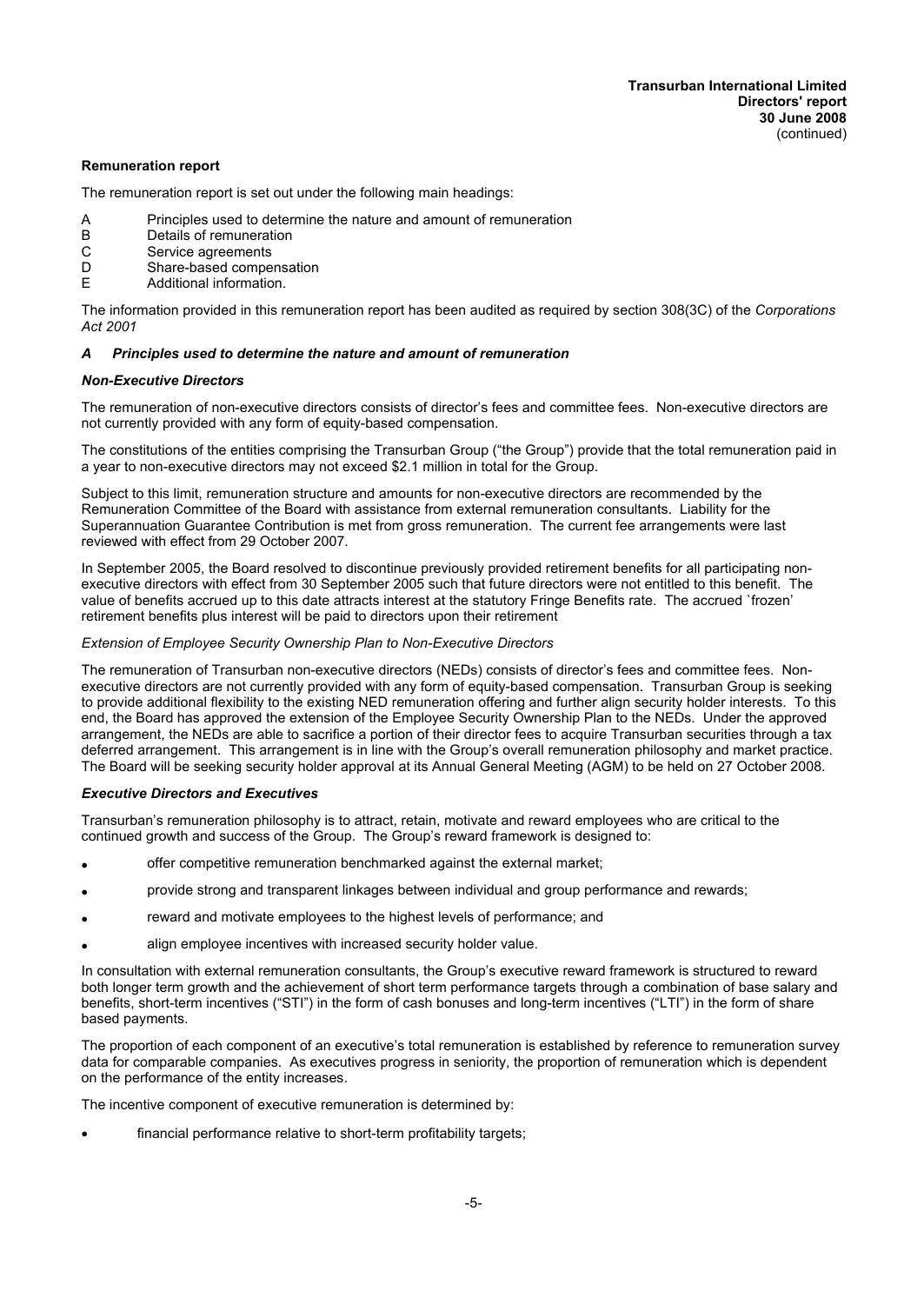- *A Principles used to determine the nature and amount of remuneration (continued)*
- business achievements through the achievement of Group key result areas ("KRAs") which includes both financial and non-financial performance targets;
- project successes;
- total security holder return relative to other companies in the ASX Industrials index: and
- individual performance as measured by the achievement of key performance indicators ("KPIs") and the upholding of Group values.

The remuneration of the Chief Executive Officer (CEO) is established by the Board, based on the recommendation of the Remuneration Committee. The remuneration of senior executives reporting to the CEO is established by the Remuneration Committee, based on the recommendation of the CEO.

The components of executive remuneration are as follows:

#### *Base Pay*

Base pay represents the fixed component of executive remuneration and is structured as a Total Employment Cost ("TEC"). TEC consists of a mix of cash, superannuation and prescribed benefits. An executive's TEC is reviewed annually against market data for comparable roles. There are no guaranteed base pay increases fixed in any executive's contract of employment.

#### *Benefits*

Executives receive benefits including death and disability insurance, salary continuance insurance and car parking.

#### *Short-term Incentives*

On an annual basis, the Group makes available Short-term Incentive payments to executives for the achievement of Group and individual performance KPIs. A target STI amount, expressed as a percentage of the executive's TEC, is specified for each executive and is subject to further adjustment for:

- The extent to which the Group has met its KRAs; and
- The extent to which the executive has achieved his/her individual KPIs

Such adjustments can result in the actual STI payment received by the executive being above or below the targeted STI amounts. STI payments are made annually in August following annual performance reviews.

Each year, KRAs for the Group are established by the Board, based on recommendations made by the CEO. The KPIs for the CEO are established by the Board based on recommendations made by the Remuneration Committee. KPIs for executives reporting to the CEO are established by the CEO.

The Remuneration Committee is also responsible for assessing the extent to which KRAs and the KPIs set for senior executives have been achieved. To assist in making these assessments, the Committee receives reports from the Chief Finance Officer (CFO) and the CEO.

To ensure that incentives remain relevant, the Board reviews the financial and non-financial targets on an annual basis.

#### *Long-term incentives*

On an annual basis, the Group makes available LTI allocations to executives. Two forms of LTIs were in operation during the reporting period. The Executive Loan Plan ("ELP") rewards the improvements in the price of stapled securities over a three year period utilising Total Shareholder Return ("TSR") as a performance measure. The Performance Rights Plan ("PRP") grants executives with a number of stapled securities at no cost to them, subject to the achievement of performance conditions at the end of a three year vesting period. An operational performance indicator and TSR are utilised as performance measures under the plan.

Executives based outside Australia are eligible to participate in a cash based plan similarly structured to the ELP and PRP.

#### *Employee Security Ownership Plan*

Executives may elect to participate in the Employee Security Ownership Plan on the same basis as that offered to permanent employees.

#### *Business Generation Incentive Plan*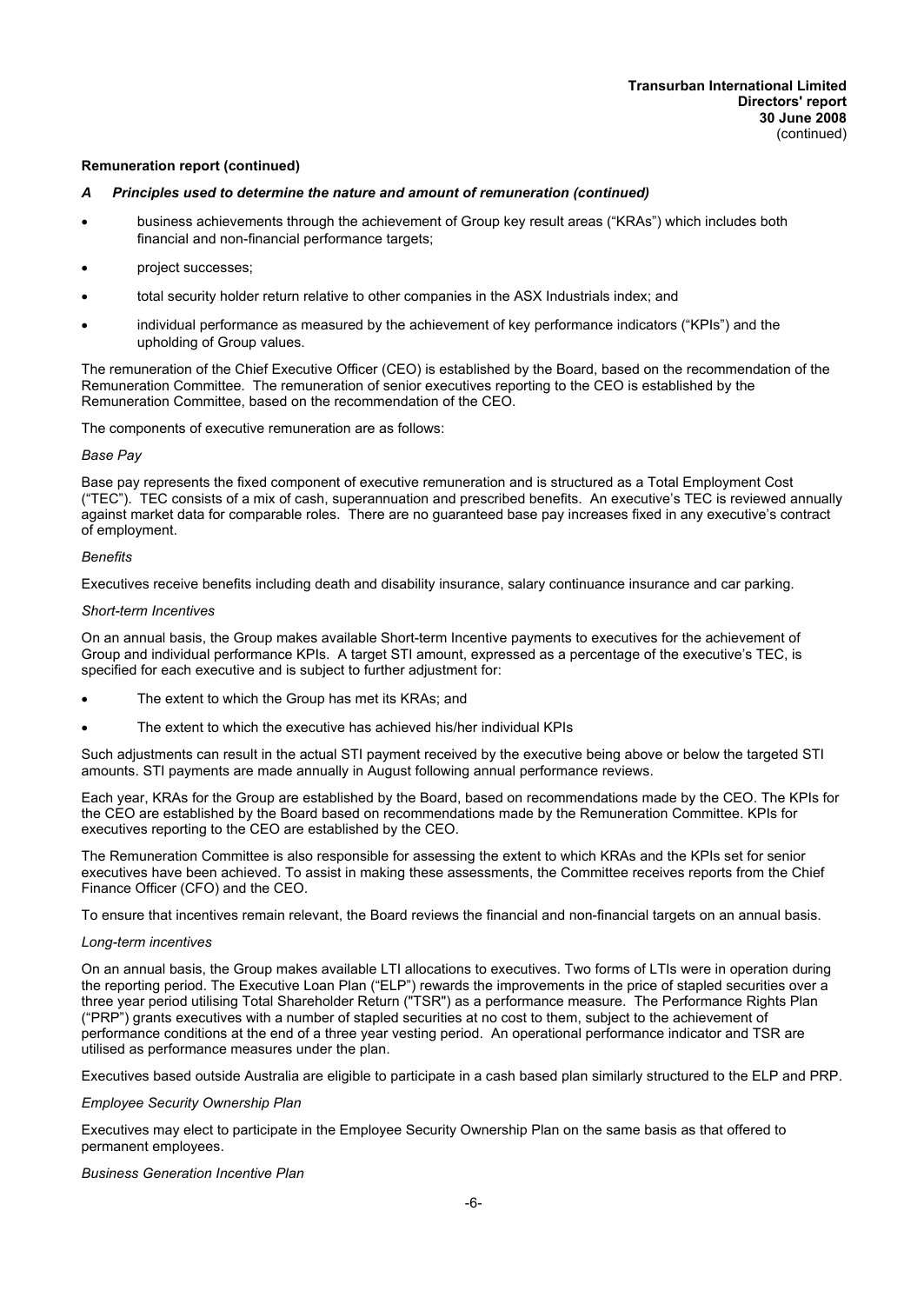#### *A Principles used to determine the nature and amount of remuneration (continued)*

The Group also operates a Business Generation Incentive Plan ("BGIP") in which executives may participate, depending upon their level of involvement in generating new business. The BGIP provides for cash bonuses to be paid from a bonus pool determined by the risk adjusted net present value of a project or business venture.

The BGIP is intended to reward executives for successful business generation activities, based on the increase in security holder value derived from new business. BGIP payments are determined and awarded by the Board, on the recommendation of the Remuneration Committee and the CEO.

Key Characteristics of Transurban's Business Generation Incentive Plan ("BGIP") Rewards are:

- based on success, not effort:
- based on the added value of new business;
- determined by a risk adjusted market value analysis; and
- distributed based on contribution.

#### *B Details of remuneration*

Details of the remuneration of the directors, key management personnel of the Group (as defined in AASB 124 Related party Disclosures) and specified executives of the Group are set out in the following tables.

The key management personnel of Transurban International Limited includes the directors (refer to pages 3) and the following executive officers who have authority and responsibility for planning, directing and controlling the activities of the entity:

- · C Brant Chief Finance Officer (until his departure on 29 August 2008)
- · B Bourke Chief Operating Officer
- · P O'Shea Group General Manager Legal and Risk Management (until his departure on 14 July 2008)
- · G Mann Group General Manager Development (until his departure on 23 November 2007)
- D Cardiff Group General Manager Human Resources
- · K Daley Executive Vice President International Development
- M Kulper President Transurban North America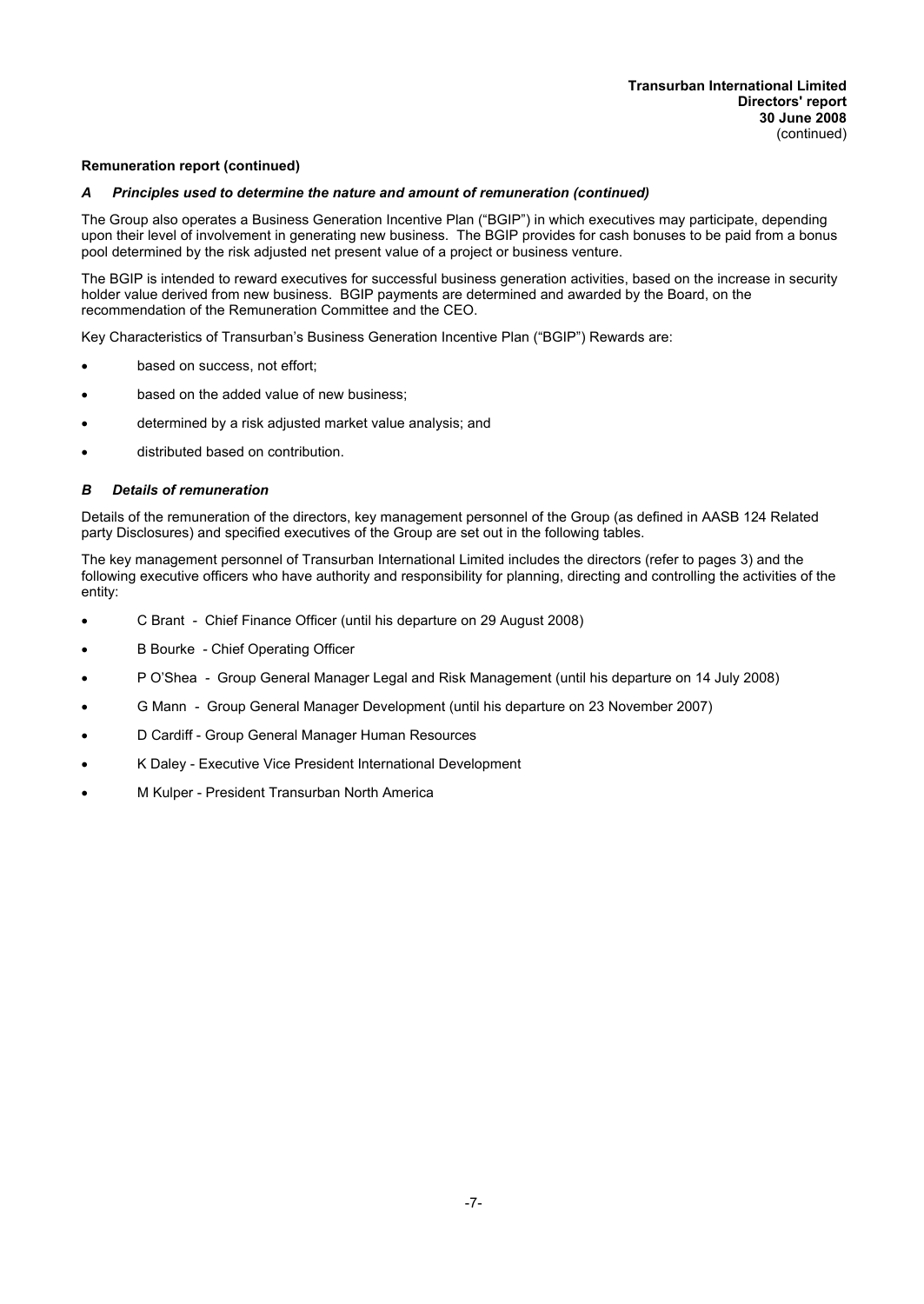#### *B Details of remuneration (continued)*

#### *Key management personnel of Transurban International Limited*

The remuneration amounts below represent the entire amounts paid by the Transurban Group. The full amounts have been disclosed as a reasonable basis of apportionment is not available to the reflect TIL's portion.

| 12 months to 30 June<br>2008                                                                                                             |                                                     |                                                       | Short-term employee benefits               |                                           | Post-employment<br>benefits                    |                                      |                                       |                                                      | Share-based payments                            |                                                           |
|------------------------------------------------------------------------------------------------------------------------------------------|-----------------------------------------------------|-------------------------------------------------------|--------------------------------------------|-------------------------------------------|------------------------------------------------|--------------------------------------|---------------------------------------|------------------------------------------------------|-------------------------------------------------|-----------------------------------------------------------|
| Name                                                                                                                                     | Cash<br>salary and<br>fees<br>\$.                   | Value<br>equities<br>acquired in<br>lieu of cash<br>S | salary/fees Cash Bonus<br>S                | Non-<br>Monetary<br><b>Benefits</b><br>\$ | Super-<br>annuation<br>\$                      | Long<br>Service<br>Leave<br>S.       | rermination ا<br><b>Benefits</b><br>S | Loan Plan<br>(a)                                     | Executive Performance<br>Rights<br>Plan(b)<br>S | Total<br>\$                                               |
| Non-executive directors<br>D Ryan<br>J Keyes<br>J Eve                                                                                    | 385,484<br>10.000<br>10,000                         |                                                       |                                            |                                           | 34,694                                         |                                      |                                       |                                                      |                                                 | 420,178<br>10,000<br>10,000                               |
| Executive directors<br>K Edwards $(3-5)$<br>C Lynch $(1)(2)$                                                                             | 1,289,868<br>821,020                                | 1,000,000                                             | 9,218,000<br>2,000,000                     | 3,763                                     | 100,000<br>15,000                              | 86,233                               | 5,249,395                             | 529,631                                              | 191,405                                         | 16,664,532<br>3,839,783                                   |
| Other key management<br>personnel (Group)<br>C Brant <sup>(8)</sup><br>$B$ Bourke $(1)$<br>D Cardiff<br>K Daley<br>G Mann <sup>(6)</sup> | 689,552<br>633,182<br>270,889<br>454,420<br>236,090 | 750,000                                               | 702,000<br>557,300<br>250,000<br>1,416,200 | 9,020<br>8,480                            | 61,953<br>51,627<br>50,433<br>100,000<br>6,470 | 17,231<br>28,478<br>15,977<br>29,482 | 571,891<br>643,191                    | 133,138<br>119,075<br>28,835<br>(124, 921)<br>49,386 | 104,776<br>97,292<br>28,737<br>42,641<br>8,217  | 2,289,561<br>2,245,434<br>644,871<br>1,917,822<br>943,354 |
| M Kulper<br>P O'Shea <sup>(7)</sup>                                                                                                      | 478.842<br>409,910                                  |                                                       | 2.616.927<br>586,000                       | 9,020                                     | 38.700<br>96,190                               | 22,401<br>(8, 124)                   | 495,580                               | (142, 201)<br>93,202                                 | 41,668<br>82,323                                | 3,056,337<br>1,764,101                                    |
| <b>Total</b>                                                                                                                             | 5,689,257                                           |                                                       | 1,750,000   17,346,427                     | 30,283                                    | 555,067                                        | 191,678                              | 6,960,057                             | 686,145                                              | 597,059                                         | 33,805,973                                                |

(a) The amounts disclosed as remuneration is that part of the value of the Executive Loan Plan benefit which is attributable to the current year portion of the vesting period.

- (b) The amounts disclosed as remuneration is that part of the value of the Performance Rights Plan benefit which is attributable to the current year portion of the vesting period.
- (1) Mr C Lynch and Mr B Bourke elected to receive part of their fixed remuneration in Transurban securities which were purchased on market.
- (2) Mr C Lynch joined the Group on 4 February 2008 as CEO elect and subsequently became CEO on April 5.
- (3) Mr K Edwards was the Managing Director from the beginning of the reporting period until his retirement on 4 April 2008.
- (4) Mr K Edwards' cash bonus comprises a short term incentive payment of \$1,000,000, a Strategic Milestone Incentive Plan bonus of \$5,000,000 and a Business Generation Plan Incentive of \$3,218,000.
- (5) Mr K Edwards' termination payment includes the following contractual and statutory payments: \$2,470,000 being 1.3 times of fixed remuneration, \$2,139,194 being all statutory leave entitlements and notice of lieu of unexpired portion of his employment contract (from 5 April 2008 to 21 February 2009), and \$640,200 being cash payment in lieu of the expiration of long term incentives.
- (6) Mr G Mann was the Group General Manager from the beginning of the reporting period until his resignation on 23 November 2007. His termination payment includes a statutory payment of \$43,191 and termination payment of \$600,000.
- (7) Mr P O'Shea was the Group General Manager Legal and Risk Management from the beginning of the reporting period until his departure on 14 July 2008. Mr P O'Shea's termination payment totalled \$495,580.
- (8) Mr C Brant was the Chief Finance Officer until his departure on 29 August 2008. Mr C Brant's termination payment totalled \$571,891.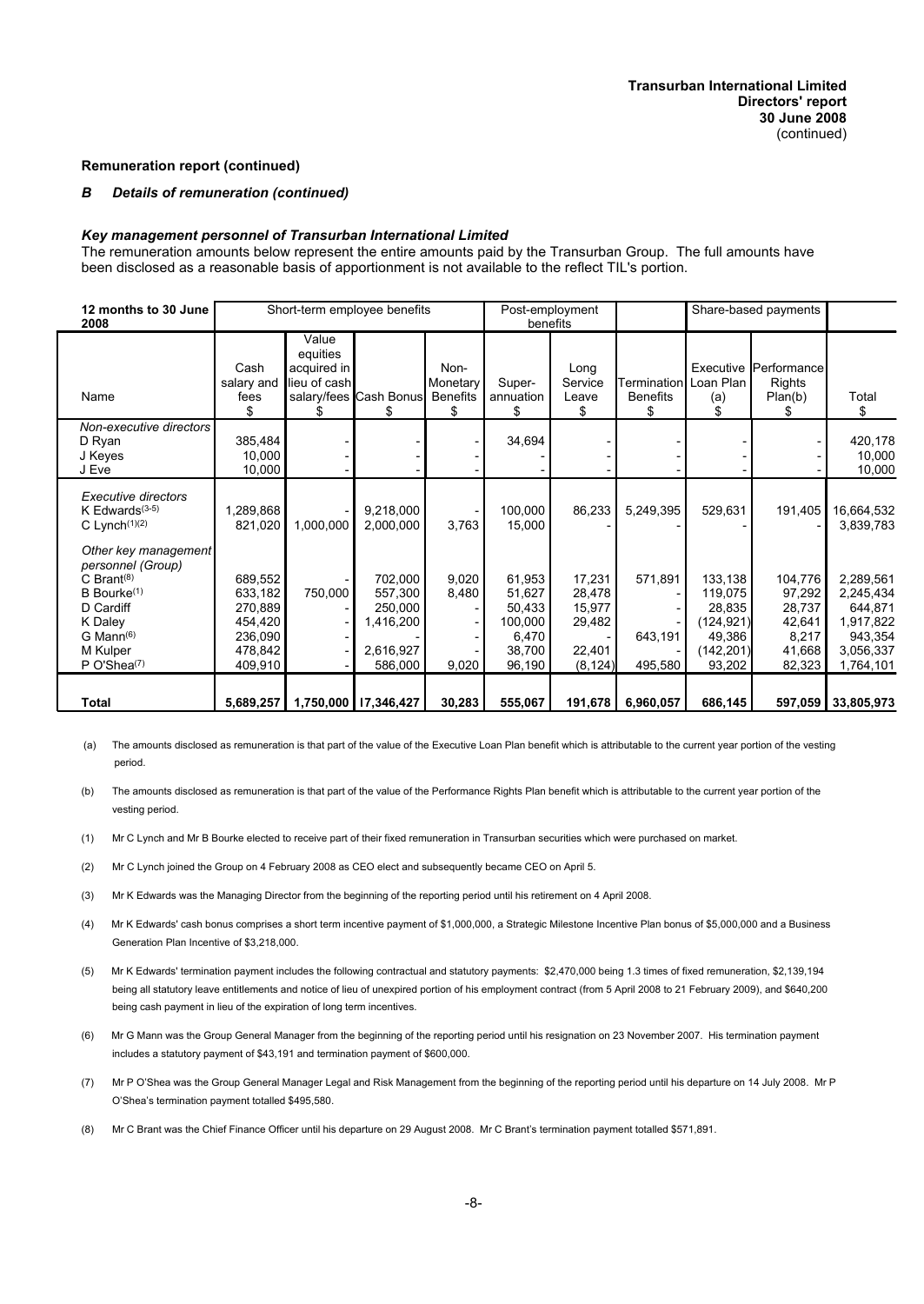## *B Details of remuneration (continued)*

#### *Key management personnel of Transurban International Limited*

| 12 months to 30 June<br>2007                                                                               | Short-term employee benefits<br>Post-employment<br>benefits |                                          |                                   |                                        | Share-based payments               |                                        |                                            |                                            |  |
|------------------------------------------------------------------------------------------------------------|-------------------------------------------------------------|------------------------------------------|-----------------------------------|----------------------------------------|------------------------------------|----------------------------------------|--------------------------------------------|--------------------------------------------|--|
| Name                                                                                                       | Cash<br>salary and<br>fees<br>\$                            | Cash<br>bonus<br>\$                      | Non<br>monetary<br>benefits<br>\$ | Super-<br>annuation<br>\$              | Retirement<br>benefits $(2)$<br>\$ | Executive<br>Loan Plan<br>(3)<br>\$    | Long term<br>Incentive<br>Plan $(4)$<br>\$ | Total<br>\$                                |  |
| Non-executive directors<br>D Ryan<br>$L \cos(1)$<br>J Keyes<br>J Eve                                       | 235,191<br>204,511<br>9,249<br>9,249                        |                                          |                                   | 21,167<br>70,075                       | 40,969                             |                                        |                                            | 256,358<br>315,555<br>9,249<br>9,249       |  |
| Executive directors<br><b>K</b> Edwards<br>Other key management<br>personnel<br>C Brant<br><b>B</b> Bourke | 1,495,520<br>561,683<br>515,792                             | 1,600,000<br>550,000<br>500,000          | 8,330<br>8,330<br>8,330           | 105,113<br>49,641<br>45,510            |                                    | 264,409<br>105,941<br>94,214           | 376,710<br>80,051<br>75,342                | 3,850,082<br>1,355,646<br>1,239,188        |  |
| P O'Shea<br>G Mann<br>K Daley<br>M Kulper                                                                  | 325,454<br>465,415<br>343,343<br>425,000                    | 450,000<br>250,000<br>350,000<br>350,000 | 8,330<br>8,330                    | 105,124<br>85,000<br>105,113<br>55,519 |                                    | 73,008<br>98,935<br>102,046<br>114,379 | 56,506<br>56,506                           | 1,018,422<br>907,680<br>957,008<br>944,898 |  |
| Total                                                                                                      | 4,590,407                                                   | 4,050,000                                | 41,650                            | 642,262                                | 40,969                             | 852,932                                |                                            | 645,115   10,863,335                       |  |

(1) L G Cox was chairman and a non-executive director from the beginning of the period until his resignation on 28 February 2007. Mr Cox was paid a retirement benefit of \$0.9 million.

(2) Retirement benefits were frozen for all participating non-executive directors at their current levels up to 30 September 2005. Interest accrues on directors entitlement balances at 7.05 per cent per annum.

(3) The amounts disclosed as remuneration is that part of the value of the Executive Loan Plan benefit which is attributable to the current year portion of the vesting period.

(4) The amounts disclosed as remuneration is that part of the value of the Long Term Incentive Plan benefit which is attributable to the current year portion of the vesting period.

The relative proportions of remuneration that are linked to performance and those that are fixed are as follows:

|                                                                                                                     | <b>Fixed remuneration</b><br>12 months<br>to 30 June<br>2008 | 10 months<br>to 30 June<br>2007      | At risk -STI<br>12 months<br>to 30 June<br>2008 | 10 months<br>to 30 June<br>2007      | 12 months<br>to 30 June<br>2008        | At risk - LTI<br>10 months<br>to 30 June<br>2007 |
|---------------------------------------------------------------------------------------------------------------------|--------------------------------------------------------------|--------------------------------------|-------------------------------------------------|--------------------------------------|----------------------------------------|--------------------------------------------------|
| <b>Executive Directors of the Group</b><br>C Lynch<br>K Edwards (Resigned 4 April 2008)                             | 34%<br>50%                                                   | $\overline{\phantom{a}}$<br>56%      | 33%<br>25%                                      | 25%                                  | 33%<br>25%                             | -<br>19%                                         |
| Other key management personnel of Group<br>C Brant<br><b>B</b> Bourke<br>D Cardiff<br>K Daley<br>G Mann<br>M Kulper | 50%<br>50%<br>60%<br>50%<br>50%<br>50%                       | 58%<br>58%<br>-<br>62%<br>58%<br>62% | 25%<br>25%<br>20%<br>25%<br>25%<br>25%          | 18%<br>18%<br>-<br>19%<br>18%<br>19% | 25%<br>25%<br>20%<br>25%<br>25%<br>25% | 24%<br>24%<br>-<br>19%<br>24%<br>19%             |
| P O'Shea                                                                                                            | 50%                                                          | 58%                                  | 25%                                             | 18%                                  | 25%                                    | 24%                                              |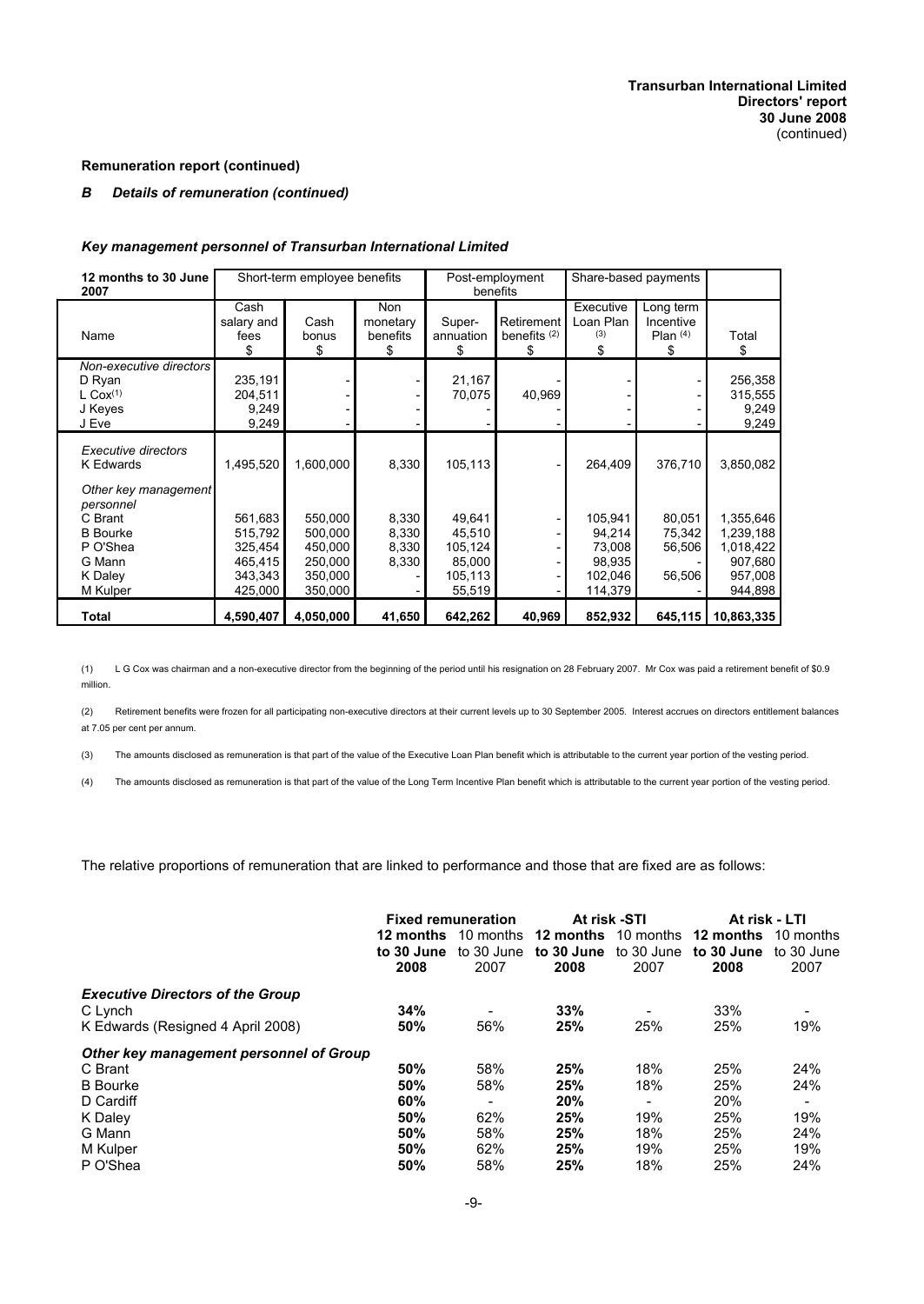#### *C Service agreements*

Remuneration for the CEO and the key management personnel are formalised in service agreements. Each of these agreements provides for access to performance-related cash bonuses and other benefits including death and disability insurance, salary continuance insurance and car parking. Although not specified in agreements, executives are eligible to participate in executive long term incentive plans (or equivalent cash plans for those executives located outside Australia) and the Business Generation Incentive Plan. Other major provisions of the agreements, relating to remuneration, are set out below:

#### **Mr C Lynch, CEO**

Mr C Lynch joined the Group on 4 February 2008 as CEO elect and subsequently became CEO on April 5. The key terms of the CEO's employment arrangement are in line with the Group's remuneration philosophy and market practice and are as follows:

- fixed remuneration including base salary and superannuation on commencement of \$2,000,000 to be reviewed prior to 30 June 2009 and then prior to 30 June in each subsequent year;
- a sign on award to the total value of \$1,000,000 received in the form of the Group's equity on commencement;
- a cash payment of \$2,000,000 being 100 per cent of the CEO's fixed remuneration is to be made in September 2008 in lieu of Mr C Lynch's ineligibility for consideration for a STI payment for the 2008 financial year. In each subsequent year, the STI payment will be the greater of actual performance based on the achievement of the business and personal KPI or 50 per cent of annual TEC;
- a minimum long term incentive allocation (in a form of Performance Rights Plan) of 50 per cent of TEC is to be granted on 1 November 2008. In each subsequent year, the allocation will be up to 100% of TEC. These LTIs will be subject to performance conditions and will vest three years from grant date;
- the CEO's LTI allocation will be derived by using an option valuation methodology such as the Black Scholes with Monte Carlo simulations. The number of LTIs will be derived by dividing the CEO's remuneration value by this valuation. For example, if the valuation at 1 November 2008 is \$5.00, the CEO's allocation of \$2,000,000 will be divided by this valuation to provide him with a total of 400,000 performance rights;
- term of Agreement permanent, subject to six months notice of termination; and
- upon termination, the CEO is entitled to retain any unvested LTIs, which will vest in accordance with the performance conditions under the PRP as at the time of the allocation.

#### *Mr K Edwards, Managing Director*

The details of Mr K Edwards's service agreement up to his retirement on 4 April 2008 are as follows:

- fixed remuneration including base salary and superannuation, for the year ending 30 June 2008 of \$1,900,000 to be reviewed annually by the Remuneration Committee and the Board;
- a Short Term Incentive Payment of \$1,600,000 being 100 per cent of his total employment cost for the year ending 30 June 2007.
- a Long Term Incentive allocation for financial year 2008 under the terms and conditions of the new Performance Rights Plan (described in Section D) equal to \$1,000,000 (or approximately 50 per cent of TEC) was offered 1 November 2007 with Stapled Securities to be acquired on market.
- · the Managing Director's allocation will be derived by using an option valuation methodology such as the Black Scholes with Monte Carlo simulations or other similar method of calculation. By dividing the Managing Director's remuneration value by this adjusted valuation, the number of Stapled Securities will be derived.
- term of Agreement permanent, subject to 6 months' notice of termination;
- the payment of 1.3 times of fixed remuneration upon termination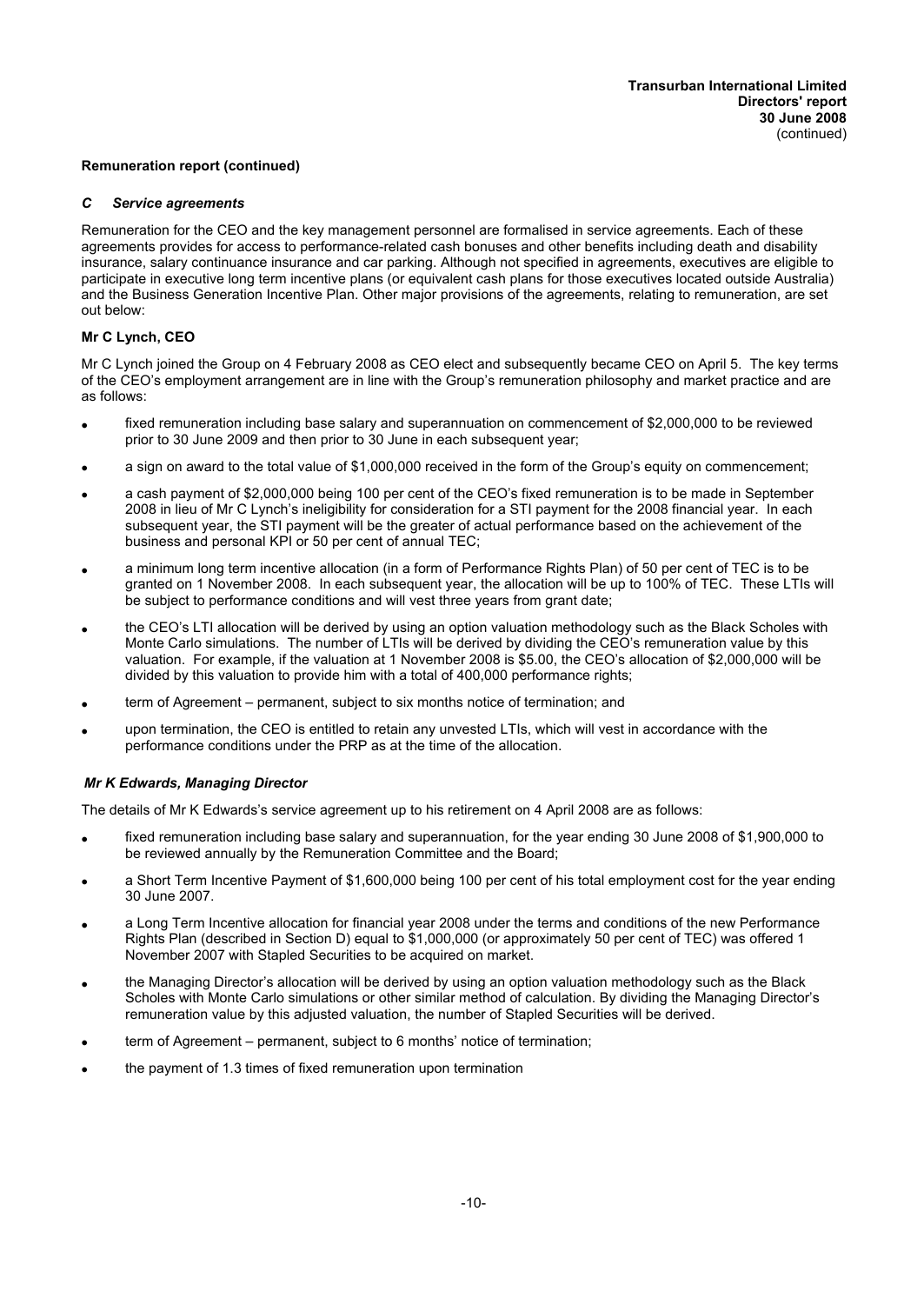#### *C Service agreements (continued)*

#### *Other Key Management Personnel*

All other key management personnel have permanent service agreements that are subject to six months notice of termination. Total Employment Cost ("TEC") for these executives is reviewed annually by the Remuneration Committee and approved by the Board.

In addition to the above terms and conditions, the following Key Management Personnel service agreements include the following:

#### Mr K Daley

- · A Strategic Milestone Incentive Plan payment of \$1,000,000 effective 30 June 2010.
- Access to any unvested long term incentives (pro-rated based on time served) subject to stipulated performance criteria.

#### Mr M Kulper

· A bonus equalling 2.0 per cent of any success fees paid to Transurban at Financial Close on Project I95, and 0.5 per cent of the amount of equity and/or other securities subscribed to the I95 project by Transurban and/or funds managed by Transurban. This bonus agreement will stay in force until 30 June 2009 unless otherwise extended by the Board.

#### *D Share-based compensation*

#### *Performance Rights Plan ("PRP")*

In the May 2006 Budget, the Federal Government announced its intention to extend the employee share scheme and related capital gains tax provisions to stapled securities that include an ordinary share and are listed on the Australian Security Exchange, with effect from 1 July 2006. Given this announcement, Transurban undertook a review of its Employee Equity Plans to ensure that they remained relevant and aligned to the interests of stapled security holders and remained operable under the constitution of the Transurban Holding Trust. As a result, the Transurban Board endorsed a new Performance Rights Plan which was introduced in November 2007.

Under the PRP, Executives are granted performance rights to acquire, at no cost to them, an allocated number of stapled securities, subject to the achievement of performance conditions at the end of a three year vesting period. Two performance measures are utilised, one linked to Total Shareholder Return over a three year vesting period and the second, an operational performance measure over the same period. Each performance measure applies to 50% of the performance awards. The Plan has been structured so that rewards are only obtained if there are materially improved security holder returns and operational performance results over the three year vesting period.

There is only one testing date. The right to Stapled Securities cannot be transferred, exercised or otherwise dealt with during the vesting period. No dividends or distributions are payable in respect of the stapled securities subject of the Plan during the vesting period.

Stapled securities vest in the executive if:

- the executive is employed by the Transurban Group for at least three years from the date of commencement of the Plan, unless the rules of the Plan otherwise provide; and
- the performance hurdles relevant to the offer are met.

The scheme also allows for post employment vesting at the discretion of the Board.

#### *Performance Hurdle - TSR*

The TSR performance hurdle involves a comparison of Transurban's listed stapled securities with the TSR of each other company (Comparator Company) in the S&P / ASX 100 Industrials (or similar or replacement index) for the whole period of comparison. The period of comparison (Performance Hurdle Test Period) will be three years.

TSR measures total return on investment of a security. It takes into account both capital appreciation and distributed income. It assumes a notional reinvestment of distributions paid on the security (on a pre-tax basis) in additional securities, at the market price on the day before the securities begin trading ex the relevant distribution.

Transurban and each of the Comparator Companies will be ranked according to their respective TSRs over the Performance Hurdle Test Period.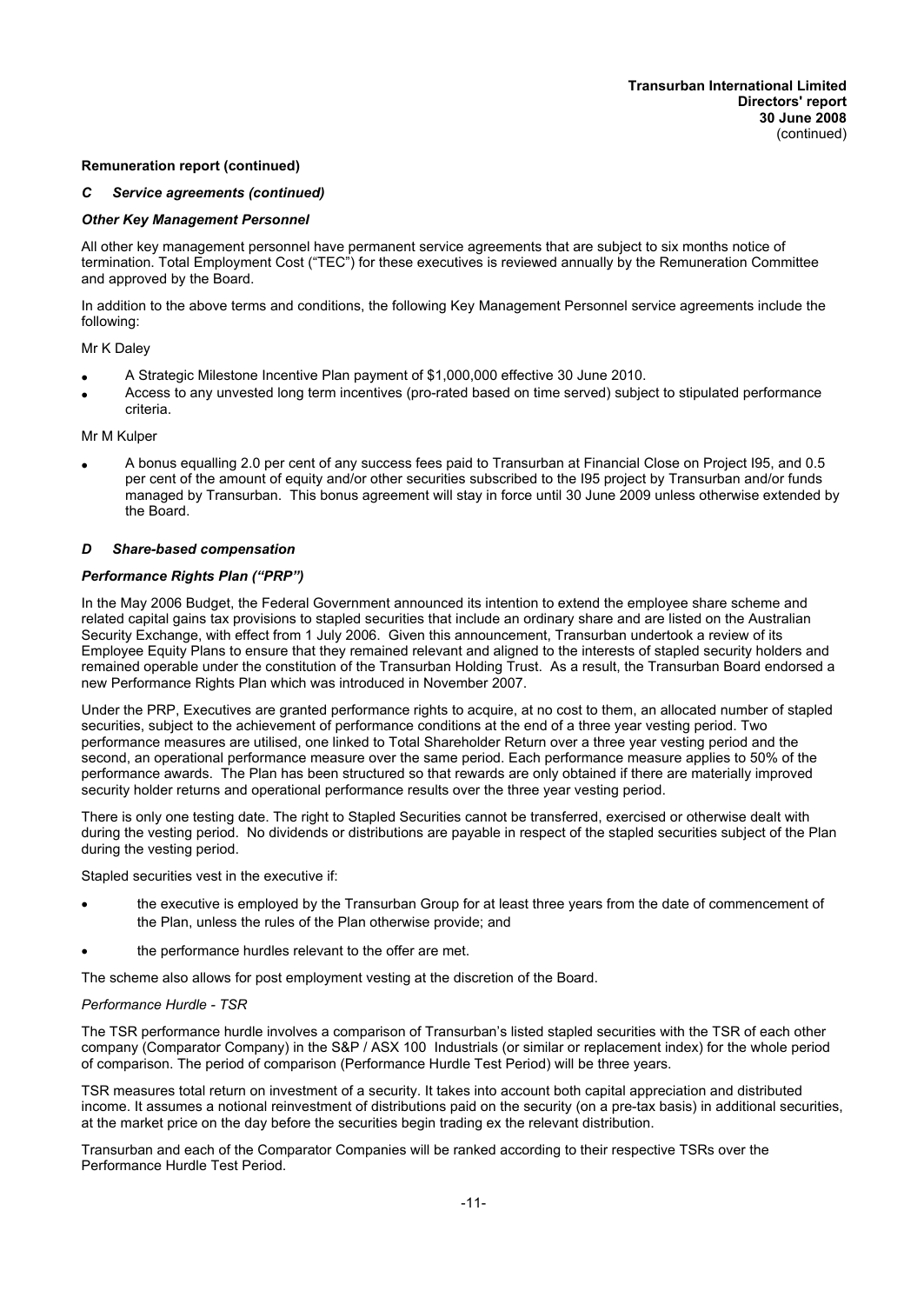#### *D Share-based compensation (continued)*

This ranking determines the extent to which 50 per cent of Stapled Securities will vest.

- If Transurban's TSR is ranked at or below the 50th percentile, none of the stapled securities will vest.
- If Transurban's TSR is ranked at or above the 75th percentile, 100 per cent of the stapled securities under this measurement will vest.
- · 50 per cent of rights under this measure vest if the TSR is greater than the 50th percentile, with linear vesting between the 50th percentile and 75th percentile for the remaining 50 per cent.

#### *Performance Hurdle - Operational Performance*

The operational performance measure based on Earnings before Interest, Tax, Depreciation and Amortisation (EBITDA) growth and is as follows:

- · 50 per cent of rights under this measurement vest if there is ten per cent compound EBITDA annual growth over the vesting period from the base year;
- · 100 per cent of rights under this measurement vest if there is fifteen per cent compound EBITDA annual growth over the vesting period from the base year;
- linear vesting if ranking is between the two annual compound growth targets.

#### *Allocation of PRP Units*

The allocation of PRP units will be determined by the following: a remuneration value will be determined for each participant relative to their total employment cost. These values are referenced to external market benchmarks.

The number of rights an executive was entitled to was derived by using an option valuation methodology, such as the Black Scholes with Monte Carlo simulations, which took into account performance and other conditions. The remuneration value was then divided by this adjusted valuation to derive the number of rights allocated.

The terms and conditions of each grant of PRP affecting remuneration in this reporting period are as follows:

| <b>Performance</b><br><b>Criteria</b> | <b>Grant date</b> | <b>Vesting date</b> | Fair value of<br>rights at grant<br>date | Spot price at grant<br>date |
|---------------------------------------|-------------------|---------------------|------------------------------------------|-----------------------------|
| <b>TSR</b>                            | 1 Nov 2007        | 1 Nov 2010          | \$3.50                                   | \$7.29                      |
| <b>EBITDA</b>                         | 1 Nov 2007        | 1 Nov 2010          | \$5.96                                   | \$7.29                      |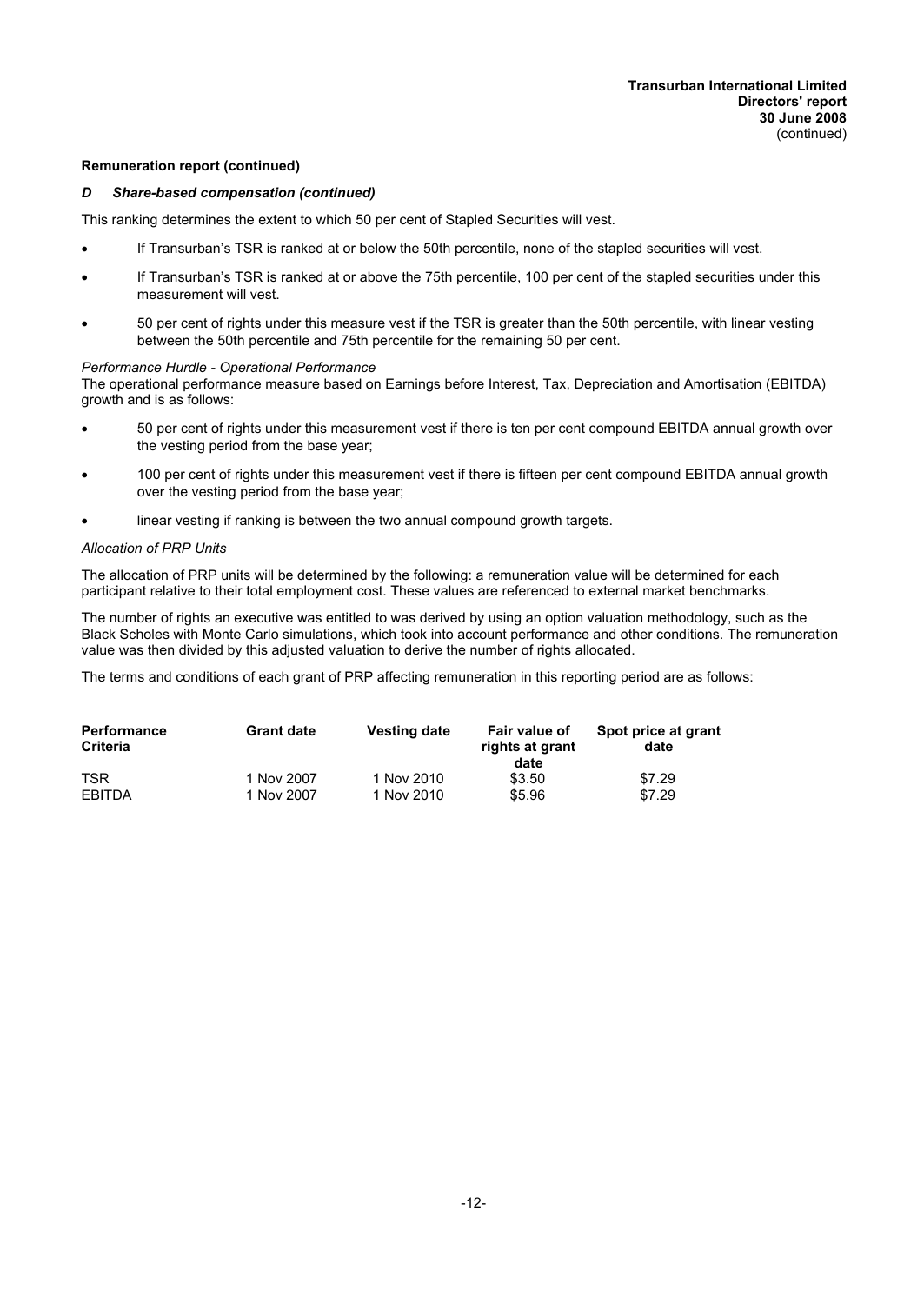#### *D Share-based compensation (continued)*

Details of rights provided to each director of Transurban International Limited and other key management personnel of the Group are set out below.

|                                               | Number of<br>performance rights<br>granted 2008 |
|-----------------------------------------------|-------------------------------------------------|
| Directors of Transurban International Limited |                                                 |
| C Lynch                                       |                                                 |
| <b>K</b> Edwards                              | 285,714                                         |
| Other key management personnel                |                                                 |
| C Brant                                       | 100,000                                         |
| <b>B</b> Bourke                               | 92,857                                          |
| D Cardiff                                     | 27,428                                          |
| P O'Shea                                      | 78.571                                          |
|                                               |                                                 |

#### *Performance Rights Plan for overseas based Executives*

Executives based outside Australia are eligible to participate in a cash based plan similarly structured to the PRP.

The terms and conditions of each grant of cash based PRP affecting remuneration in this reporting period are as follows:

|                             |                   |                     | Fair value of   |               | Fair value of  |
|-----------------------------|-------------------|---------------------|-----------------|---------------|----------------|
|                             |                   |                     | rights at grant | Spot price at | rights at      |
| <b>Performance criteria</b> | <b>Grant date</b> | <b>Vesting date</b> | date            | arant date    | reporting date |
| <b>TSR</b>                  | 1 Nov 2007        | 1 Nov 2010          | \$3.50          | \$7.29        | \$1.32         |
| EBITDA                      | 1 Nov 2007        | 1 Nov 2010          | \$5.96          | \$7.29        | \$3.58         |

Details of rights provided to each director of Transurban Holdings Limited and other key management personnel of the Group are set out below.

|                                | Number of<br>performance<br>rights granted<br>2008 |
|--------------------------------|----------------------------------------------------|
| Other key management personnel |                                                    |
| K Daley                        | 78.571                                             |
| M Kulper                       | 76.778                                             |

#### *Executive Loan Plan ("ELP")*

The Executive Loan plan ("ELP") was offered in the 2006 and 2007 financial years and was structured as a performance loan plan rewarding material improvements in Transurban's securityholder returns.

Executives participating in the ELP are provided with an interest free loan to assist them to acquire stapled securities at market price. The term of the loan is three years and there is only one testing date. The stapled securities are held by the executive but will only vest in the executive in accordance with the terms of the Plan. Expiry occurs three years plus 60 days from the date of commencement of the Plan, unless the rules of the Plan otherwise provide. Holding locks are applied to the Stapled Securities to ensure that they can only be dealt with in accordance with the terms of the Plan. The acquired shares cannot be transferred or sold while the loan is outstanding.

Stapled securities vest in the executive if:

- the executive is employed by the Transurban Group for at least three years from the date of commencement of the Plan, unless the rules of the Plan otherwise provide; and
- the performance hurdle relevant to the offer is met.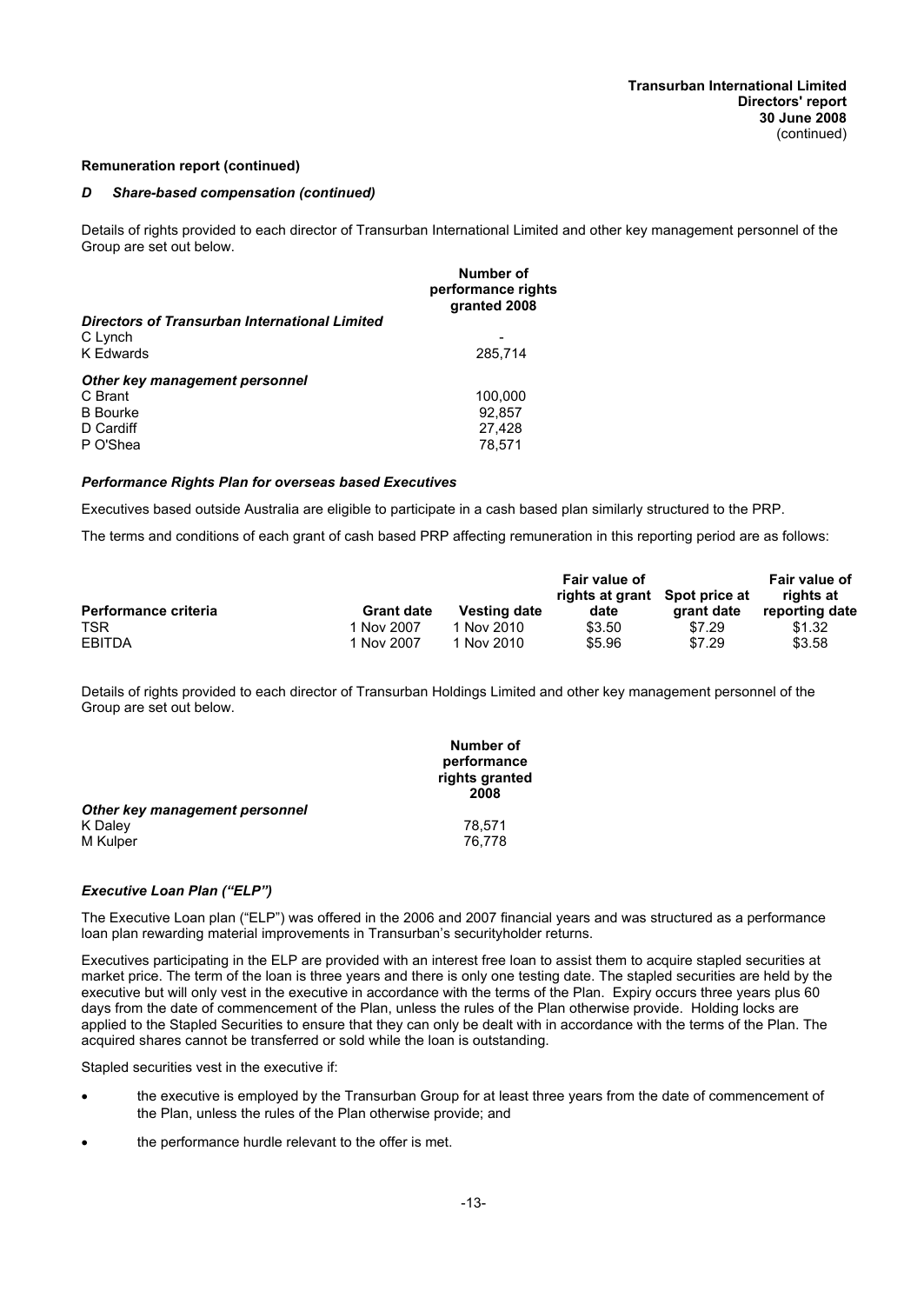## *D Share-based compensation (continued)*

The performance hurdle involves a comparison of Total Shareholder Returns (TSR). The TSR of Transurban's listed stapled securities is compared with the TSR of each other company (Comparator Company) in the S&P / ASX 100 Industrials (or similar or replacement index) for the whole period of comparison. The period of comparison (Performance Hurdle Test Period) is the three years post the offer date of the Plan.

Transurban and each of the Test Companies will be ranked according to their respective TSRs over the Performance Hurdle Test Period. This ranking determines the extent to which stapled securities will vest as follows:

- If Transurban's TSR is ranked at or above the 75th percentile, 100 per cent of the stapled securities will vest.
- If Transurban's TSR is ranked above the 50th percentile but below the 75th percentile, the percentage of stapled securities ("P") that will vest will be that calculated according to the following formula:

 $P = 50 + 2x$  (RTransurban – 50)

Where: RTransurban = The percentile rank of Transurban's TSR.

If Transurban's TSR is ranked at or below the 50th percentile, none of the stapled securities will vest.

If the Stapled Securities vest in the executive:

- Then the executive can either pay the amount of the loan which needs to be repaid and which is attributable to those vested Stapled Securities, in which case they will be free to deal with those Stapled Securities as they see fit; or
- The Group will otherwise sell the vested securities and apply for the proceeds of sale in discharge of the amount of the loan which is repayable attributable to those Stapled Securities, with any surplus to be provided to the executive.

Any unvested Stapled Securities will be sold by the Group and the proceeds of sale will be applied in reduction of the repayable amount of the loan attributable to those unvested securities, with the executive having no entitlement to the surplus.

If an executive leaves the employment of the Transurban Group those unvested securities will lapse and will be sold with the proceeds being applied in repayment of the repayable portion of the loan.

All dividends and distributions payable in respect of the stapled securities acquired under the Plan, net of deductions for tax, are applied in reduction of the outstanding loan balance.

*The allocation of ELP units was determined by the following:*

A remuneration value was determined for each participant relative to their total employment cost. These values were referenced to external market benchmarks.

- The number of stapled securities an executive was entitled to was derived by using an option valuation methodology, such as the Black Scholes with Monte Carlo simulations, which took into account the fact that the loan will need to be repaid along with performance and other conditions. The remuneration value was then divided by this adjusted valuation to derive the number of stapled securities allocated;
- The stapled securities were acquired and transferred to each participant;
- The purchase price per stapled security was the average market price of stapled securities weighted by reference to volume over the week leading up to and including the grant date of the Plan; and
- The amount of the loan provided to a participant was equal to the purchase price per stapled security multiplied by the participant's stapled securities entitlement.

Details of securities provided to each director of Transurban Holdings Limited and other key management personnel of the Group are set out below. No securities have been granted under this Plan since 1 November 2006.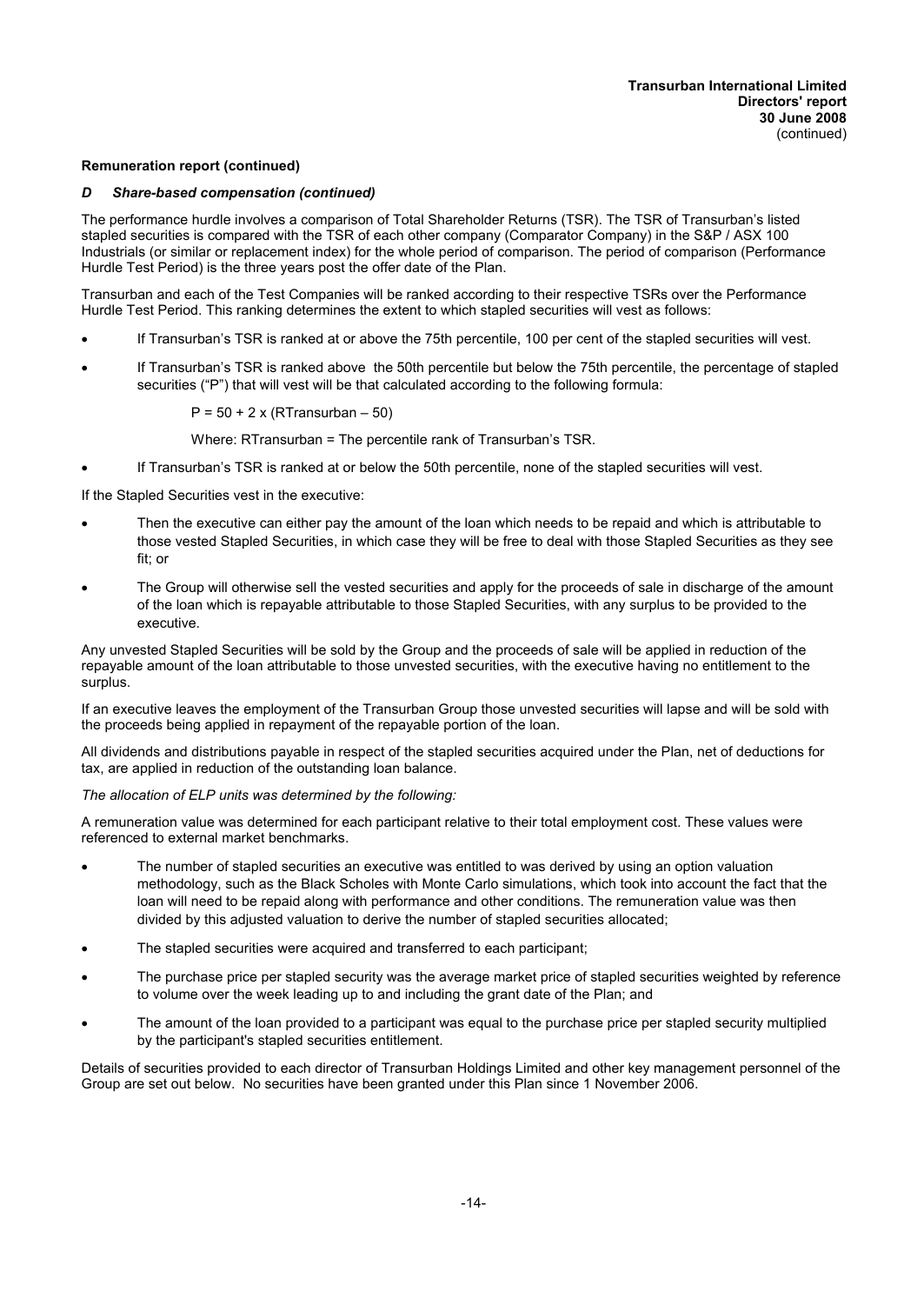#### *D Share-based compensation (continued)*

|                                               | Number of<br>securities granted<br>2008 | Number of<br>securities granted<br>2007 |
|-----------------------------------------------|-----------------------------------------|-----------------------------------------|
| Directors of Transurban International Limited |                                         |                                         |
| C Lynch                                       | $\overline{\phantom{0}}$                | $\overline{\phantom{a}}$                |
| K Edwards (Resigned 4 April 2008)             |                                         | 410,000                                 |
| Other key management personnel of the Group   |                                         |                                         |
| C Brant                                       |                                         | 175,000                                 |
| <b>B</b> Bourke                               |                                         | 160.000                                 |
| P O'Shea                                      |                                         | 130.000                                 |
| G Mann                                        |                                         | 160.000                                 |
| D Cardiff                                     |                                         | 35,000                                  |

The terms and conditions of each grant of units affecting remuneration in this or future reporting periods are as follows:

|                   |                    |                    | Value per option at |
|-------------------|--------------------|--------------------|---------------------|
| <b>Grant date</b> | <b>Expiry date</b> | <b>Grant price</b> | grant date          |
| 1 Nov 2005        | 1 Nov 2008         | \$6.47             | \$1.35              |
| 1 Nov 2006        | 1 Nov 2009         | \$7.28             | \$1.37              |

#### **Executive Loan Plan for Executives Located Overseas**

An Executive Long Term Incentive Cash Plan mirroring that of the Executive Loan Plan is used for participants outside Australia. Details of ELTI units provided to each director of Transurban Holdings Limited and other key management personnel of the Group are set out below. No ELTIs have been granted under this Plan since 1 November 2006.

|          | Number of securities granted 2007 |
|----------|-----------------------------------|
| K Daley  | 100.000                           |
| M Kulper | 100.000                           |

No securities were granted in 2008.

The terms and conditions of each grant of units affecting remuneration in this or future reporting periods are as follows:

|                   |                    |                    | Value per unit | Value per unit<br>at reporting |              |  |
|-------------------|--------------------|--------------------|----------------|--------------------------------|--------------|--|
| <b>Grant date</b> | <b>Expiry date</b> | <b>Grant price</b> | at grant date  | date                           | Date payable |  |
| 1 Nov 2005        | 1 Nov 2008         | \$6.47             | \$1.35         | $\sim$                         | 1 Nov 2008   |  |
| 1 Nov 2006        | 1 Nov 2009         | \$7.28             | \$1.37         | $\sim$                         | 1 Nov 2009   |  |

#### *Employee Security Ownership Plan ("ESOP")*

Two new broad employee based security plans, the Investment Tax Exempt Plan and the Investment Tax Deferred Plan were introduced following the Federal Governments announcement regarding taxation changes concerning stapled securities.

The Investment Tax Exempt Plan provides employees the opportunity to invest, on a tax exempt basis, up to one thousand dollars per annum, of which half is contributed by the company.

The Investment Tax Deferred Plan provides employees the opportunity to purchase securities, on a tax deferred basis using pre-tax salary. There is no cap on the amount of salary an employee may elect to contribute and the company provides a matching contribution on a dollar for dollar basis to a maximum of three thousand dollars per annum.

Subject to Board approval and the performance of the company, an allocation of Incentive securities at no cost to eligible permanent employees is made. In 2008 an allocation of 100 securities was made to 505 employees.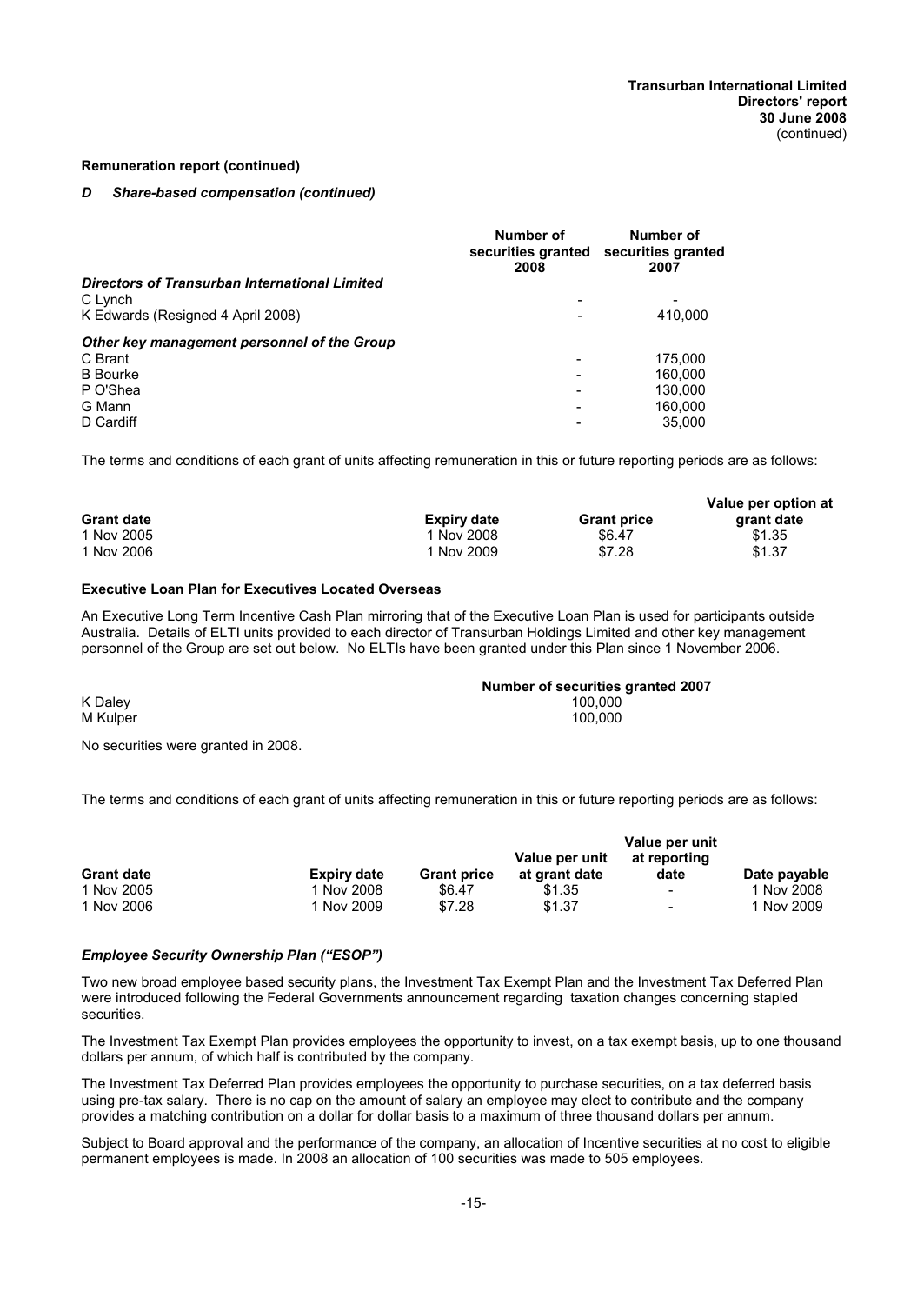#### *E Additional information*

#### *Performance of Transurban Group*

As outlined in the Long Term Incentive section of this report, the reward delivered under the long-term incentive component of executive remuneration is dependent on either TSR performance or EBITDA Growth.

The table below summarises the actual and prospective relative TSR performance over the Performance Period to date in respect of unvested long term incentives. The data is indicative of results as if tested on 30 June 2008.

|                              | Company TSR as at   | indicative percentile | Indicative Number of          |
|------------------------------|---------------------|-----------------------|-------------------------------|
| Long term Incentive plan     | <b>30 June 2008</b> | Rank                  | Rights Vesting <sup>(1)</sup> |
| Executive Loan Plan 2006     | $(16.4)\%$          | 37.1%                 |                               |
| Executive Loan Plan 2007     | $(30.7)\%$          | 34.2%                 | $\overline{\phantom{0}}$      |
| Performance Rights Plan 2008 | $(35.4)\%$          | 43.6%                 | $\overline{\phantom{0}}$      |

 $<sup>(1)</sup>$ All Performance Rights vest where the Group's relative TSR is at 75th percentile (i.e. where TSR is higher than 75% of</sup> the peer group).

The table below illustrates the Company's annual compound growth in EBITDA for Rights granted under the Performance Rights Plan with a 10% and 15% hurdle of annual compound growth.

|                              | <b>Company Compound</b>                         |                               |
|------------------------------|-------------------------------------------------|-------------------------------|
|                              | <b>EBITDA growth as at Indicative Number of</b> |                               |
| Long term Incentive plan     | 30 June 2008                                    | Rights Vesting <sup>(1)</sup> |
| Performance Rights Plan 2008 | $.2\%$                                          |                               |

 $<sup>(1)</sup>$ All Performance Rights vest where the Group's compound EBITDA growth is above 15%. No rights vest if it is below</sup> 10%.

#### *Cash Bonuses and Long Term Incentives*

#### *Cash bonuses*

Remuneration of the Group's executives includes a short term incentive (STI) component and each executive has the potential to receive 100 per cent (and over, depending on out performance) of his or her target STI payment. The actual STI payment received by each executive is determined by the extent to which the executive's KPIs are met.

Cash bonuses aggregating \$7.5 million were accrued under the Business Generation Incentive Plan in relation to the achievement of the Capital Beltway project in the US. Cash bonuses aggregating \$1.055 million were accrued under the Business Generation Incentive Plan in relation to the achievement of the DRIVe project in the US. The project was to create a more efficient vehicle for international investment.

For each cash bonus paid to the key management personnel listed in the above tables, the percentage of the available bonus that was paid in the financial year and the percentage that was forfeited because the person did not meet his or her performance criteria are set out below. No part of the cash bonuses are payable in future years.

|                  | <b>Cash bonus</b> |                  |  |
|------------------|-------------------|------------------|--|
|                  | Paid              | <b>Forfeited</b> |  |
|                  | %                 | %                |  |
| C Lynch          | 100               |                  |  |
| <b>K</b> Edwards | 100               |                  |  |
| C Brant          | 96                | 4                |  |
| <b>B</b> Bourke  | 96                | 4                |  |
| D Cardiff        | 260               |                  |  |
| K Daley          | 99                | 1                |  |
| M Kulper         | 99                | 1                |  |
| P O'Shea         | 97                | 3                |  |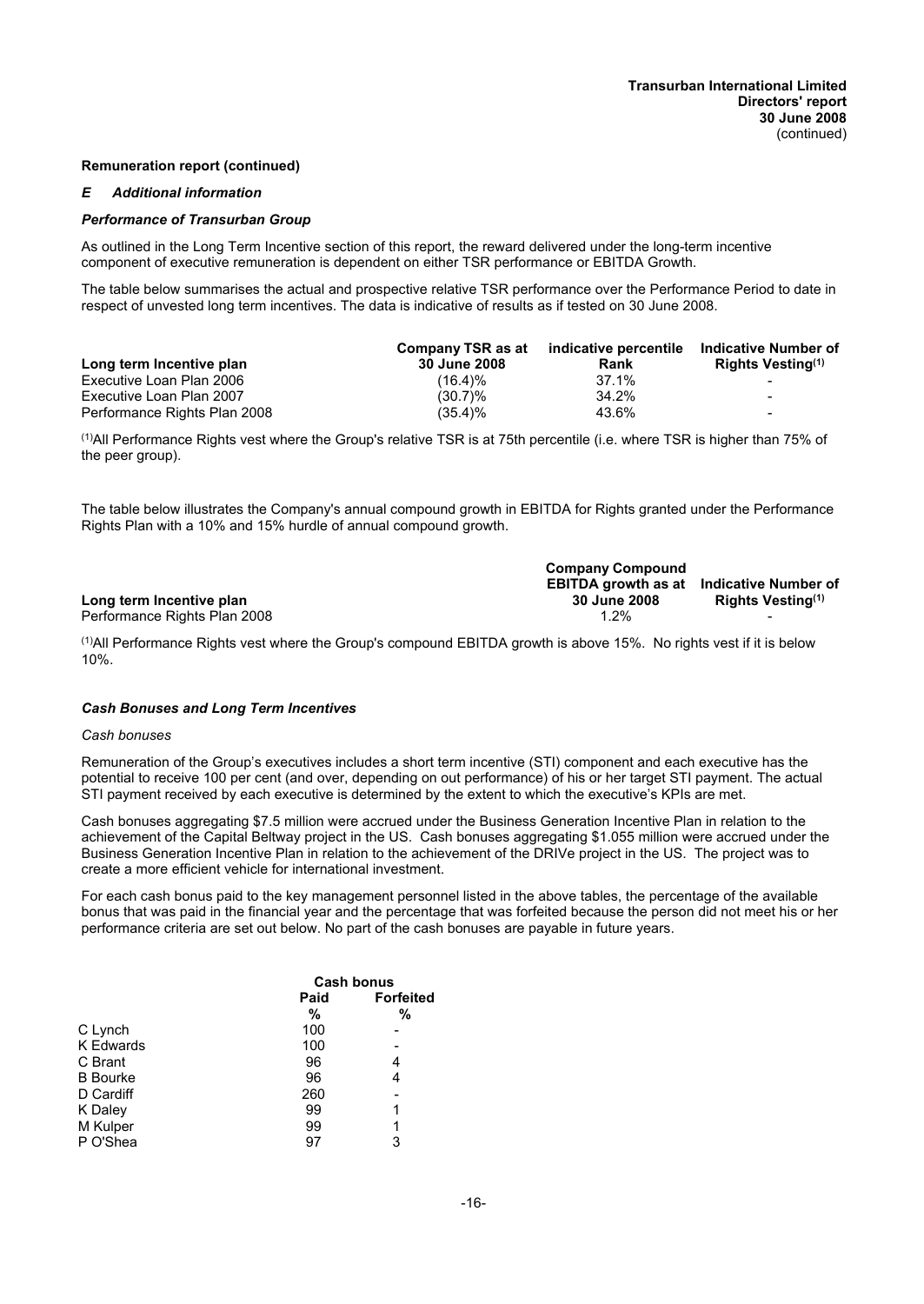#### *E Additional information (continued)*

#### *Long Term Incentive Units*

Further details relating to long term incentives are set out below.

|                                                                                                                          | A              | в                                         | C<br>Value at          | D                            |
|--------------------------------------------------------------------------------------------------------------------------|----------------|-------------------------------------------|------------------------|------------------------------|
| <b>Name</b>                                                                                                              | %              | Remuneration Value at grant<br>date<br>\$ | exercise<br>date<br>\$ | Value at<br>lapse date<br>æ. |
| K Edwards - Executive Loan Plan 2006<br>K Edwards - Executive Loan Plan 2007<br>K Edwards - Performance Rights Plan 2008 | 29<br>35<br>50 | 437,500<br>560,000<br>1,000,000           | 188,440<br>308,244     | 32,947<br>191,405            |
| C Brant - Executive Loan Plan 2006<br>C Brant - Executive Loan Plan 2007<br>C Brant - Performance Rights Plan 2008       | 30<br>40<br>50 | 165,000<br>240,000<br>350,000             |                        |                              |
| B Bourke - Executive Loan Plan 2006<br>B Bourke - Executive Loan Plan 2007<br>B Bourke - Performance Rights Plan 2008    | 30<br>40<br>50 | 142.500<br>220,000<br>325,000             |                        |                              |
| D Cardiff - Executive Loan Plan 2006<br>D Cardiff - Executive Loan Plan 2007<br>D Cardiff - Performance Rights Plan 2008 | 20<br>20<br>30 | 40.000<br>44,000<br>96,000                |                        |                              |
| K Daley - Executive Loan Plan 2006<br>K Daley - Executive Loan Plan 2007<br>K Daley - Performance Rights Plan 2008       | 30<br>30<br>50 | 103,950<br>126,000<br>275,000             |                        |                              |
| G Mann - Executive Loan Plan 2006<br>G Mann - Executive Loan Plan 2007<br>G Mann - Performance Rights Plan 2008          | 20<br>30<br>40 | 67.000<br>108,000<br>160,000              |                        | 20,213<br>29,173<br>8,217    |
| M Kulper - Executive Loan Plan 2006<br>M Kulper - Executive Loan Plan 2007<br>M Kulper - Performance Rights Plan 2008    | 20<br>30<br>50 | 36,080<br>135,000<br>268,725              |                        |                              |
| P O'Shea - Executive Loan Plan 2006<br>P O'Shea - Executive Loan Plan 2007<br>P O'Shea - Performance Plan 2008           | 30<br>40<br>50 | 105.000<br>168,000<br>275,000             |                        |                              |

**A** = The percentage of the value of remuneration, based on the value at grant date set out in column B.

**B** = The value at grant date calculated in accordance with AASB 2 Share-based Payment.

**C** = The value at exercise date that were granted as part of remuneration and were exercised/matured during the year.

**D** = The value at lapse date that were granted as part of remuneration and that lapsed during the year.

Mr Lynch did not participate in any of the plans due to his employment with the Group commencing after the plans were in operation.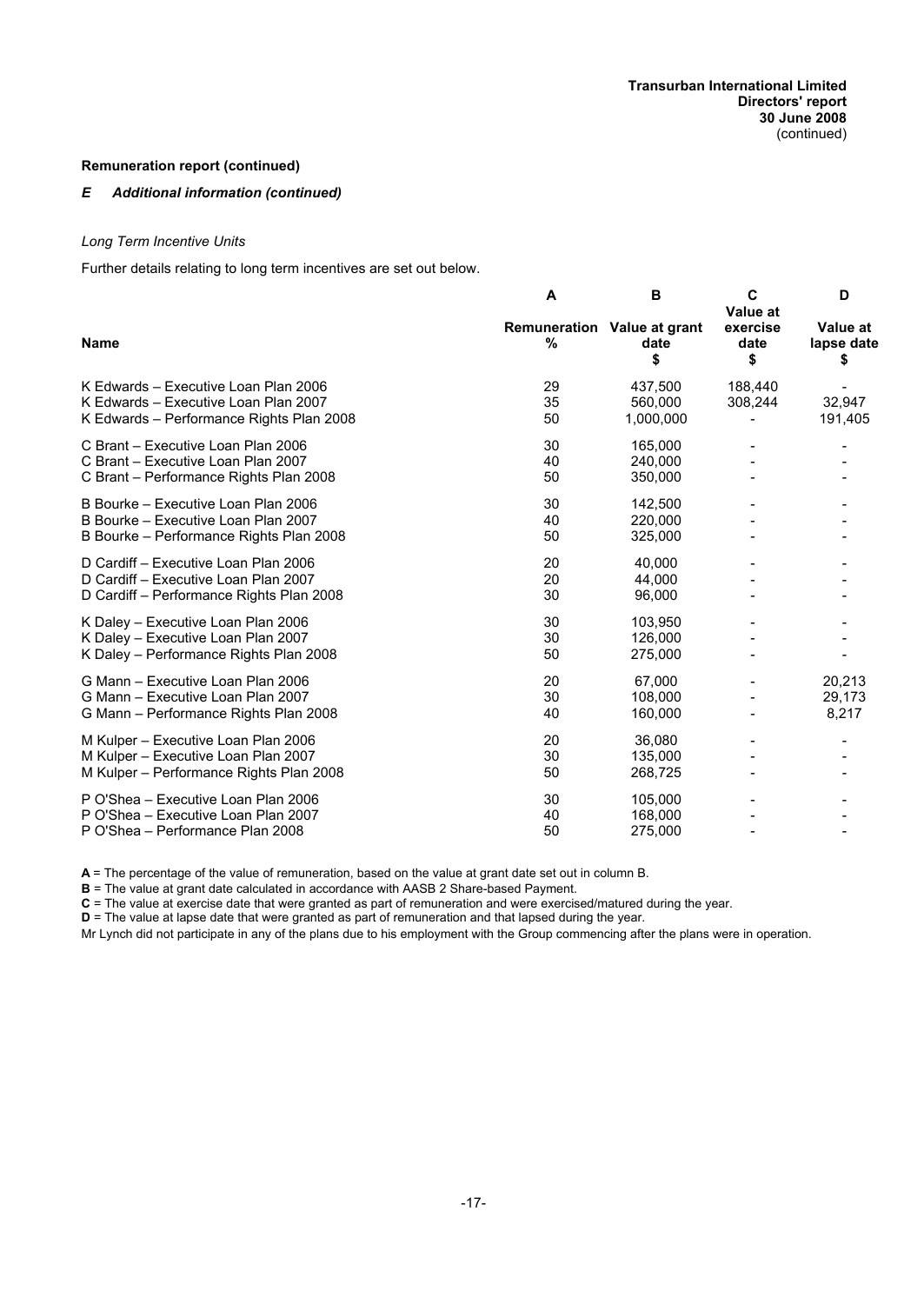#### **Indemnification and Insurance**

The Company indemnifies all past and present Directors and Secretaries of the Company, including at this time the Directors named in this report and the Secretary or Secretaries, against every liability incurred by them in their respective capacities unless:

- The liability is owed to the Company or to a related body corporate;
- · The liability did not arise out of the conduct of good faith; or
- · The liability is for a pecuniary penalty order or a compensation order under the Corporations Act 2001.

The Company also indemnifies each person who is or has been an officer of the Company against liability for costs or expenses incurred by the person in his or her capacity as an officer of the Company in defending civil or criminal proceedings in which judgment is given in favour of the person or the person is acquitted or in connection with an application in which the Court grants relief to the person under the Corporations Act 2001.

The Auditors of the Company are in no way indemnified out of the assets of the Company.

#### **Non-audit services**

The company may decide to employ the auditor on assignments additional to their statutory audit duties where the auditor's expertise and experience with the company and/or the Group are important.

The board of directors has considered the position and, in accordance with advice received from the audit committee, is satisfied that the provision of the non-audit services is compatible with the general standard of independence for auditors imposed by the *Corporations Act 2001.* The directors are satisfied that the provision of non-audit services by the auditor, as set out below, did not compromise the auditor independence requirements of the *Corporations Act 2001* for the following reasons:

- the audit committee reviews the non-audit services to ensure they do not impact the impartiality and objectivity of the auditor
- · none of the services undermine the general principles relating to auditor independence as set out in APES 110 Code of Ethics for Professional Accountants , including reviewing or auditing the auditor's own work, acting in a management or a decision making capacity for the combined entity, acting as advocate for the combined entity or jointly sharing economic risk and rewards.

During the year the following fees were paid or payable for services provided by the auditor of the parent entity, its related practices and non-related audit firms:

|                                                                                                                   | <b>Consolidated</b> |              |  |
|-------------------------------------------------------------------------------------------------------------------|---------------------|--------------|--|
|                                                                                                                   | 12 months to        | 10 months to |  |
|                                                                                                                   | <b>30 June 2008</b> | 30 June 2007 |  |
|                                                                                                                   | 5                   | \$           |  |
| 1. Amounts received or due and receivable by Pricewaterhouse Coopers<br><b>Audit and Other Assurance Services</b> |                     |              |  |
| Audit and review of financial reports                                                                             | 128.250             |              |  |
| Total audit and other assurance services                                                                          | 128.250             |              |  |
| <b>Taxation services</b>                                                                                          |                     |              |  |
| Tax consulting services                                                                                           |                     | 8,700        |  |
| <b>Total taxation services</b>                                                                                    |                     | 8.700        |  |
| <b>Total remuneration for PricewaterhouseCoopers</b>                                                              | 128.250             | 8.700        |  |

Fees associated with audit services during the comparative year were recognised by the ultimate parent entity.

#### **Auditor's independence declaration**

A copy of the auditor's independence declaration as required under section 307C of the *Corporations Act 2001* is set out on page 20.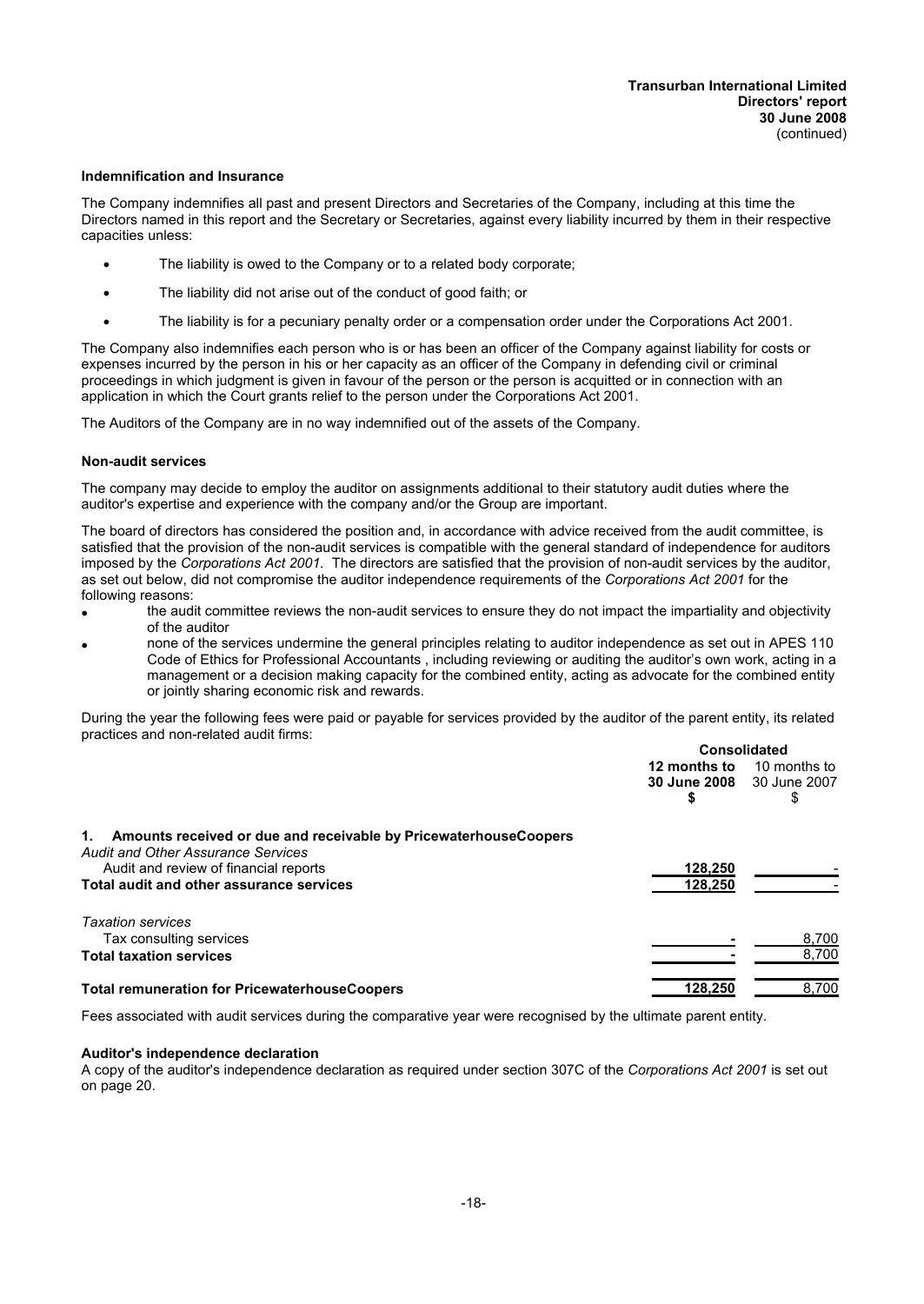#### **Rounding of amounts**

The company is of a kind referred to in Class Order 98/100, issued by the Australian Securities and Investments Commission, relating to the ''rounding off'' of amounts in the directors' report. Amounts in the directors' report have been rounded off in accordance with that Class Order to the nearest thousand dollars, or in certain cases, to the nearest dollar.

#### **Auditor**

PricewaterhouseCoopers continues in office in accordance with section 327 of the *Corporations Act 2001.*

This report is made in accordance with a resolution of directors.

David J Ryan AO Director

 $\mathcal{L}_{I}$ 

Christopher J Lynch **Director** 

Melbourne 26 August 2008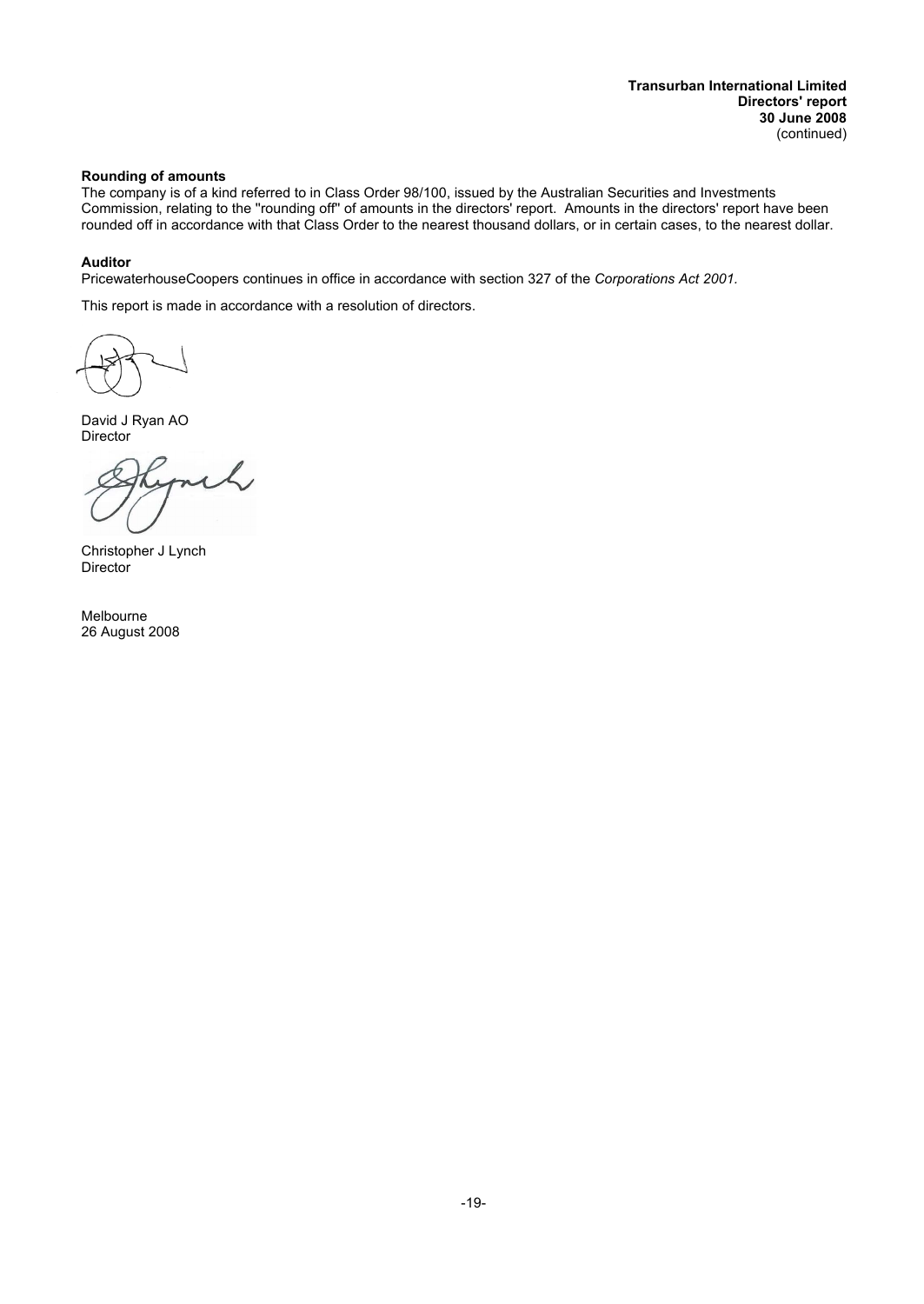# PriceWaTERHOUSE COPERS FO

#### **PricewaterhouseCoopers ABN 52 780 433 757**

Freshwater Place 2 Southbank Boulevard SOUTHBANK VIC 3006 GPO Box 1331L MELBOURNE VIC 3001 DX 77 website: www.pwc.com/au Telephone +61 3 8603 1000<br>Facsimile +61 3 8603 1999

## **Auditor's Independence Declaration**

As lead auditor for the audit of Transurban International Limited for the year ended 30 June 2008, I declare that, to the best of my knowledge and belief, there have been:

(a) no contraventions of the auditor independence requirements of the *Corporations Act 2001* in relation to the audit; and

(b) no contraventions of any applicable code of professional conduct in relation to the audit.

This declaration is in respect of Transurban International Limited and the entities it controlled during the year.

John Yeoman Melbourne (1999) and the state of the state of the state of the Melbourne Melbourne (1999) and the state of the Melbourne (1999) and the Melbourne of the Melbourne of the Melbourne (1999) and the Melbourne of t PricewaterhouseCoopers

26 August 2008

Liability limited by a scheme approved under Professional Standards Legislation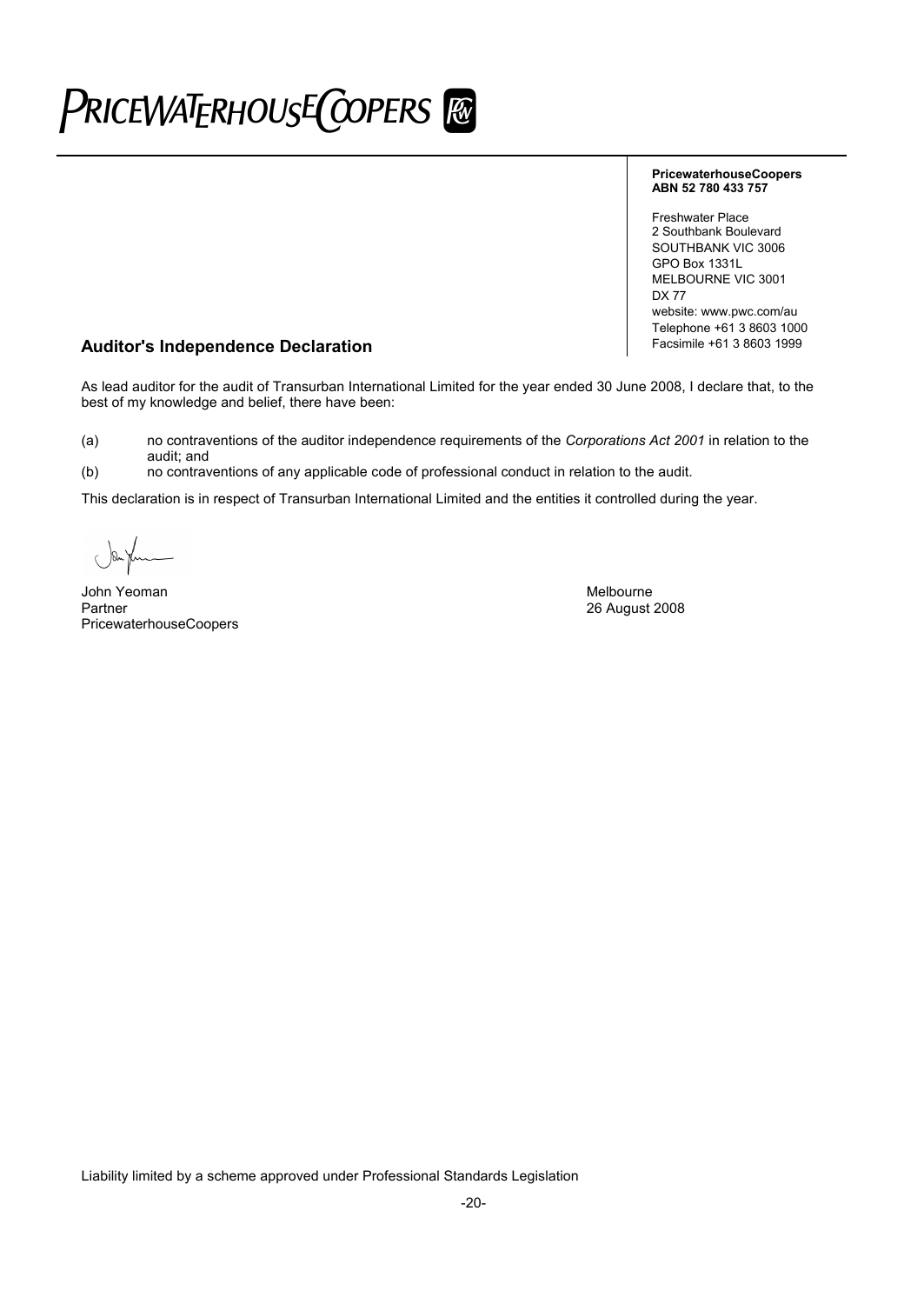## **Transurban International Limited ARBN 121 746 825 Financial statements - 30 June 2008**

## **Contents**

|                                             | . ugu |
|---------------------------------------------|-------|
| Financial report                            |       |
| Income statements                           | 22    |
| Balance sheets                              | 23    |
| Statements of changes in equity             | 24    |
| Cash flow statements                        | 25    |
| Notes to the financial statements           | 26    |
| Directors' declaration                      | 62    |
| Independent auditor's report to the members | 63    |
|                                             |       |

Page

This financial report covers both the separate financial statements of Transurban International Limited as an individual entity and the consolidated financial statements for the consolidated entity consisting of Transurban International Limited and its subsidiaries. The financial report is presented in the Australian currency.

Transurban International Limited is domiciled and incorporated in Bermuda. Its registered office and principal place of business is:

Transurban International Limited 22 Victoria Street Hamilton Bermuda

The financial report was authorised for issue by the directors on 26 August 2008. The company has the power to amend and reissue the financial report.

Through the use of the internet, we have ensured that our corporate reporting is timely, complete, and available globally. All releases to the ASX and the media, financial reports and other information are available on our website: www.transurban.com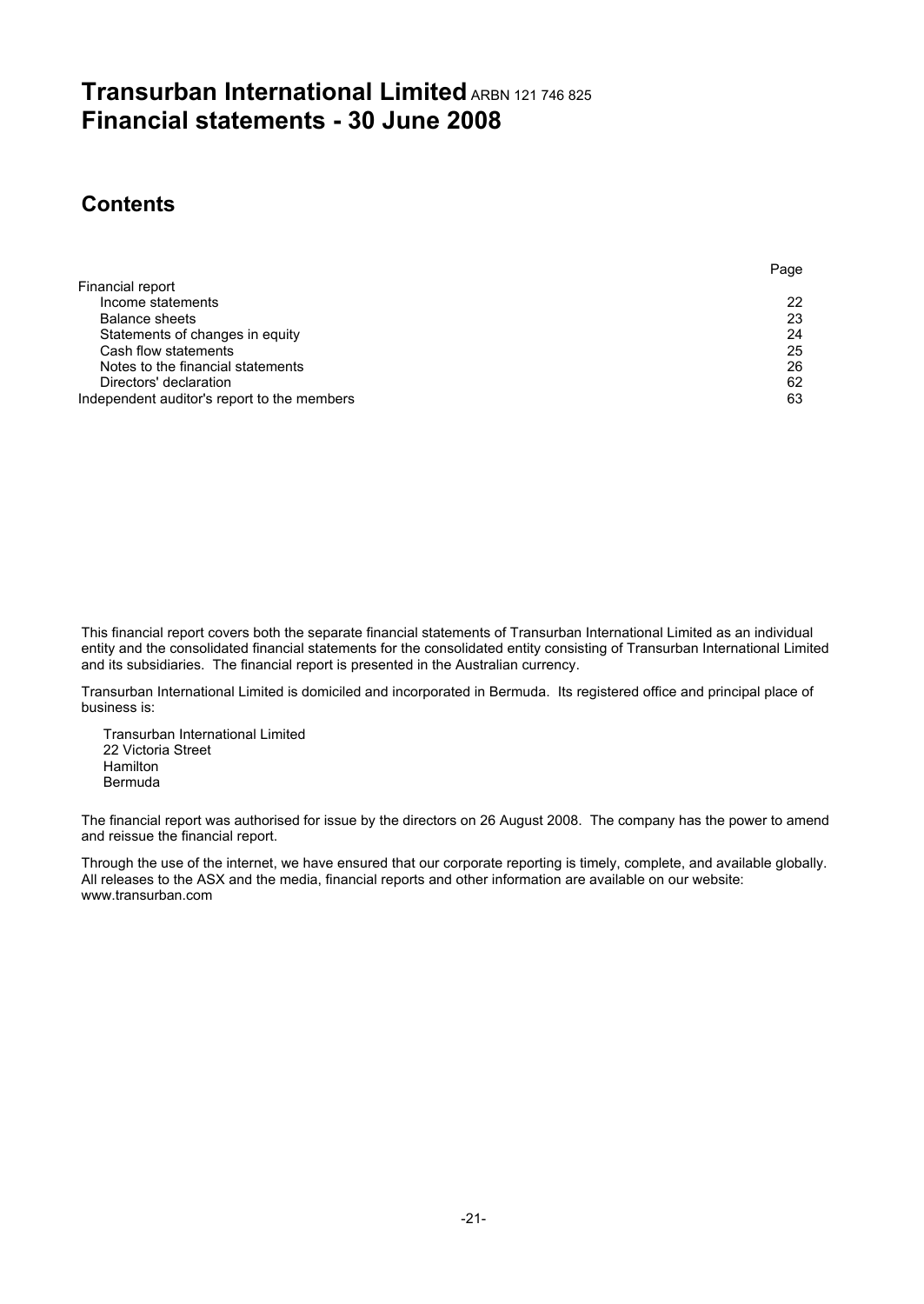#### **Transurban International Limited Income statements For the year ended 30 June 2008**

|                                                                                                                                             |              | <b>Consolidated</b>                    |                                        | <b>Parent</b>                          |                                        |
|---------------------------------------------------------------------------------------------------------------------------------------------|--------------|----------------------------------------|----------------------------------------|----------------------------------------|----------------------------------------|
|                                                                                                                                             | <b>Notes</b> | 12 months to<br>30 June 2008<br>\$'000 | 10 months to<br>30 June 2007<br>\$'000 | 12 months to<br>30 June 2008<br>\$'000 | 10 months to<br>30 June 2007<br>\$'000 |
| Revenue from continuing operations                                                                                                          | 3            | 42,947                                 | 18                                     | 132                                    | 18                                     |
| Expenses from ordinary activities<br>Depreciation and amortisation expense<br>Operational costs<br>Corporate costs                          |              | (738)<br>(22)<br>(8,097)               | (200)                                  | (557)                                  | (200)                                  |
| <b>Business Development</b><br>Finance costs<br>Share of net profits of associates and joint<br>venture partnership accounted for using the | 4            | (42, 388)<br>(15, 788)                 | (16)                                   | (5)                                    | (16)                                   |
| equity method<br>Loss before income tax                                                                                                     |              | (16, 894)<br>(40, 980)                 | (198)                                  | (430)                                  | (198)                                  |
| Income tax credit<br>Loss from continuing operations                                                                                        | 5            | 5,719<br>(35, 261)                     | (198)                                  | (430)                                  | (198)                                  |
| Loss for the year                                                                                                                           |              | (35, 261)                              | (198)                                  | (430)                                  | (198)                                  |
| Earnings per share for (loss) from<br>continuing operations attributable to the                                                             |              | <b>Cents</b>                           | Cents                                  |                                        |                                        |
| ordinary equity holders of the company:<br>Basic earnings per share<br>Diluted earnings per share                                           | 28<br>28     | (3.3)<br>(3.3)                         | (0.04)<br>(0.04)                       |                                        |                                        |

*The above income statements should be read in conjunction with the accompanying notes.*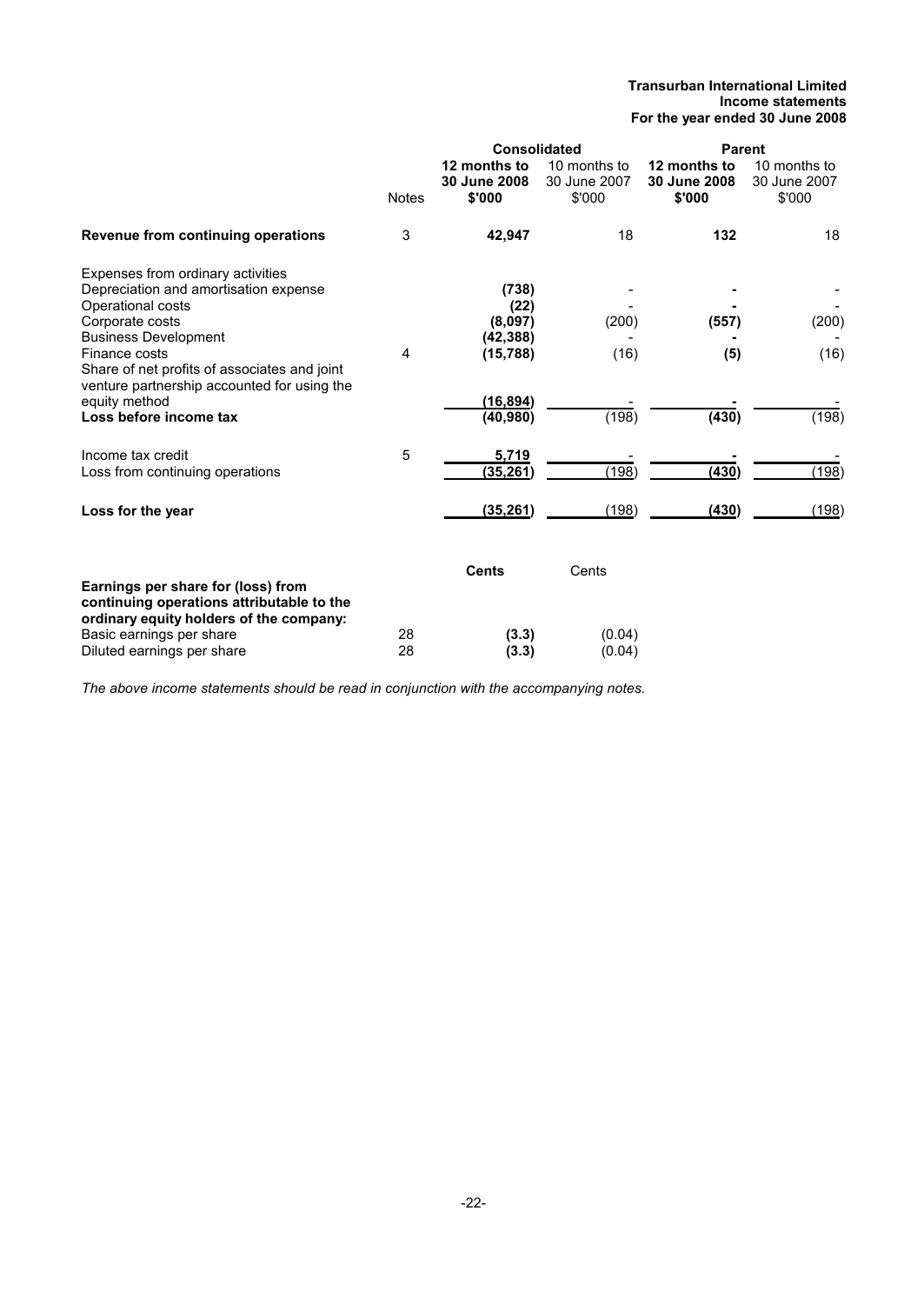#### **Transurban International Limited Balance sheets As at 30 June 2008**

|                                            |                | <b>Consolidated</b> |                | <b>Parent</b>  |                |  |
|--------------------------------------------|----------------|---------------------|----------------|----------------|----------------|--|
|                                            | <b>Notes</b>   | 2008<br>\$'000      | 2007<br>\$'000 | 2008<br>\$'000 | 2007<br>\$'000 |  |
| <b>ASSETS</b>                              |                |                     |                |                |                |  |
| <b>Current assets</b>                      |                |                     |                |                |                |  |
| Cash and cash equivalents                  | 6              | 1,000               | 19             | 14             | 19             |  |
| Trade and other receivables                | $\overline{7}$ | 54,461              | 14             | 95,823         | 14             |  |
| Total current assets                       |                | 55,461              | 33             | 95,837         | 33             |  |
| <b>Non-current assets</b>                  |                |                     |                |                |                |  |
| Investments accounted for using the equity |                |                     |                |                |                |  |
| method                                     | 8              | 252,274             |                |                |                |  |
| Other financial assets                     | 9              |                     |                | 1              |                |  |
| Property, plant and equipment              | 10             | 3,117               |                |                |                |  |
| Deferred tax assets                        | 11             | 9,845               |                |                |                |  |
| Total non-current assets                   |                | 265,236             |                | 1              |                |  |
| <b>Total assets</b>                        |                | 320,697             | 33             | 95,838         | 33             |  |
| <b>LIABILITIES</b>                         |                |                     |                |                |                |  |
| <b>Current liabilities</b>                 |                |                     |                |                |                |  |
| Trade and other payables                   | 12             | 266,307             | 223            | 852            | 223            |  |
| Current tax liabilities                    |                | 1,614               |                |                |                |  |
| Provisions                                 | 13             | 7,456               |                |                |                |  |
| Non-interest bearing liabilities           | 14             | 1,666               |                |                |                |  |
|                                            |                | 277,043             | 223            | 852            | 223            |  |
| <b>Total current liabilities</b>           |                | 277,043             | 223            | 852            | 223            |  |
| <b>Non-current liabilities</b>             |                |                     |                |                |                |  |
| Deferred tax liabilities                   | 15             | 2,229               |                |                |                |  |
| Provisions                                 | 16             | 24                  |                |                |                |  |
| Total non-current liabilities              |                | 2,253               |                |                |                |  |
| <b>Total liabilities</b>                   |                | 279,296             | 223            | 852            | 223            |  |
| <b>Net assets</b>                          |                | 41,401              | (190)          | 94,986         | (190)          |  |
| <b>EQUITY</b>                              |                |                     |                |                |                |  |
| Contributed equity                         | 17             | 95,554              |                | 95,554         |                |  |
| Reserves                                   | 18             | (18, 694)           | 8              | 60             | 8              |  |
| Retained profits/(accumulated losses)      | 18             | (35, 459)           | (198)          | (628)          | (198)          |  |
|                                            |                | 41,401              | (190)          | 94,986         | (190)          |  |
| <b>Total equity</b>                        |                |                     |                |                |                |  |

*The above balance sheets should be read in conjunction with the accompanying notes.*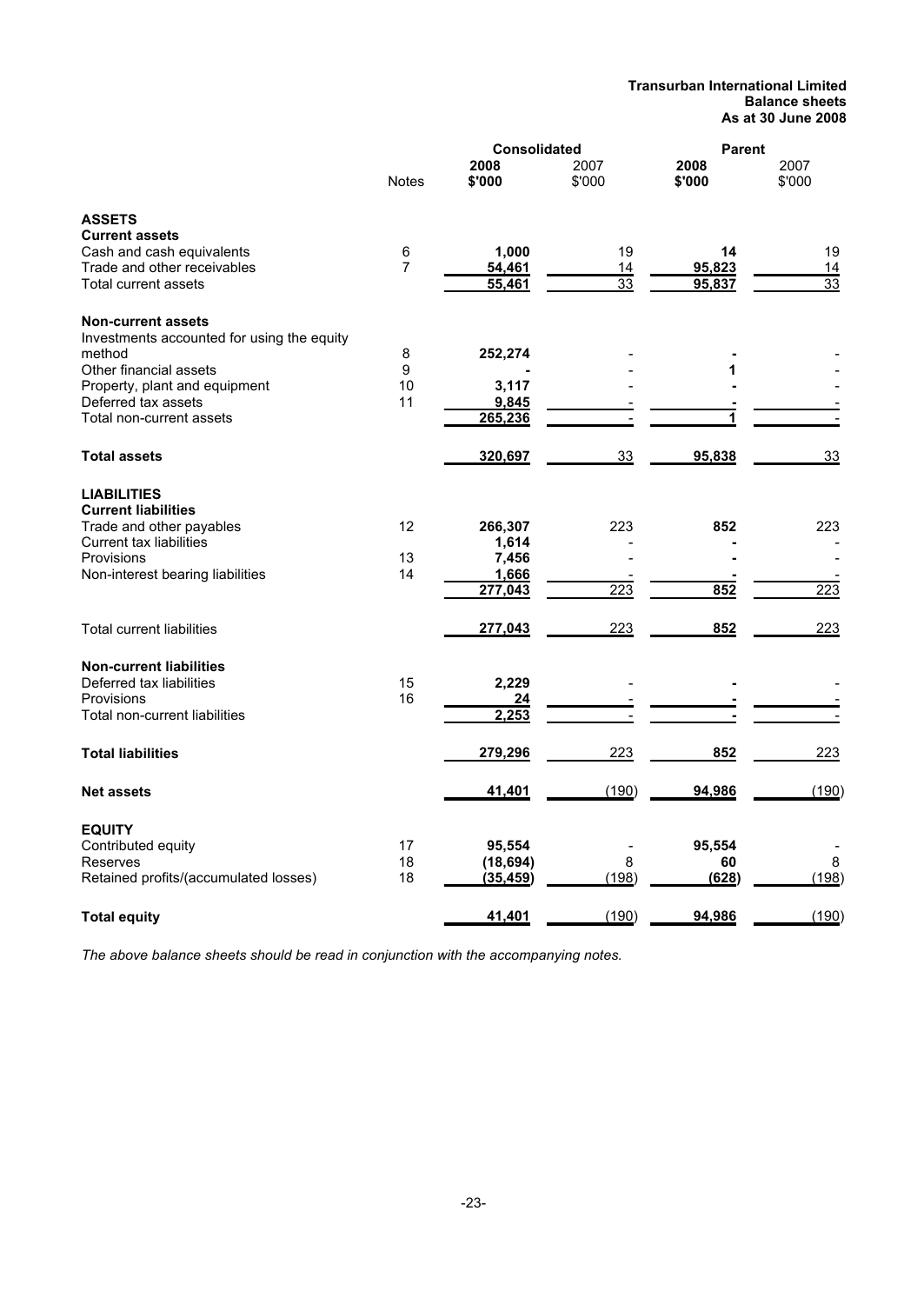#### **Transurban International Limited Statements of changes in equity For the year ended 30 June 2008**

|                                                                                                                                          |                | Attributable to members of<br><b>Transurban International Limited</b> |                           |                                   |                                 |
|------------------------------------------------------------------------------------------------------------------------------------------|----------------|-----------------------------------------------------------------------|---------------------------|-----------------------------------|---------------------------------|
| <b>Consolidated</b>                                                                                                                      | <b>Notes</b>   | <b>Contributed</b><br>equity<br>\$'000                                | <b>Reserves</b><br>\$'000 | (Accumulated<br>losses)<br>\$'000 | Total<br>\$'000                 |
| <b>Balance at 6 September 2006</b>                                                                                                       |                |                                                                       |                           |                                   |                                 |
| Exchange differences on translation of foreign operation<br>(Loss) for period                                                            | 18             |                                                                       | 8                         | (198)                             | 8<br>(198)                      |
| Total recognised income and expense for the period                                                                                       |                |                                                                       | $\overline{\mathbf{8}}$   | (198)                             | (190)                           |
| Balance at 30 June 2007                                                                                                                  |                |                                                                       | 8                         | (198)                             | (190)                           |
| Balance at 1 July 2007                                                                                                                   |                |                                                                       | 8                         | (198)                             | (190)                           |
| Changes in the fair value of cash flow hedges, net of tax<br>Exchange differences on translation of foreign operation<br>(Loss) for year | 18<br>18       |                                                                       | (13, 164)<br>3,687        | (35, 261)                         | (13, 164)<br>3,687<br>(35, 261) |
| Total recognised income and expense for the year                                                                                         |                |                                                                       | (9, 477)                  | (35, 261)                         | (44, 738)                       |
| Contributions of equity, net of transaction costs<br>Disposal of treasury securities<br>Acquisition of minority interest reserve         | 17<br>17<br>17 | 95,189<br>365                                                         | (9,225)                   |                                   | 95,189<br>365<br>(9,225)        |
| Balance at 30 June 2008                                                                                                                  |                | 95,554                                                                | (18, 694)                 | (35, 459)                         | 41,401                          |
| <b>Parent</b>                                                                                                                            | <b>Notes</b>   | <b>Contributed</b><br>equity<br>\$'000                                | <b>Reserves</b><br>\$'000 | (Accumulated<br>losses)<br>\$'000 | Total<br>\$'000                 |
| <b>Balance at 6 September 2006</b>                                                                                                       |                |                                                                       |                           |                                   |                                 |
| Exchange differences on translation of foreign operation<br>(Loss) for period                                                            | 18             |                                                                       | 8                         | (198)                             | 8<br>(198)                      |
| Total recognised income and expense for the year                                                                                         |                |                                                                       | 8                         | (198)                             | (190)                           |
| Balance at 30 June 2007                                                                                                                  |                |                                                                       | 8                         | (198)                             | (190)                           |
| Balance at 1 July 2007                                                                                                                   |                |                                                                       | 8                         | (198)                             | (190)                           |
| Exchange differences on translation of foreign operation<br>(Loss) for year                                                              | 18             |                                                                       | 52                        | (430)                             | 52<br>(430)                     |
| Total recognised income and expense for the year                                                                                         |                |                                                                       | 52                        | (430)                             | (378)                           |
| Contributions of equity, net of transaction costs<br>Disposal of treasury securities                                                     | 17<br>17       | 95,189<br>365                                                         |                           |                                   | 95,189<br>365                   |
| Balance at 30 June 2008                                                                                                                  |                | 95,554                                                                | 60                        | (628)                             | 94,986                          |

*The above statements of changes in equity should be read in conjunction with the accompanying notes.*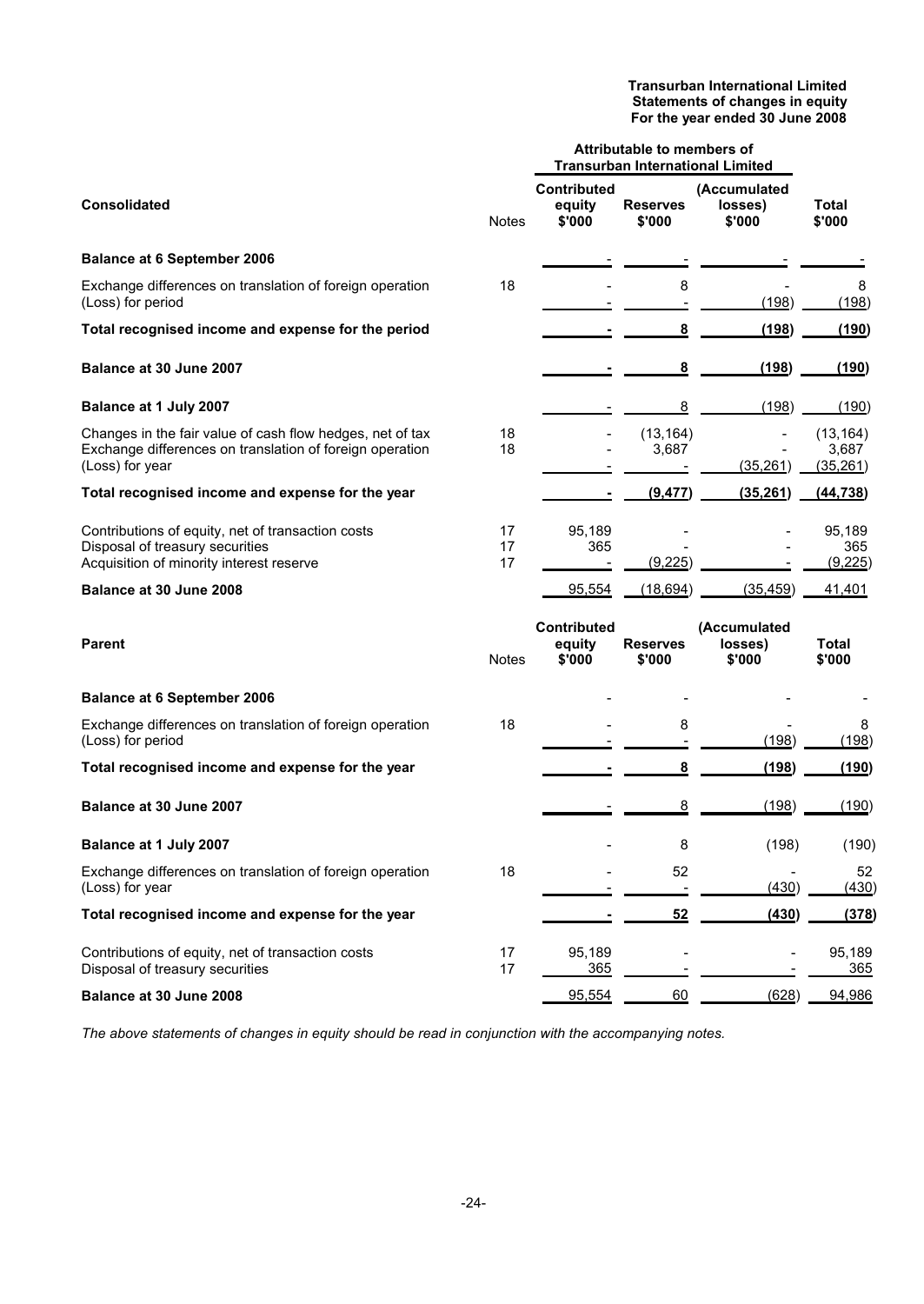#### **Transurban International Limited Cash flow statements For the year ended 30 June 2008**

|                                                                                            |              | <b>Consolidated</b>                    |                                        | <b>Parent</b>                          |                                        |  |
|--------------------------------------------------------------------------------------------|--------------|----------------------------------------|----------------------------------------|----------------------------------------|----------------------------------------|--|
|                                                                                            | <b>Notes</b> | 12 months to<br>30 June 2008<br>\$'000 | 10 months to<br>30 June 2007<br>\$'000 | 12 months to<br>30 June 2008<br>\$'000 | 10 months to<br>30 June 2007<br>\$'000 |  |
| <b>Cash flows from operating activities</b><br>Receipts from customers (inclusive of goods |              |                                        |                                        |                                        |                                        |  |
| and services tax)                                                                          |              | 44,867                                 |                                        |                                        |                                        |  |
| Payments to suppliers and employees<br>(inclusive of goods and services tax)               |              | (28, 054)                              | (153)                                  | (893)                                  | (153)                                  |  |
|                                                                                            |              | 16,813                                 | (153)                                  | (893)                                  | (153)                                  |  |
| Interest received                                                                          |              | 155                                    | 17                                     | 1                                      | 17                                     |  |
| Interest paid<br>Income taxes paid                                                         |              | (313)<br>(297)                         |                                        | (4)                                    |                                        |  |
| Net cash inflow (outflow) from operating                                                   |              |                                        |                                        |                                        |                                        |  |
| activities                                                                                 | 27           | 16,358                                 | (136)                                  | (896)                                  | (136)                                  |  |
| Cash flows from investing activities                                                       |              |                                        |                                        |                                        |                                        |  |
| Cash acquired on acquisition of subsidiaries                                               |              | 1,731                                  |                                        |                                        |                                        |  |
| Payment for investments in associates<br>Payments for property, plant and equipment        |              | (310, 953)<br>(3, 130)                 |                                        |                                        |                                        |  |
| Net cash outflow from investing activities                                                 |              | (312, 352)                             |                                        |                                        |                                        |  |
| Cash flows from financing activities                                                       |              |                                        |                                        |                                        |                                        |  |
| Loans from related parties                                                                 |              | 265,702                                | 1,165                                  | 511                                    | 1,165                                  |  |
| Proceeds from issue of shares<br>Loans to related parties                                  |              | 95,526<br>(34, 032)                    |                                        | 95,526<br>(95, 263)                    |                                        |  |
| Repayment of loans to related parties                                                      |              | (30, 337)                              | (1,000)                                |                                        | (1,000)                                |  |
| Proceeds from sale of treasury shares<br>Share issue transactions costs                    |              | 365<br>(264)                           |                                        | 365<br>(264)                           |                                        |  |
| Net cash inflow from financing activities                                                  |              | 296,960                                | 165                                    | 875                                    | 165                                    |  |
| Net increase (decrease) in cash and cash                                                   |              |                                        |                                        |                                        |                                        |  |
| equivalents                                                                                |              | 966                                    | 29                                     | (21)                                   | 29                                     |  |
| Cash and cash equivalents at the beginning of<br>the financial year                        |              | 19                                     |                                        | 19                                     |                                        |  |
| Effects of exchange rate changes on cash and                                               |              |                                        |                                        |                                        |                                        |  |
| cash equivalents                                                                           |              | 15                                     | (10)                                   | 16                                     | (10)                                   |  |
| Cash and cash equivalents at end of year                                                   | 6            | 1,000                                  | 19                                     | 14                                     | 19                                     |  |

*The above cash flow statements should be read in conjunction with the accompanying notes.*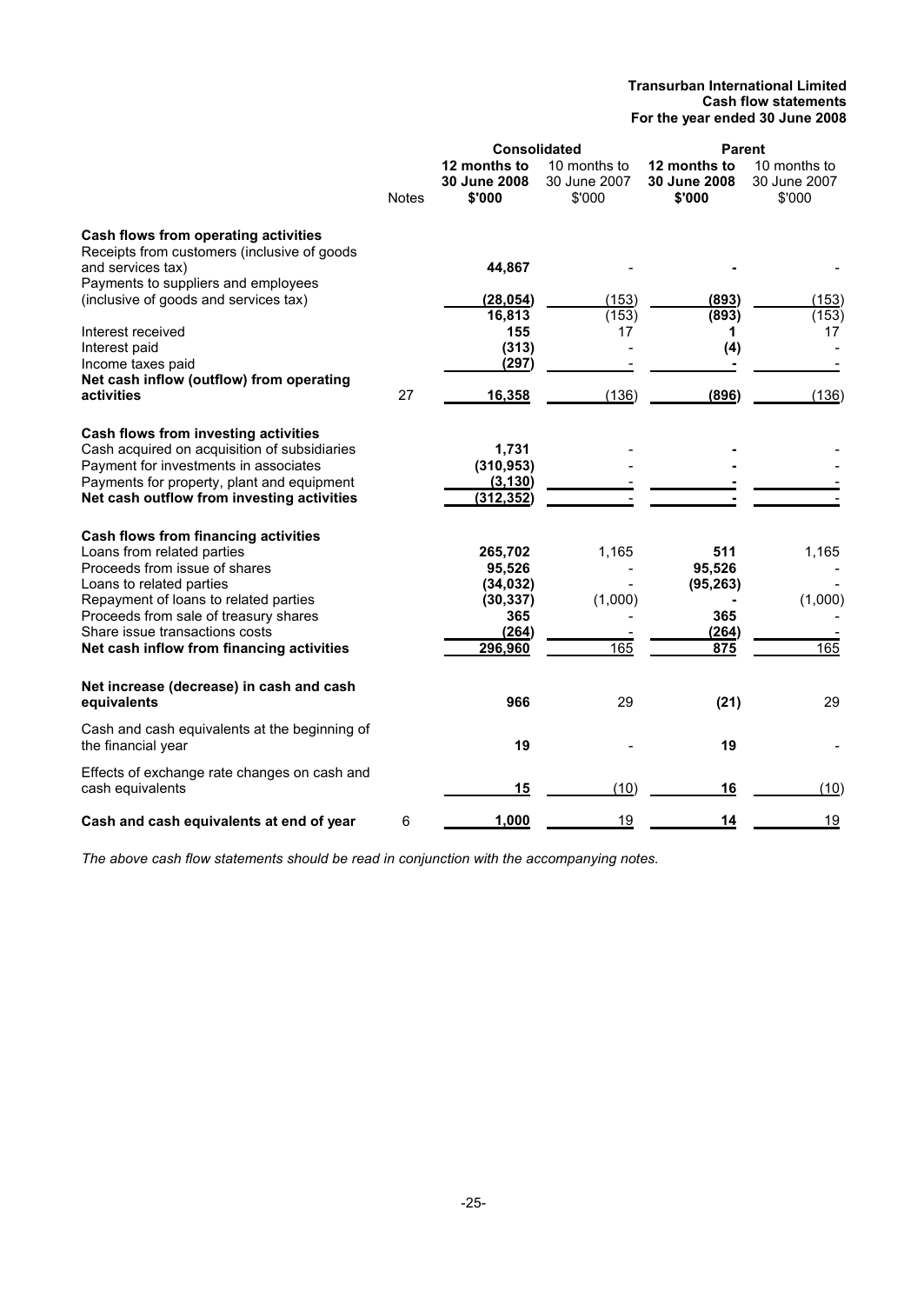## **Contents of the notes to the financial statements**

|    |                                                                                        | Page |
|----|----------------------------------------------------------------------------------------|------|
| 1  | Summary of significant accounting policies                                             | 27   |
| 2  | Segment information                                                                    | 35   |
| 3  | Revenue                                                                                | 36   |
| 4  | Expenses                                                                               | 36   |
| 5  | Income tax expense                                                                     | 37   |
| 6  | Current assets - Cash and cash equivalents                                             | 37   |
| 7  | Current assets - Trade and other receivables                                           | 38   |
| 8  | Non-current assets - Investments accounted for using the equity method                 | 38   |
| 9  | Non-current assets - Other financial assets                                            | 38   |
| 10 | Non-current assets - Property, plant and equipment                                     | 39   |
| 11 | Non-current assets - Deferred tax assets                                               | 39   |
| 12 | Current liabilities - Trade and other payables                                         | 40   |
| 13 | <b>Current liabilities - Provisions</b>                                                | 40   |
| 14 | Current liabilities - Non-interest bearing liabilities                                 | 40   |
| 15 | Non-current liabilities - Deferred tax liabilities                                     | 41   |
| 16 | Non-current liabilities - Provisions                                                   | 41   |
| 17 | Contributed equity                                                                     | 42   |
| 18 | Reserves and retained profits/(accumulated losses)                                     | 44   |
| 19 | <b>Dividends</b>                                                                       | 45   |
| 20 | Key management personnel disclosures                                                   | 45   |
| 21 | Remuneration of auditors                                                               | 49   |
| 22 | Contingencies                                                                          | 49   |
| 23 | Related party transactions                                                             | 51   |
| 24 | <b>Business combination</b>                                                            | 52   |
| 25 | Subsidiaries                                                                           | 52   |
| 26 | Investments in associates                                                              | 53   |
| 27 | Reconciliation of profit after income tax to net cash inflow from operating activities | 54   |
| 28 | Earnings per stapled security                                                          | 55   |
| 29 | Share-based payments                                                                   | 56   |
| 30 | Intra-group guarantees                                                                 | 59   |
| 31 | Critical accounting estimates and judgements                                           | 59   |
| 32 | Financial risk management                                                              | 59   |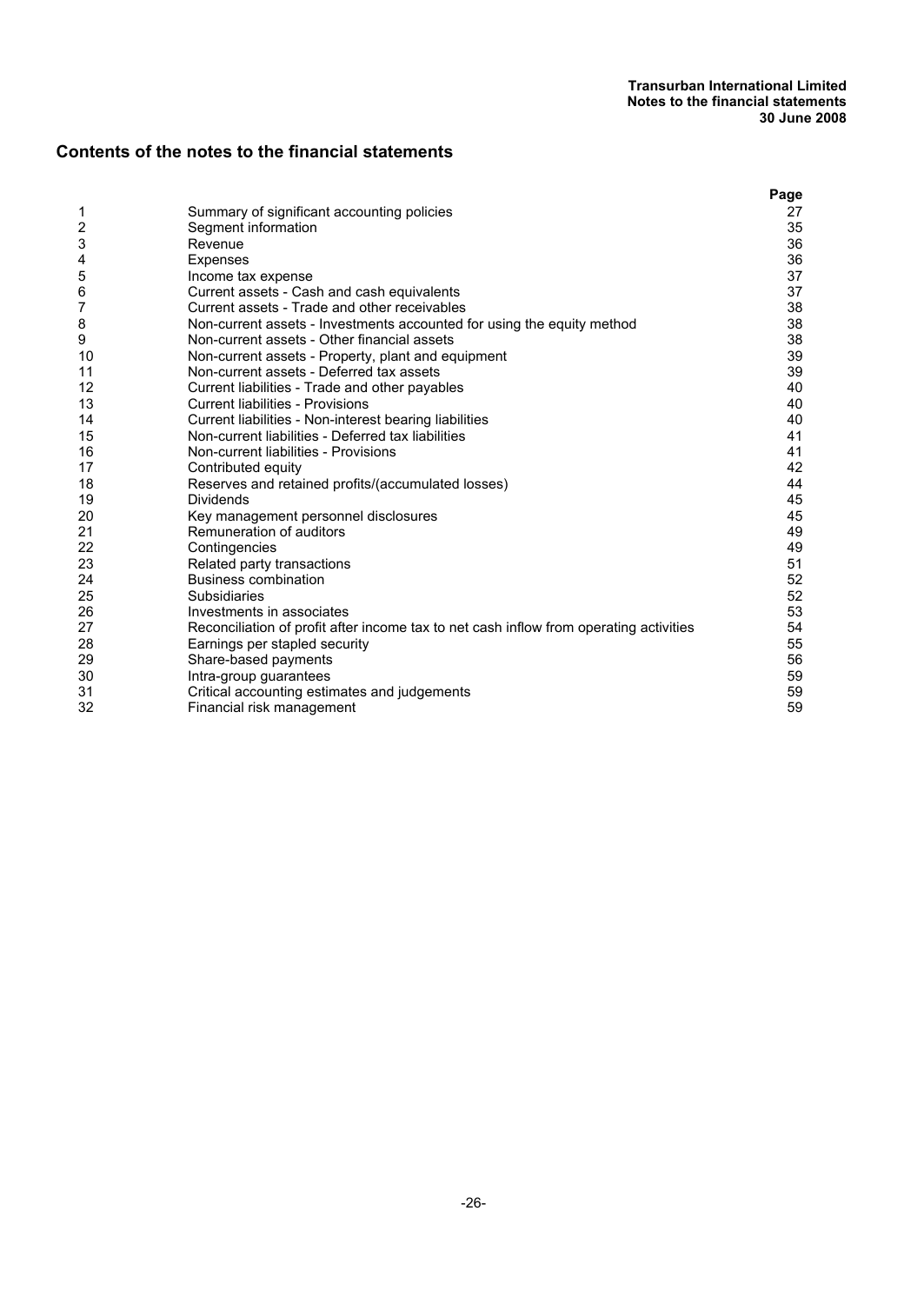## **1 Summary of significant accounting policies**

Transurban International Limited forms part of the Transurban Group. Prior to 3 January 2007, Transurban Stapled Securities comprised one share in Transurban Holdings Limited, one unit in Transurban Holding Trust and one share in Transurban Limited. On 3 January 2007 the composition of the Stapled Security was restructured, as approved by security holders at the Group's AGM on 23 October 2006. The restructure involved the removal of shares in Transurban Limited from the triple stapled security, and such shares being replaced by shares in Transurban International Limited.

The principal accounting policies adopted in the preparation of the financial report are set out below. These policies have been consistently applied to all the years presented, unless otherwise stated. The financial report includes separate financial statements for Transurban International Limited as an individual entity and the consolidated entity consisting of Transurban International Limited and its subsidiaries.

#### **(a) Basis of preparation**

This general purpose financial report has been prepared in accordance with Australian Accounting Standards, other authoritative pronouncements of the Australian Accounting Standards Board, Urgent Issues Group Interpretations and the *Corporations Act 2001.*

#### *Compliance with IFRS*

Australian Accounting Standards include Australian equivalents to International Financial Reporting Standards (AIFRS). Compliance with AIFRS ensures that the financial report of Transurban International Limited complies with International Financial Reporting Standards (IFRS).

#### *Early adoption of standards*

The TIL Group has not elected to adopt any new accounting standards early.

#### *Historical cost convention*

These financial statements have been prepared under the historical cost convention, as modified by the revaluation of other financial assets and liabilities.

#### *Critical accounting estimates*

The preparation of financial statements in conformity with AIFRS requires the use of certain critical accounting estimates. It also requires management to exercise its judgement in the process of applying the Group's accounting policies. The areas involving a higher degree of judgement or complexity, or areas where assumptions and estimates are significant to the financial statements, are disclosed in note 31.

#### **(b) Principles of consolidation**

#### *(i) Subsidiaries*

The consolidated financial statements incorporate the assets and liabilities of all subsidiaries of Transurban International Limited (''company'' or ''parent entity'') as at 30 June 2008 and the results of all subsidiaries for the year then ended. Transurban International Limited and its subsidiaries together are referred to in this financial report as the Group or the consolidated entity.

Subsidiaries are all those entities (including special purpose entities) over which the Group has the power to govern the financial and operating policies, generally accompanying a shareholding of more than one-half of the voting rights. The existence and effect of potential voting rights that are currently exercisable or convertible are considered when assessing whether the Group controls another entity.

Subsidiaries are fully consolidated from the date on which control is transferred to the Group. They are de-consolidated from the date that control ceases.

The purchase method of accounting is used to account for the acquisition of subsidiaries by the Group (refer to note  $1(g)$ ).

The aggregated financial statements incorporate an elimination of inter-entity transactions and balances and other adjustments necessary to present the financial statements on a combined basis. The accounting policies adopted in preparing the financial statements have been consistently applied by the individual entities comprising the accounts except as otherwise indicated.

The financial statements have been aggregated in recognition of the fact that the securities issued by the parent entities are stapled into parcels. A Stapled Security comprises one share in Transurban Holdings Limited, one share in Transurban International Limited and one unit in Transurban Holdings Trust. None of the components of the Stapled Security are able to be traded separately.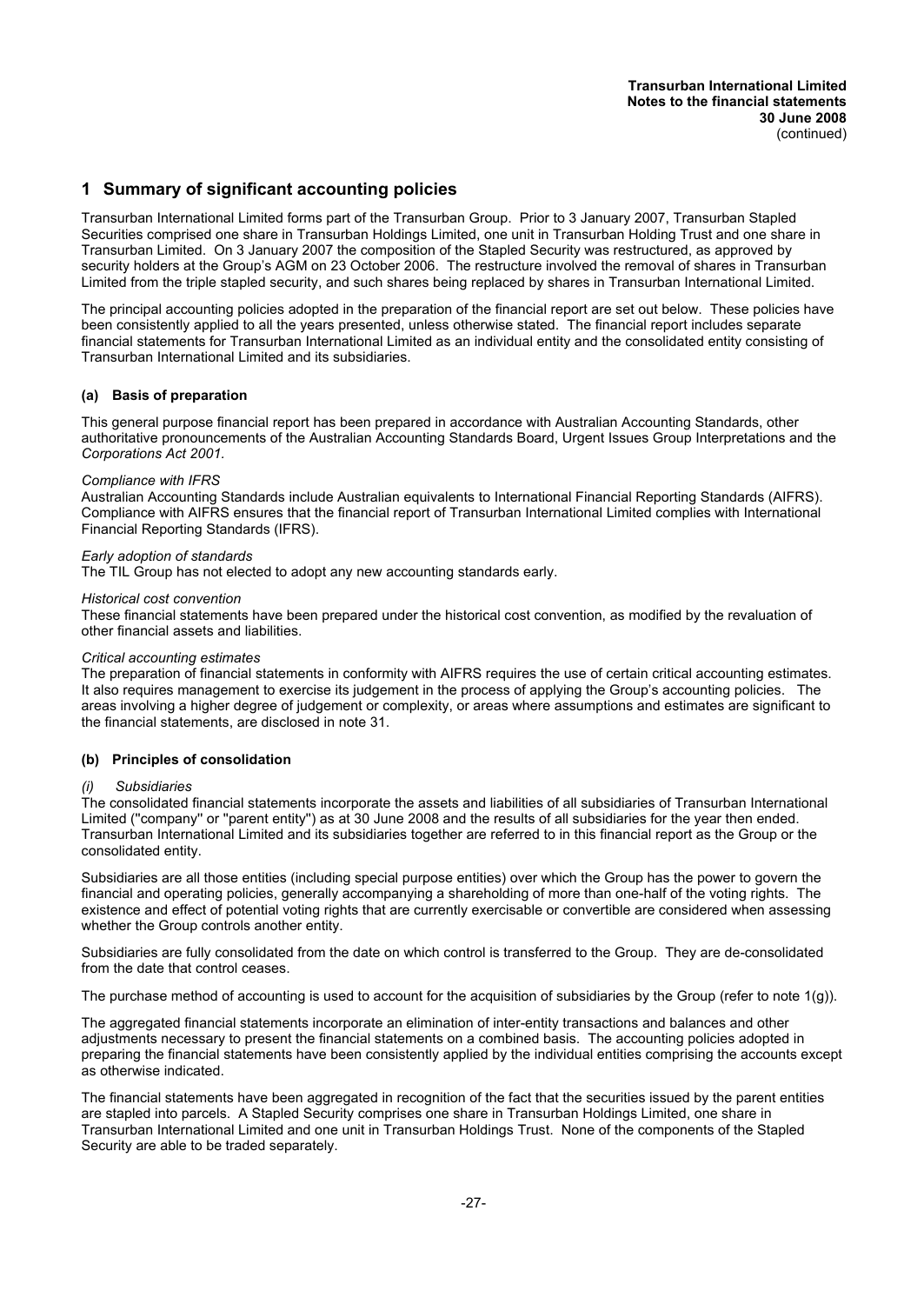Investments in subsidiaries are accounted for at cost in the individual financial statements of Transurban International Limited.

#### *(ii) Associates*

Associates are all entities over which the Group has significant influence but not control. Investments in associates are accounted for in the parent entity financial statements using the cost method and in the consolidated financial statements using the equity method of accounting, after initially being recognised at cost.

#### **(c) Segment reporting**

A business segment is identified for a group of assets and operations engaged in providing products or services that are subject to risks and returns that are different to those of other business segments. A geographical segment is identified when products or services are provided within a particular economic environment subject to risks and returns that are different from those of segments operating in other economic environments.

#### **(d) Foreign currency translation**

#### *(i) Functional and presentation currency*

Items included in the financial statements are measured using the currency of the primary economic environment in which the entity operates ('the functional currency'). The financial statement is presented in Australian dollars, which is Transurban Holdings Limited's (the ultimate parent of the Transurban Group) functional and presentation currency.

#### *(ii) Transactions and balances*

Foreign currency transactions are translated into the functional currency using the exchange rates prevailing at the dates of the transactions. Foreign exchange gains and losses resulting from the settlement of such transactions and from the translation at year-end exchange rates of monetary assets and liabilities denominated in foreign currencies are recognised in the income statement, except when deferred in equity as qualifying cash flow hedges and qualifying net investment hedges or are attributable to part of the net investment in a foreign operation.

Translation differences on non-monetary financial assets are included in the fair value reserve in equity.

#### *(iii) Group companies*

The results and financial position of all Group entities (none of which has the currency of a hyperinflationary economy) that have a functional currency different from the presentation currency are translated into the presentation currency as follows:

- assets and liabilities for each balance sheet presented are translated at the closing rate at the date of that balance sheet
- income and expenses for each income statement are translated at average exchange rates (unless this is not a reasonable approximation of the cumulative effect of the rates prevailing on the transaction dates, in which case income and expenses are translated at the dates of the transactions) and
- all resulting exchange differences are recognised as a separate component of equity.

On consolidation, exchange differences arising from the translation of any net investment in foreign entities, and of borrowings and other financial instruments designated as hedges of such investments, are taken to shareholders' equity. When a foreign operation is sold or any borrowings forming part of the net investment are repaid, a proportionate share of such exchange differences are recognised in the income statement, as part of the gain or loss on sale where applicable.

Goodwill and fair value adjustments arising on the acquisition of a foreign entity are treated as assets and liabilities of the foreign entities and translated at the closing rate.

#### **(e) Revenue recognition**

Revenue is measured at the fair value of the consideration received or receivable. Amounts disclosed as revenue are net of returns, trade allowances, rebates and amounts collected on behalf of third parties. Revenue is recognised in the major business activities as follows:

#### *(i) Management and Business development fees*

Management and business development fees are recognised when receivable and to the extent of costs incurred, and it is probable the costs will be recovered.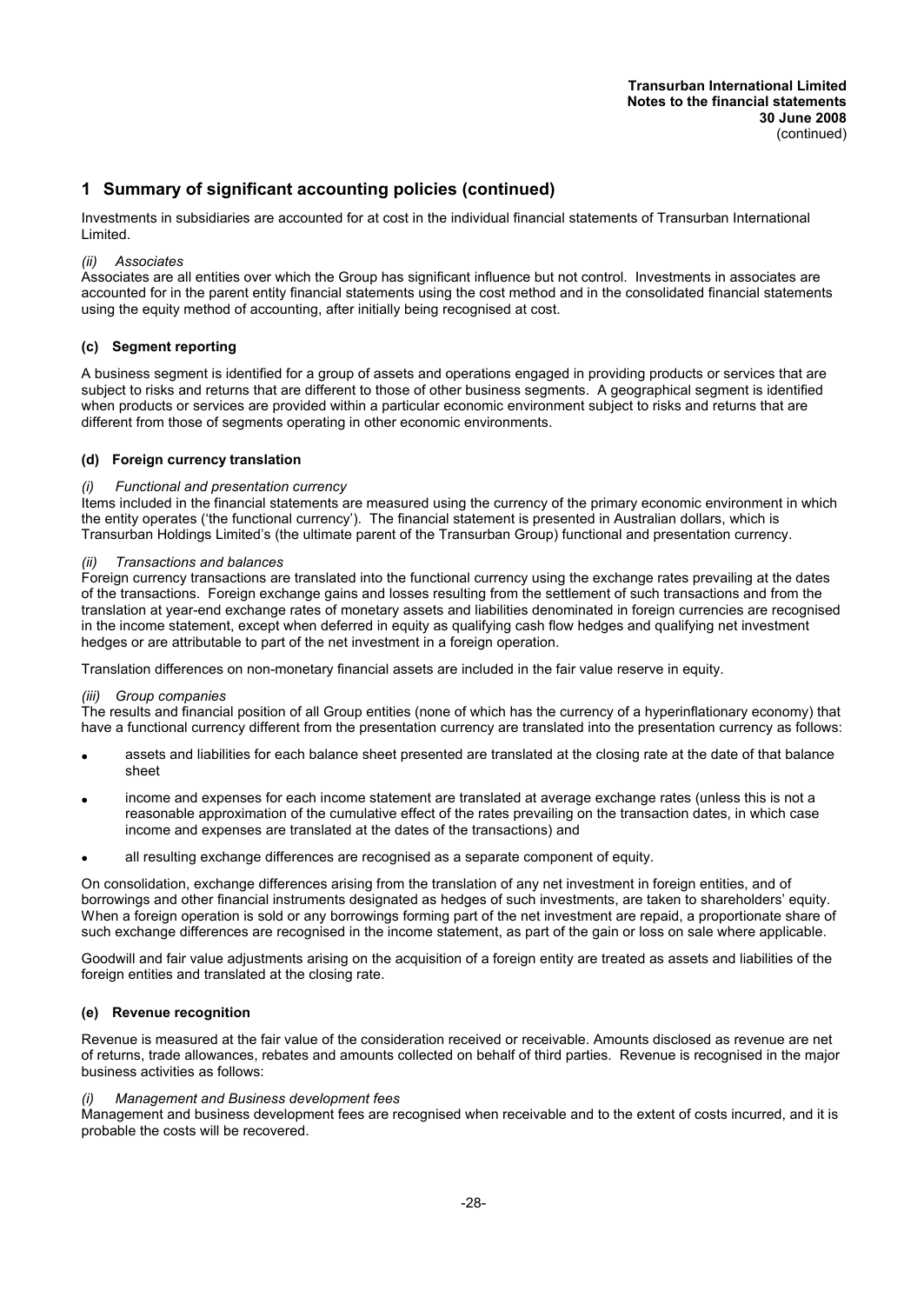#### *(ii) Interest income*

Interest income is recognised on a time proportion basis using the effective interest rate method.

#### *(iii) Dividends*

Dividends are recognised as revenue when the right to receive payment is established.

#### **(f) Income tax**

There is no Bermuda income or profits tax, withholding tax, capital gains tax, capital transfer tax, estate duty or inheritance tax payable by TIL under Bermudan tax legislation.

Deferred income tax is provided in full, using the liability method, on temporary differences arising between the tax bases of assets and liabilities and their carrying amounts in the consolidated financial statements. However, the deferred income tax is not accounted for if it arises from initial recognition of an asset or liability in a transaction other than a business combination that at the time of the transaction affects neither accounting nor taxable profit or loss. Deferred income tax is determined using tax rates (and laws) that have been enacted or substantially enacted by the reporting date and are expected to apply when the related deferred income tax asset is realised or the deferred income tax liability is settled.

Deferred tax assets are recognised for deductible temporary differences and unused tax losses only if it is probable that future taxable amounts will be available to utilise those temporary differences and losses.

Deferred tax liabilities and assets are not recognised for temporary differences between the carrying amount and tax bases of investments in controlled entities where the parent entity is able to control the timing of the reversal of the temporary differences and it is probable that the differences will not reverse in the foreseeable future.

Deferred tax assets and liabilities are offset when there is a legally enforceable right to offset current tax assets and liabilities and when the deferred tax balances relate to the same taxation authority. Current tax assets and tax liabilities are offset where the entity has a legally enforceable right to offset and intends either to settle on a net basis, or to realise the asset and settle the liability simultaneously.

Current and deferred tax balances attributable to amounts recognised directly in equity are also recognised directly in equity.

#### **(g) Business combinations**

The purchase method of accounting is used to account for all business combinations, excluding business combinations involving entities or businesses under common control, regardless of whether equity instruments or other assets are acquired. Cost is measured as the fair value of the assets given, equity instruments issued or liabilities incurred or assumed at the date of exchange plus costs directly attributable to the acquisition. Where equity instruments are issued in an acquisition, the fair value of the instruments is their published market price as at the date of exchange unless, in rare circumstances, it can be demonstrated that the published price at the date of exchange is an unreliable indicator of fair value and that other evidence and valuation methods provide a more reliable measure of fair value. Transaction costs arising on the issue of equity instruments are recognised directly in equity.

Identifiable assets acquired and liabilities and contingent liabilities assumed in a business combination are measured initially at their fair values at the acquisition date, irrespective of the extent of any minority interest. The excess of the cost of acquisition over the fair value of the Group's share of the identifiable net assets acquired is recorded as goodwill. If the cost of acquisition is less than the Group's share of the fair value of the identifiable net assets of the subsidiary acquired, the difference is recognised directly in the income statement, but only after a reassessment of the identification and measurement of the net assets acquired.

Where settlement of any part of cash consideration is deferred, the amounts payable in the future are discounted to their present value as at the date of exchange. The discount rate used is the entity's incremental borrowing rate, being the rate at which a similar borrowing could be obtained from an independent financier under comparable terms and conditions.

#### **(h) Impairment of assets**

At each reporting date, the Group assesses whether there is any indication that an asset may be impaired. Where an indicator of impairment exists, the Group makes a formal estimate of recoverable amount. Where the carrying amount of an asset exceeds its recoverable amount the asset is considered impaired and is written down to its recoverable amount. The decrement in the carrying amount is recognised as an expense in net profit or loss in the reporting period in which the impairment occurs.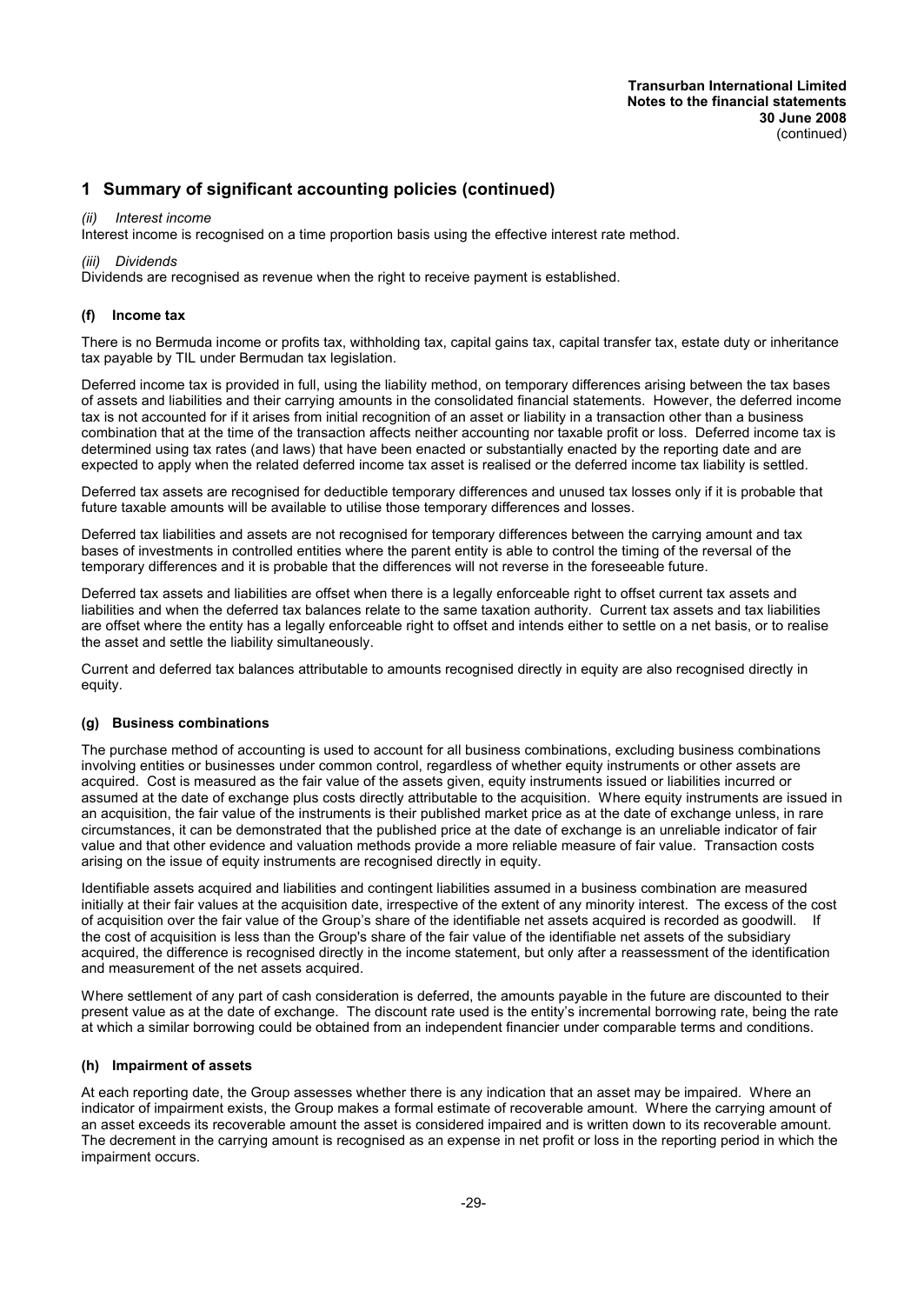Recoverable amount is the greater of fair value less costs to sell and value in use. It is determined for an individual asset, unless the asset's value in use cannot be estimated to be close to its fair value less costs to sell and it does not generate cash inflows that are largely independent of those from other assets or groups of assets, in which case, the recoverable amount is determined for the cash-generating unit to which the asset belongs.

In assessing value in use, the estimated future cash flows are discounted to their present value using a pre-tax discount rate that reflects current market assessments of the time value of money and the risks specific to the asset.

#### **(i) Cash and cash equivalents**

For cash flow statement presentation, cash and cash equivalents includes cash on hand, cash deposits held at call with financial institutions and other highly liquid investments with short periods to maturity which are readily convertible to known amounts of cash and are subject to an insignificant risk of changes in value, and bank overdrafts.

#### **(j) Trade receivables**

Trade receivables are recognised initially at fair value and subsequently measured at amortised cost, less provision for impairment. Trade receivables are due for settlement no more than 30 days from the date of revenue recognition.

Collectibility of trade receivables is reviewed on an ongoing basis. Debts which are known to be uncollectible are written off by reducing the carrying amount directly. An allowance account (provision for impairment of trade receivables) is used when there is objective evidence that the Group will not be able to collect all amounts due according to the original terms of the receivables. Significant financial difficulties of the debtor, probability that the debtor will enter bankruptcy or financial reorganisation, and default or delinquency in payments (more than 30 days overdue) are considered indicators that the trade receivable is impaired. The amount of the impairment allowance is the difference between the asset's carrying amount and the present value of estimated future cash flows, discounted at the original effective interest rate. Cash flows relating to short-term receivables are not discounted if the effect of discounting is immaterial.

#### **(k) Investments in associates**

Associates are all entities over which the Group has significant influence but not control. Investments in associates are accounted for using the equity method of accounting, after initially being recognised at cost.

The Group's share of its associates' post acquisition profits or losses is recognised in the income statement, and its share of post acquisition movements in reserves is recognised in reserves. The cumulative post acquisition movements are adjusted against the carrying amount of the investment. Dividends receivable from associates reduce the carrying amount of the investment.

When the Group's share of losses in an associate equals or exceeds its interest in the associate, including any other unsecured long-term receivables, the Group does not recognise further losses, unless it has incurred obligations or made payments on behalf of the associate.

#### **(l) Investments and other financial assets**

#### *Classification*

The Group classifies its investments in the following categories: financial assets at fair value through profit or loss, loans and receivables, held-to-maturity investments and available -for-sale financial assets. The classification depends on the purpose for which the investments were acquired. Management determines the classification of its investments at initial recognition and, in the case of assets classified as held-to-maturity, re-evaluates this designation at each reporting date.

#### *(i) Financial assets at fair value through profit or loss*

Financial assets at fair value through profit or loss are financial assets held for trading. A financial asset is classified in this category if acquired principally for the purpose of selling in the short term. Derivatives are classified as held for trading unless they are designated as hedges. Assets in this category are classified as current assets.

#### *(ii) Loans and receivables*

Loans and receivables are non-derivative financial assets with fixed or determinable payments that are not quoted in an active market. They arise when the Group provides money, goods or services directly to a debtor with no intention of selling the receivable. They are included in current assets, except for those with maturities greater than 12 months after the reporting date which are classified as non-current assets. Loans and receivables are included in trade and other receivables (note 7) in the balance sheet.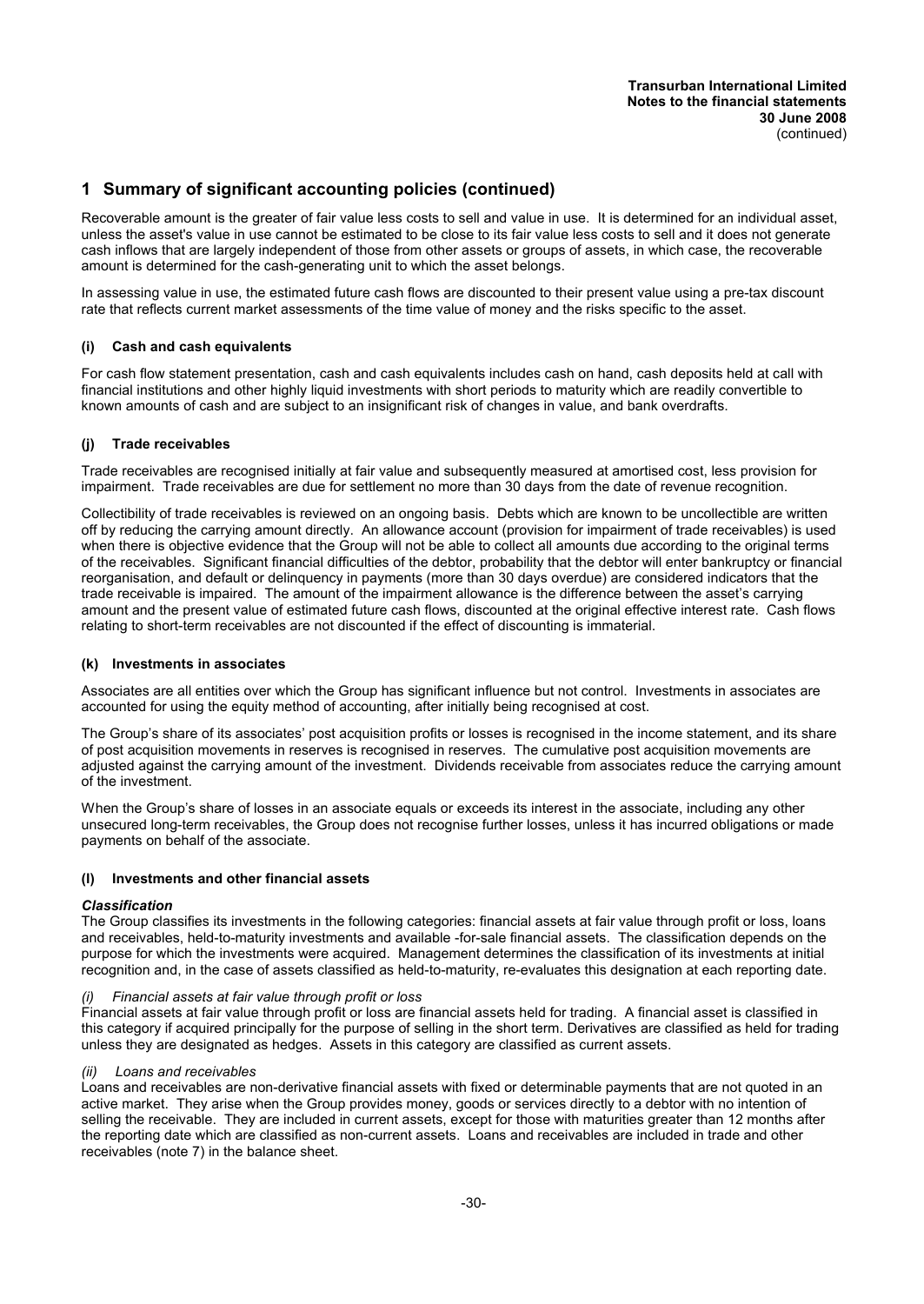#### *(iii) Held-to-maturity investments*

Held-to-maturity investments are non-derivative financial assets with fixed or determinable payments and fixed maturities that the Group's management has the positive intention and ability to hold to maturity. If the Group were to sell other than an insignificant amount of held-to-maturity financial assets, the whole category would be tainted and reclassified as available-for-sale. Held-to-maturity financial assets are included in non-current assets, except for those with maturities less than 12 months from the reporting date, which are classified as current assets.

#### *(iv) Available-for-sale financial assets*

Available-for-sale financial assets comprising principally marketable equity securities, are non-derivatives that are either designated in this category or not classified in any of the other categories. They are included in non-current assets unless management intends to dispose of the investment within 12 months of the reporting date.

#### **(m) Fair value estimation**

The fair value of financial assets and financial liabilities must be estimated for recognition and measurement or for disclosure purposes.

The fair value of financial instruments traded in active markets (such as publicly traded derivatives, and trading and available-for-sale securities) is based on quoted market prices at the balance sheet date. The quoted market price used for financial assets held by the Group is the current bid price; appropriate quoted market price for financial liabilities is for the current ask price.

The fair value of financial instruments that are not traded in an active market (for example, over-the-counter derivatives) is determined using valuation techniques. The Group uses a variety of methods and makes assumptions that are based on market conditions existing at each balance date. Quoted market prices or dealer quotes for similar instruments are used for long-term debt instruments held. Other techniques, such as estimated discounted cash flows, are used to determine fair value for the remaining financial instruments. The fair value of interest rate swaps is calculated as the present value of the estimated future cash flows. The fair value of forward exchange contracts is determined using forward exchange market rates at the balance sheet date.

The carrying value less impairment provision of trade receivables and payables are assumed to approximate their fair values due to their short-term nature. The fair value of financial liabilities for disclosure purposes is estimated by discounting the future contractual cash flows at the current market interest rate that is available to the Group for similar financial instruments.

#### **(n) Property, plant and equipment**

Property, plant and equipment is stated at historical cost less depreciation. Historical cost includes expenditure that is directly attributable to the acquisition of the items. Cost may also include transfers from equity of any gains/losses on qualifying cash flow hedges of foreign currency purchases of property, plant and equipment.

Subsequent costs are included in the asset's carrying amount or recognised as a separate asset, as appropriate, only when it is probable that future economic benefits associated with the item will flow to the Group and the cost of the item can be measured reliably. The carrying amount of the replaced part is derecognised. All other repairs and maintenance are charged to the income statement during the reporting period in which they are incurred.

Gains and losses on disposals are determined by comparing proceeds with carrying amount. These are included in the income statement. When revalued assets are sold, it is Group policy to transfer the amounts included in other reserves in respect of those assets to retained earnings.

#### **Depreciation and amortisation**

Depreciation is calculated on a straight line basis so as to write-off the net costs of items of plant and equipment over their expected useful lives. Estimates of remaining useful lives will be made on a regular basis for all assets. The expected useful lives are 3 - 15 years.

#### **(o) Trade and other payables**

Trade and other payables represent liabilities for goods and services provided to the consolidated entity prior to the end of the financial year and which are unpaid. The amounts are unsecured and are usually paid within 45 days of recognition.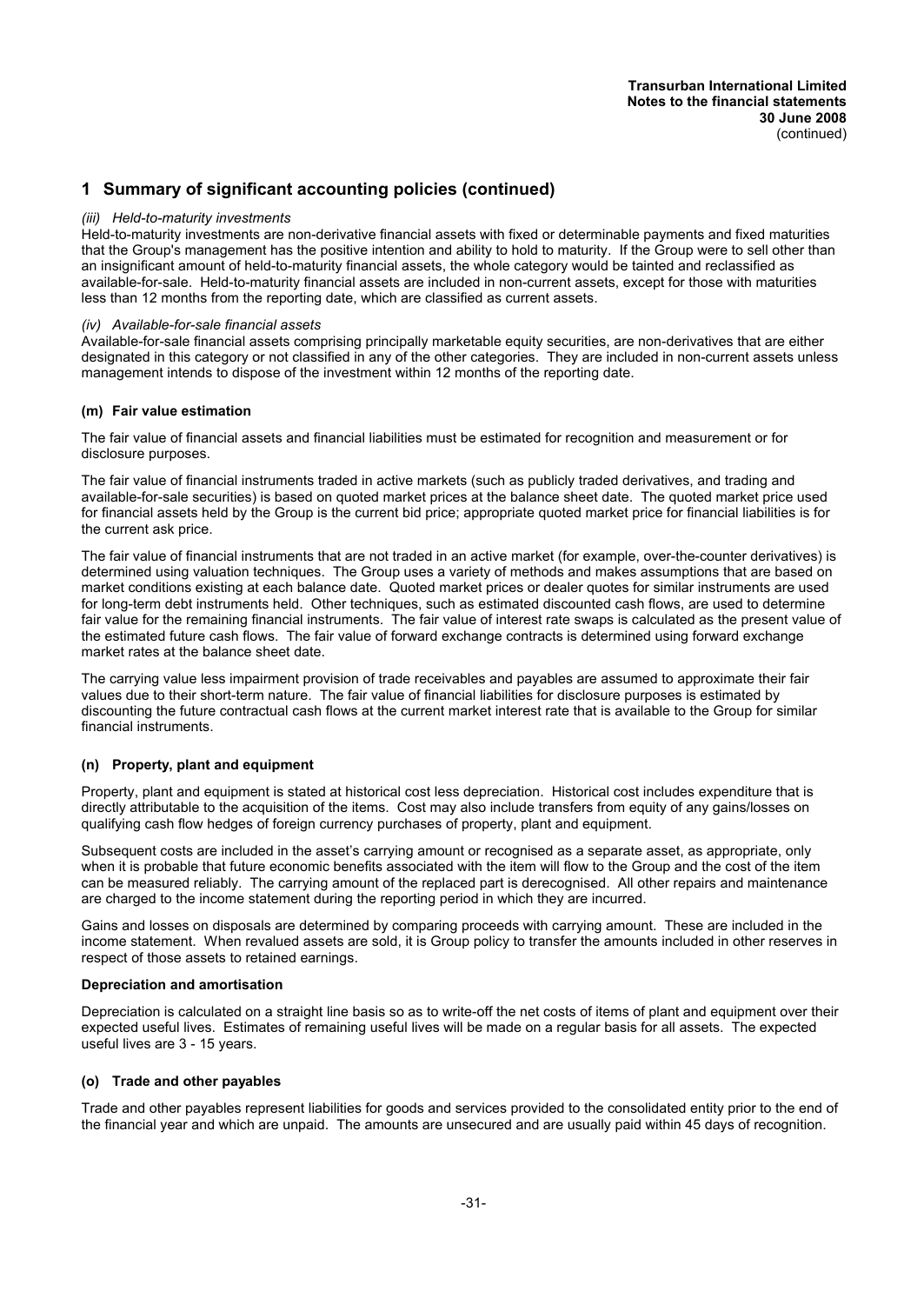#### **(p) Borrowings**

Borrowings are initially recognised at fair value, net of transaction costs incurred. Borrowings are subsequently measured at amortised cost. Any difference between the proceeds (net of transaction costs) and the redemption amount is recognised in the income statement over the period of the borrowings using the effective interest method. Fees paid on the establishment of loan facilities, which are not an incremental cost relating to the actual draw-down of the facility, are recognised as prepayments and amortised on a straight-line basis over the term of the facility.

Borrowings are removed from the balance sheet when the obligation specified in the contract is discharged, cancelled or expired. The difference between the carrying amount of a financial liability that has been extinguished or transferred to another party and the consideration paid, including any non-cash assets transferred or liabilities assumed, is recognised in other income or other expenses.

Borrowings are classified as current liabilities unless the Group has an unconditional right to defer settlement of the liability for at least 12 months after the reporting date.

#### **(q) Borrowing costs**

Borrowing costs are recognised as expenses in the period in which they are incurred, except to the extent to which they relate to the construction of qualifying assets in which case specifically identifiable borrowing costs are capitalised into the cost of the asset. Borrowing costs include interest on short-term and long term borrowings.

Costs incurred in connection with the arrangement of borrowings are deferred and amortised over the effective period of the funding.

#### **(r) Provisions**

Provisions are recognised when the TIL Group has a present legal or constructive obligation as a result of past events, it is probable that an outflow of resources will be required to settle the obligation and the amount has been reliably estimated. Provisions are not recognised for future operating losses.

Provisions are measured at the present value of management's best estimate of the expenditure required to settle the present obligation at the reporting date. The discount rate used to determine the present value reflects current market assessments of the time value of money and the risks specific to the liability. The increase in the provision due to the passage of time is recognised as interest expense.

#### **(s) Employee benefits**

#### *(i) Wages, salaries and annual leave*

Liabilities for wages and salaries, including non-monetary benefits are recognised in other payables in respect of employees' services up to the reporting date and are measured at the amounts expected to be paid when the liabilities are settled. An expense for non-accumulating sick leave is recognised when the leave is taken and measured at the rates paid or payable.

Liabilities for annual leave expected to be settled within 12 months of the reporting date are recognised in the provision for employee benefits in respect of employees' services up to the reporting date and are measured at the amounts expected to be paid when the liabilities are settled.

#### *(ii) Long service leave*

The liability for long service leave expected to be settled within 12 months of the reporting date is recognised in the provision for employee benefits and measured in accordance with (i) above. The liability for long service leave expected to be settled more than 12 months from the reporting date is recognised in the provision for employee benefits and measured as the present value of expected future payments to be made in respect of services provided by employees up to the reporting date. Consideration is given to expected future wage and salary levels, experience of employee departures and periods of service. Expected future payments are discounted using market yields at the reporting date on national government bonds with terms to maturity and currency that match, as closely as possible, the estimated future cash outflows.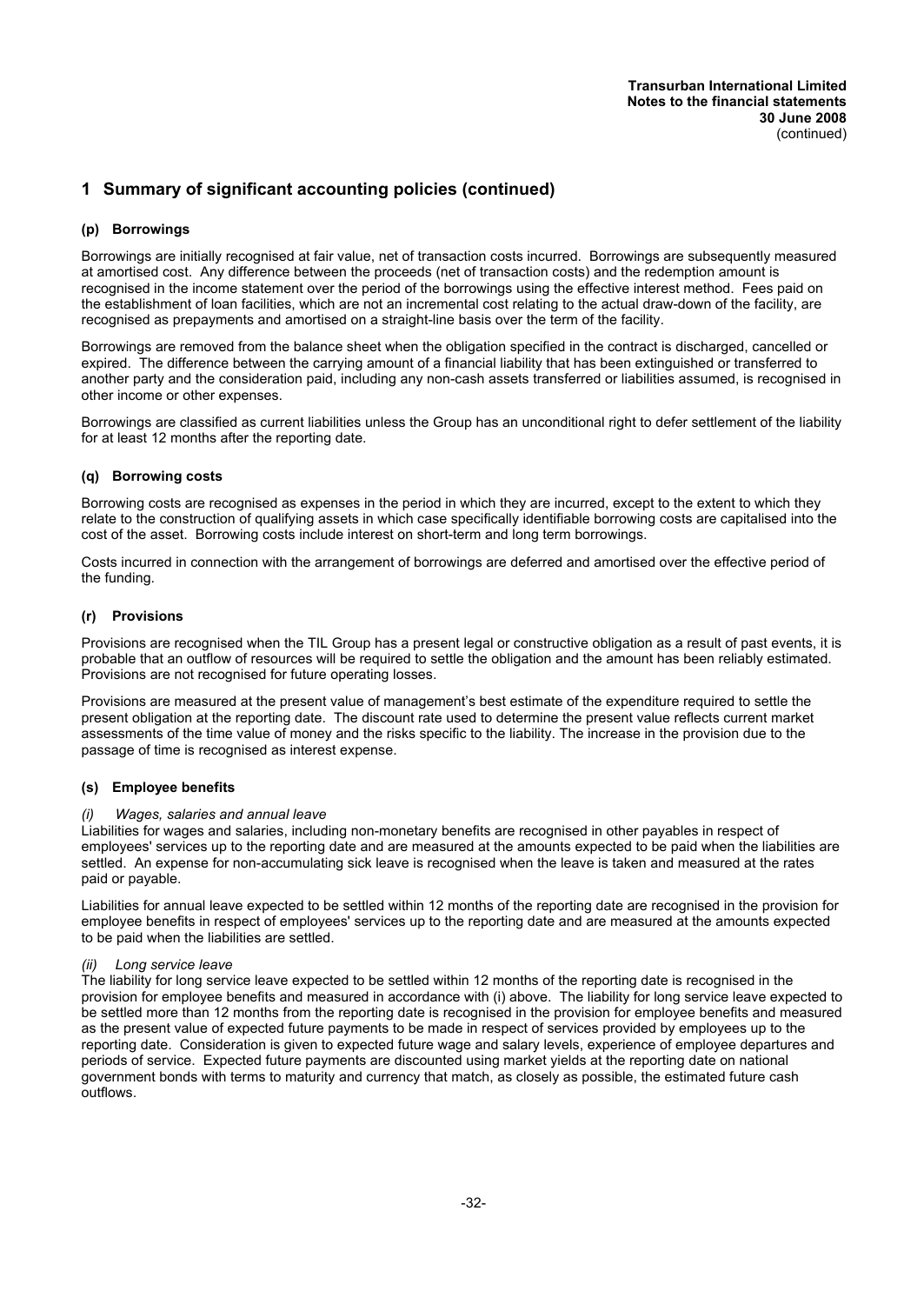#### *(iii) Equity-based compensation benefits*

Equity-based compensation benefits have been provided to employees via the Transurban Group Executive Option Plan. The Group has applied the exemptions included in AASB-1 First Time Adoption of Australian Equivalents to International Financial Reporting Standards whereby no accounting entries are made in relation to certain plans until the plans vest, at which time the amounts receivable from employees are recognised in the balance sheet as share capital. This exemption is only available to plans granted prior to 7 November 2002.

The fair value of units granted under the plans are recognised as an employee benefit expense with a corresponding increase in equity. The fair value is measured at grant date and recognised over the period during which the employees become unconditionally entitled to the units.

The fair value at grant date is independently determined using a Black-Scholes option pricing model that takes into account the exercise price, the term, the impact of dilution, the security price at grant date and expected price volatility of the underlying security, the expected dividend yield and the risk free interest rate for the term of the plan.

The fair value granted is adjusted to reflect the market vesting conditions, but excludes the impact of any non-market vesting conditions (for example, profitability and growth targets). Non-market vesting conditions are included in assumptions about the number of units that are expected to become exercisable. At each reporting date, the Group revises its estimate of the number of units that are expected to become exercisable. The employee benefit expense recognised each reporting period takes into account the most recent estimate. The impact of the revision to original estimates, if any, is recognised in the income statement with a corresponding adjustment to equity.

#### *(iv) Superannuation*

Superannuation is contributed to plans as nominated by the employee. The contribution is not less than the statutory minimum. The superannuation plans are all accumulation funds.

The cost of current and deferred employee compensation and contributions to employee superannuation plans were charged to the income statement.

#### *(v) Termination benefits*

Termination benefits are payable when employment is terminated before the normal retirement date, or when an employee accepts voluntary redundancy in exchange for these benefits. The Group recognises termination benefits when it is demonstrably committed to either terminating the employment of current employees according to a detailed formal plan without possibility of withdrawal or providing termination benefits as a result of an offer made to encourage voluntary redundancy. Benefits falling due more than 12 months after reporting date are discounted to present value.

#### *(vi) Business Generation Incentive Plan*

The Group recognises a liability for bonuses as part of a Business Generation Incentive Plan. The Plan provides for cash bonuses to be paid from a bonus pool determined by the risk adjusted net present value of a project or business venture. The Plan is intended to reward executives for successful business generation activities, based on the increase in security holder value derived from new business.

#### **(t) Contributed equity**

Ordinary shares are classified as equity.

Incremental costs directly attributable to the issue of new shares are shown in equity as a deduction from the proceeds. If the entity reacquires its own equity instruments, e.g. as the result of a security buy-back, those instruments are deducted from equity and the associated securities are cancelled. No gain or loss is recognised in the profit or loss and the consideration paid including any directly attributable incremental costs is recognised directly in equity.

#### **(u) Dividends**

Provision is made for the amount of any dividend declared, being appropriately authorised and no longer at the discretion of the entity, on or before the end of the financial year but not distributed at balance date.

#### **(v) Earnings per stapled security**

#### *(i) Basic earnings per share*

Basic earnings per share is calculated by dividing the profit attributable to members of the share excluding any minority interest and costs of servicing equity other than distributions, by the weighted average number of shares outstanding during the financial year.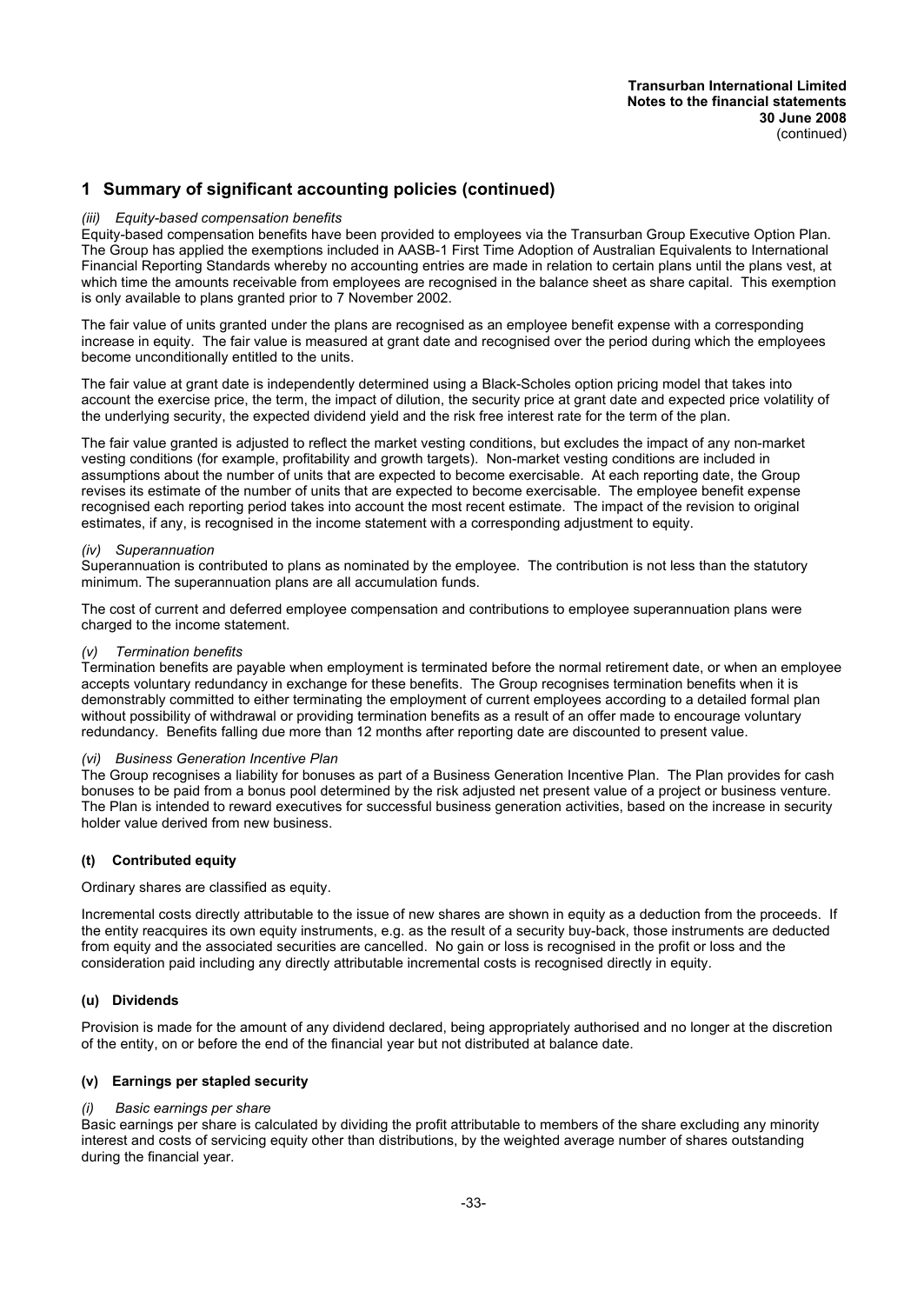#### *(ii) Diluted earnings per share*

Diluted earnings per share adjusts the figures used in the determination of basic earnings per share by taking into account the weighted average number of shares assumed to have been issued for no consideration in relation to dilutive potential shares.

#### **(w) Goods and Services Tax (GST)**

Revenues, expenses and assets are recognised net of the amount of associated GST, unless the GST incurred is not recoverable from the taxation authority. In this case it is recognised as part of the cost of acquisition of the asset or as part of the expense.

Receivables and payables are stated inclusive of the amount of GST receivable or payable. The net amount of GST recoverable from, or payable to, the taxation authority is included with other receivables or payables in the balance sheet.

Cash flows are presented on a gross basis. The GST components of cash flows arising from investing or financing activities which are recoverable from, or payable to the taxation authority, are presented as operating cash flows.

#### **(x) Rounding of amounts**

The company is of a kind referred to in Class order 98/100, issued by the Australian Securities and Investments Commission, relating to the ''rounding off'' of amounts in the financial report. Amounts in the financial report have been rounded off in accordance with that Class Order to the nearest thousand dollars, or in certain cases, the nearest dollar.

#### **(y) Working capital deficiency**

As at 30 June 2008 the Group has a working capital deficiency represented by net current liabilities of \$221.56 million. This working capital deficiency reflects a number of specific factors primarily related to an intercompany loan payable with another entity within the Transurban Group. The directors have considered the position and believe it is unlikely that the loan will be called upon.

#### **(z) New accounting standards and interpretations**

Certain new accounting standards and interpretations have been published that are not mandatory for 30 June 2008 reporting periods. The Group's and the parent entity's assessment of the impact of these new standards and interpretations is set out below.

#### (i) Revised AASB 3 *Business Combination*

Revised AASB Business Combinations changes the application of acquisition accounting for business combinations and the accounting for non-controlling (minority) interests. Key changes include: immediate expensing of all transactions costs; measurement of contingent consideration at acquisition date with subsequent changes through the income statement; measurement of non-controlling (minority) interests at full fair value or the proportionate share of the fair value of the underlying assets; guidance on issues such as re-acquired rights and vendor indemnities; and the inclusion of combinations by contracts alone and those involving mutuals. The revised standard becomes mandatory for the TIL Group's 30 June 2010 financial statements. The TIL Group has not yet determined the potential effect of the revised standard on the Group's financial report.

#### (ii) Revised AASB 127 *Consolidated and Separate Financial Statements*

Revised AASB 127 Consolidated and Separate Financial Statements changes the accounting for investments in subsidiaries. Key changes include: the re-measurement to fair value of any previous/retained investments when control is obtained/lost, with any resulting gain or loss being recognised in profit and loss; and the treatment of increases in ownership interest after control is obtained as transactions with equity holders in their capacity as equity holders. The revised standard will be mandatory for the TIL Group's 30 June 2010 financial statements. The Group has not yet determined the potential effects of the revised standard on the Group's financial report.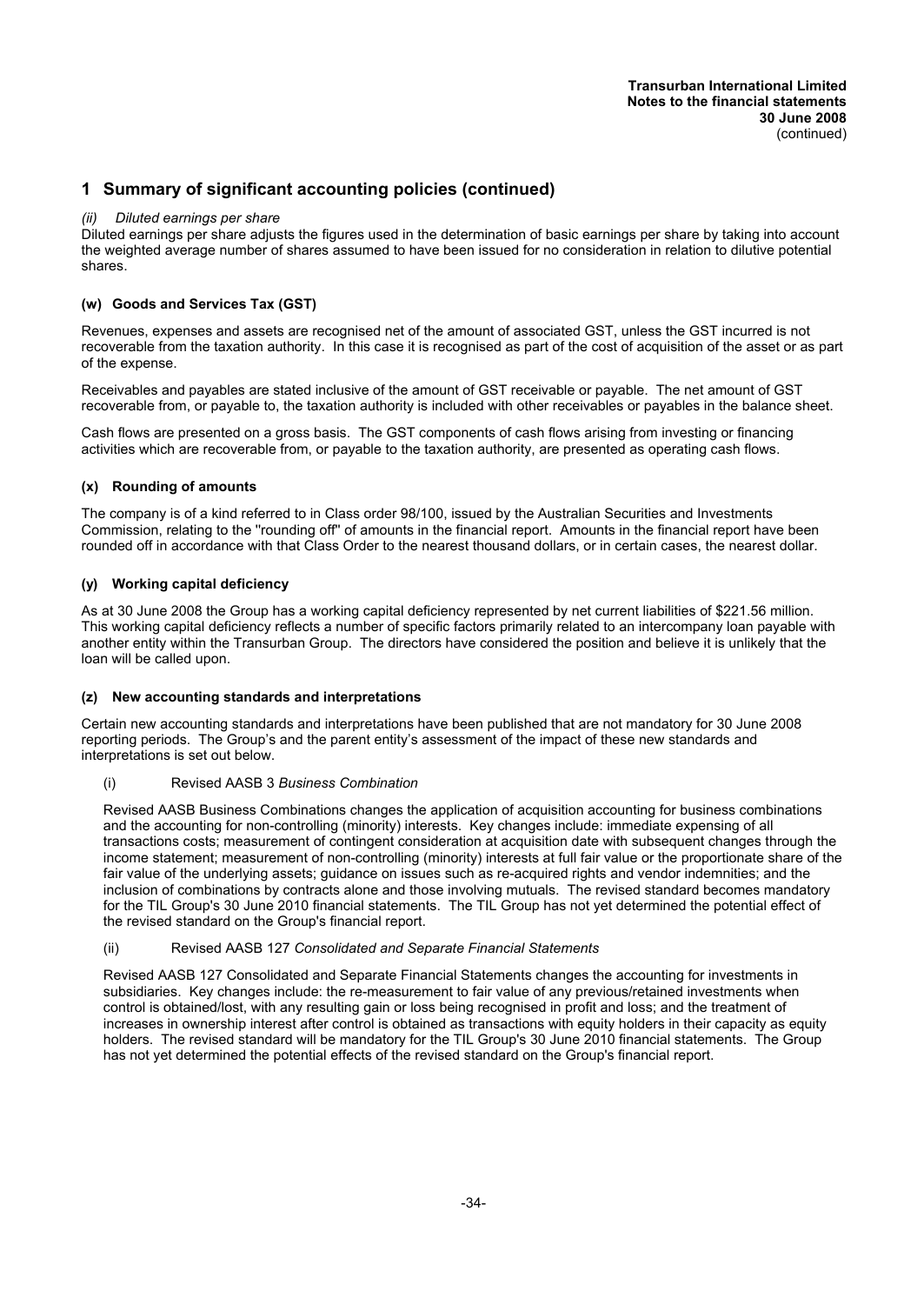(iii) AASB 8 *Operating Segments* and AASB 2007-3 *Amendments to Australian Accounting Standards arising from AASB 8*

AASB 8 and AASB 2007-3 are effective for annual reporting periods commencing on or after 1 January 2009. AASB 8 will result in a significant change in the approach to segment reporting, as it requires adoption of a 'management approach' to reporting on the financial performance. The information being reported will be based on what the key decision-makers use internally for evaluating segment performance and deciding how to allocate resources to operating segments. The Group has not yet decided when to adopt AASB 8. Application of AASB 8 may result in different segments, segment results and different type of information being reported in the segment note of the financial report. However, at this stage, it is not expected to affect any of the amounts recognised in the financial statements.

(iv) Revised AASB 123 *Borrowing Costs* and AASB 2007-6 *Amendments to Australian Accounting Standards arising from AASB 123 [AASB 1, AASB 101, AASB 107, AASB 111, AASB 116 & AASB 138 and Interpretations 1 & 12]*

The revised AASB 123 is applicable to annual reporting periods commencing on or after 1 January 2009. It has removed the option to expense all borrowing costs and when adopted, will require the capitalisation of all borrowing costs directly attributable to the acquisition, construction or production of a qualifying asset. This is consistent with the current group accounting policy therefore no impact on the financial statements is expected.

(v) Revised AASB 101 *Presentation of Financial Statements and AASB 2007 8 Amendments to Australian Accounting Standards arising from AASB 101*

A revised AASB 101 was issued in September 2007 is applicable for annual reporting periods beginning on or after 1 January 2009. It requires the presentation of a statement of comprehensive income and makes changes to the statement of changes in equity, but will not affect any of the amounts recognised in the financial statements. If an entity has made a prior period adjustment or has reclassified items in the financial statements, it will need to disclose a third balance sheet (statement of financial position), this one being as at the beginning of the comparative period. The Group has not yet decided when to adopt the revised standard. Had the revised standard been applied in the current financial year, there would have been no significant impact on the financial statements.

## **2 Segment information**

#### **Description of segments**

The Group's primary business segment for the year ending 30 June 2008 was an investment in, and providing management services to, Transurban DRIVe, and the investigation of possible investment opportunities in the toll road sector in North America.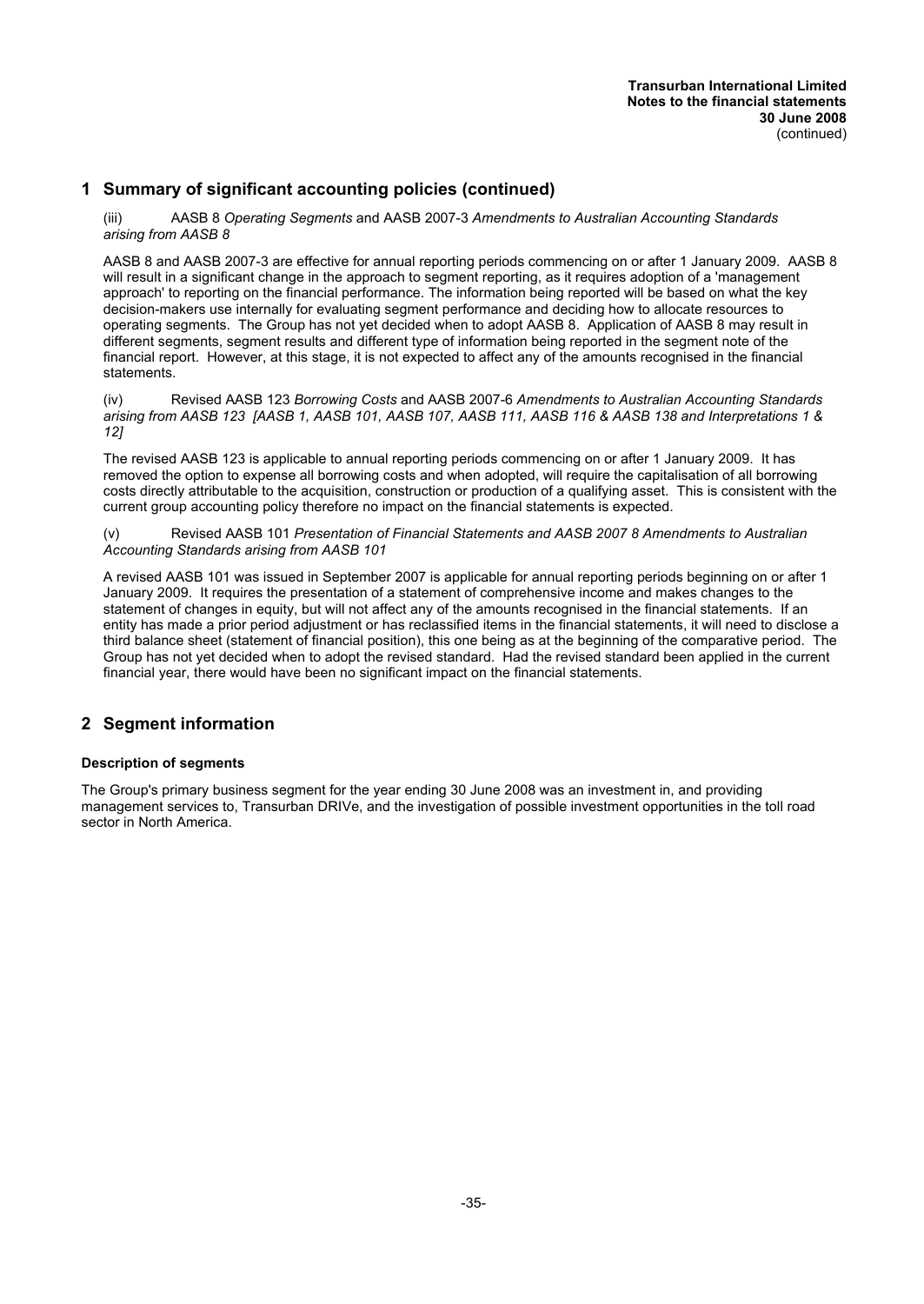#### **Transurban International Limited Notes to the financial statements 30 June 2008** (continued)

## **3 Revenue**

|                                       |                                        | <b>Consolidated</b>                    |                                        | Parent                                 |  |  |
|---------------------------------------|----------------------------------------|----------------------------------------|----------------------------------------|----------------------------------------|--|--|
|                                       | 12 months to<br>30 June 2008<br>\$'000 | 10 months to<br>30 June 2007<br>\$'000 | 12 months to<br>30 June 2008<br>\$'000 | 10 months to<br>30 June 2007<br>\$'000 |  |  |
| From continuing operations            |                                        |                                        |                                        |                                        |  |  |
| Interest<br>Business development fees | 152<br>34.355                          | 18                                     |                                        | 18<br>$\overline{\phantom{a}}$         |  |  |
| Management fees                       | 8,440<br>42,947                        | 18                                     | 131<br>132                             | 18                                     |  |  |

## **4 Expenses**

|                                                                       | <b>Consolidated</b>                           |                                        | <b>Parent</b>                          |                                        |  |
|-----------------------------------------------------------------------|-----------------------------------------------|----------------------------------------|----------------------------------------|----------------------------------------|--|
|                                                                       | 12 months to<br><b>30 June 2008</b><br>\$'000 | 10 months to<br>30 June 2007<br>\$'000 | 12 months to<br>30 June 2008<br>\$'000 | 10 months to<br>30 June 2007<br>\$'000 |  |
| Profit before income tax includes the following<br>specific expenses: |                                               |                                        |                                        |                                        |  |
| Employee benefits expense<br>Rental expense                           | 15.507<br>1,316                               | 1.755<br>713                           | $\blacksquare$                         |                                        |  |
| Finance costs<br>Interest and finance charges paid/payable            | 15,788                                        | 16                                     | 5                                      | 16                                     |  |
| Foreign exchange gains and losses<br>Net foreign exchange losses      | 7.011                                         | 9                                      | 50                                     | 9                                      |  |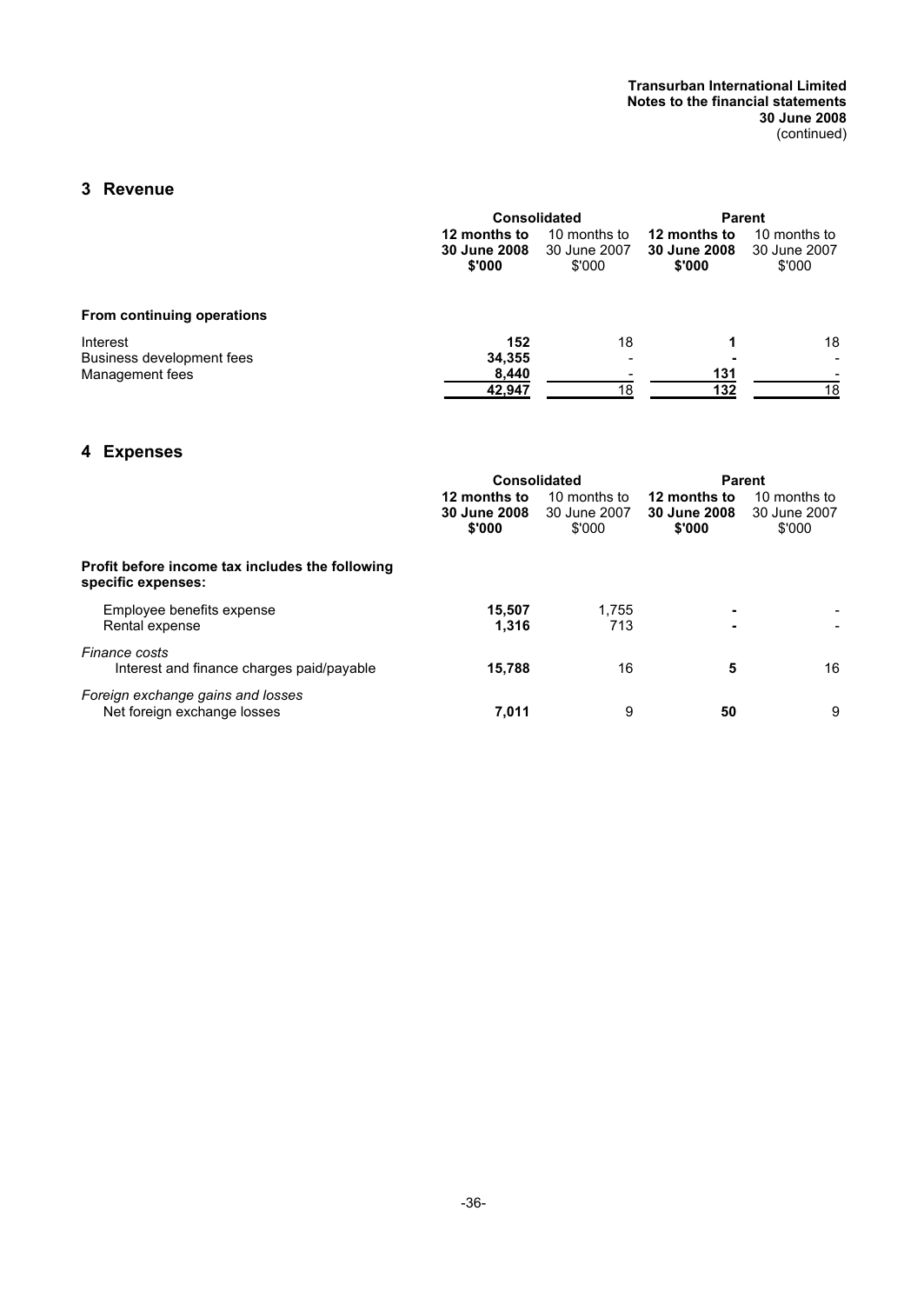#### **Transurban International Limited Notes to the financial statements 30 June 2008** (continued)

## **5 Income tax expense**

|                                                                                                                                                                                                                    | <b>Consolidated</b>                                           |                                        | <b>Parent</b>                                           |                                        |
|--------------------------------------------------------------------------------------------------------------------------------------------------------------------------------------------------------------------|---------------------------------------------------------------|----------------------------------------|---------------------------------------------------------|----------------------------------------|
|                                                                                                                                                                                                                    | 12 months to<br>30 June 2008<br>\$'000                        | 10 months to<br>30 June 2007<br>\$'000 | 12 months to<br>30 June 2008<br>\$'000                  | 10 months to<br>30 June 2007<br>\$'000 |
| Income tax expense<br>(a)                                                                                                                                                                                          |                                                               |                                        |                                                         |                                        |
| Current tax<br>Deferred tax                                                                                                                                                                                        | 1,852<br>(7,571)<br>(5,719)                                   |                                        |                                                         |                                        |
| Deferred income tax (revenue) expense included in<br>income tax expense comprises:<br>Decrease (increase) in deferred tax assets (note 11)<br>(Decrease) increase in deferred tax liabilities (note 15)            | (9,800)<br>2,229<br>(7, 571)                                  |                                        |                                                         |                                        |
|                                                                                                                                                                                                                    | <b>Consolidated</b><br>12 months to<br>30 June 2008<br>\$'000 | 10 months to<br>30 June 2007<br>\$'000 | <b>Parent</b><br>12 months to<br>30 June 2008<br>\$'000 | 10 months to<br>30 June 2007<br>\$'000 |
| Numerical reconciliation of income tax expense<br>(b)<br>to prima facie tax payable                                                                                                                                |                                                               |                                        |                                                         |                                        |
| Profit from continuing operations before income tax<br>expense<br>Tax at the Australian tax rate of 30% (2007 - 30%)<br>Tax effect of amounts which are not deductible (taxable)<br>in calculating taxable income: | (40, 980)<br>(12, 294)                                        | (198)<br>(59)                          | (430)<br>(129)                                          | (198)<br>(59)                          |
| Tax differential<br>Equity accounted results<br>Income not subject to tax<br>Initial recognition of unbooked deferred tax assets<br>Sundry items                                                                   | (2, 452)<br>6,654<br>4,202<br>(2,095)<br>266                  | 59                                     | 129                                                     | 59                                     |
| Income tax expense                                                                                                                                                                                                 | (5,719)                                                       |                                        |                                                         |                                        |

## **6 Current assets - Cash and cash equivalents**

|                                     | <b>Consolidated</b> |                | <b>Parent</b>  |                |
|-------------------------------------|---------------------|----------------|----------------|----------------|
|                                     | 2008<br>\$'000      | 2007<br>\$'000 | 2008<br>\$'000 | 2007<br>\$'000 |
| Cash at bank and in hand            | 1,000               | 19             | 14             | 19             |
| Balance per statement of cash flows | 1,000               | 19             | 14             | 19             |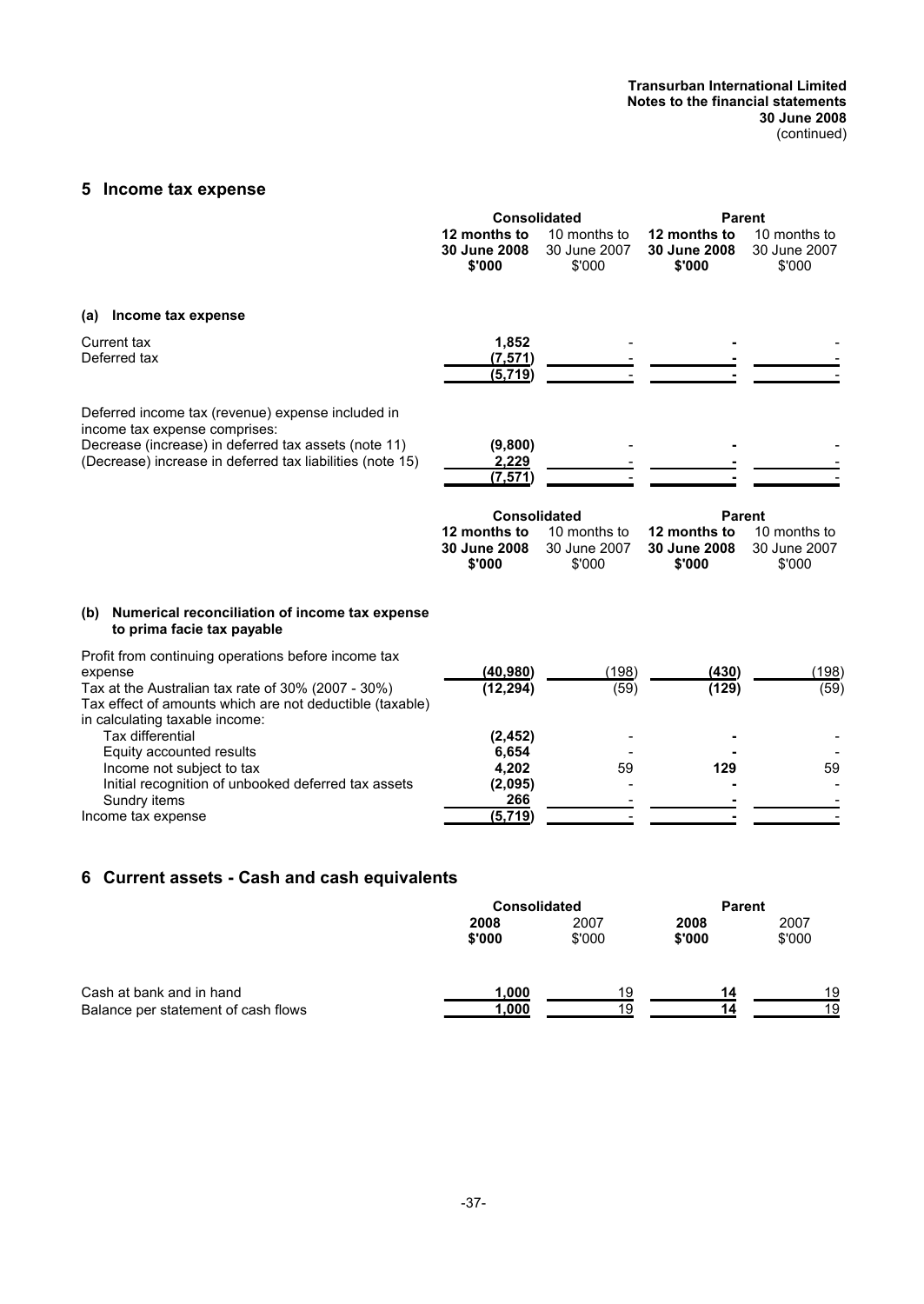## **7 Current assets - Trade and other receivables**

|                          | <b>Consolidated</b> |        | <b>Parent</b> |        |
|--------------------------|---------------------|--------|---------------|--------|
|                          | 2008                | 2007   | 2008          | 2007   |
|                          | \$'000              | \$'000 | \$'000        | \$'000 |
| Trade receivables        | 5,296               |        | 12            |        |
| Loans to related parties | 45,838              |        | 95,628        |        |
| Other receivables        | 3,268               | -      | 130           | -      |
| Prepayments              | 59                  | 14     | 53            | 14     |
|                          | 54,461              | 14     | 95,823        | 14     |

No class within trade and other receivables contain impaired or passed due assets. Based on the credit history, it is expected that these amounts will be received when due. The company does not hold any collateral in relation to these receivables.

#### **(a) Interest rate risk**

Information about the Group's exposure to interest rate risk in relation to trade and other receivables is provided in note 32.

#### **(b) Fair value and credit risk**

Refer to note 32 for more information on the risk management policies of the Group.

## **8 Non-current assets - Investments accounted for using the equity method**

|                             | <b>Consolidated</b> |        | <b>Parent</b> |        |
|-----------------------------|---------------------|--------|---------------|--------|
|                             | 2008                | 2007   | 2008          | 2007   |
|                             | \$'000              | \$'000 | \$'000        | \$'000 |
| Investment - DRIVe Holdings | 252,274             |        |               |        |
|                             | 252,274             |        |               |        |

## **9 Non-current assets - Other financial assets**

|                                  | <b>Consolidated</b> |        |        | <b>Parent</b> |  |  |
|----------------------------------|---------------------|--------|--------|---------------|--|--|
|                                  | 2008                | 2007   | 2008   | 2007          |  |  |
|                                  | \$'000              | \$'000 | \$'000 | \$'000        |  |  |
| Shares in subsidiaries (note 25) |                     |        |        | -             |  |  |
|                                  |                     |        |        |               |  |  |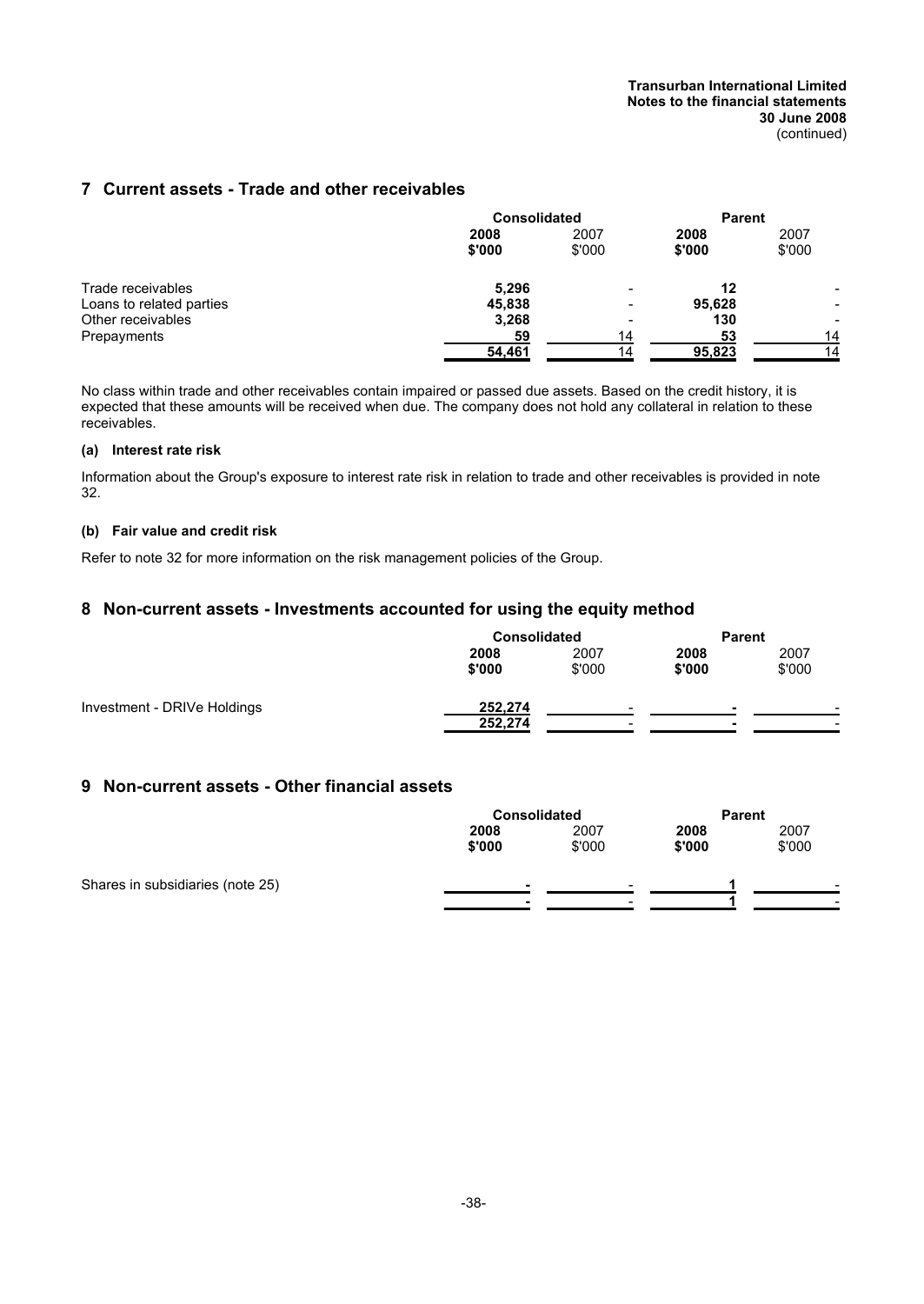## **10 Non-current assets - Property, plant and equipment**

| Year ended 30 June 2008  |       |
|--------------------------|-------|
| Opening net book amount  |       |
| Additions                | 3.970 |
| Exchange differences     | (115) |
| Depreciation charge      | (738) |
| Closing net book amount  | 3,117 |
| At 30 June 2008          |       |
| Cost or fair value       | 3,970 |
| Accumulated depreciation | (853) |
| Net book amount          | 3,117 |

## **11 Non-current assets - Deferred tax assets**

|                                                                                                                                              | <b>Consolidated</b>                     |                | <b>Parent</b>  |                |  |
|----------------------------------------------------------------------------------------------------------------------------------------------|-----------------------------------------|----------------|----------------|----------------|--|
|                                                                                                                                              | 2008<br>\$'000                          | 2007<br>\$'000 | 2008<br>\$'000 | 2007<br>\$'000 |  |
| The balance comprises temporary differences<br>attributable to:                                                                              |                                         |                |                |                |  |
| Accrued expenses<br><b>Provisions</b><br>Unrealised profits<br>Sundry items<br>Total deferred tax assets                                     | 917<br>4,211<br>2,032<br>2,685<br>9,845 |                |                |                |  |
| <b>Movements:</b>                                                                                                                            |                                         |                |                |                |  |
| Opening balance at 1 July<br>Credited/(charged) to the income statement (note 5)<br>Foreign exchange movements<br>Closing balance at 30 June | 9,800<br><u>45</u><br>9,845             |                |                |                |  |
| Deferred tax assets to be recovered within 12 months<br>Deferred tax assets to be recovered after more than 12<br>months                     | 9,845<br>9,845                          |                |                |                |  |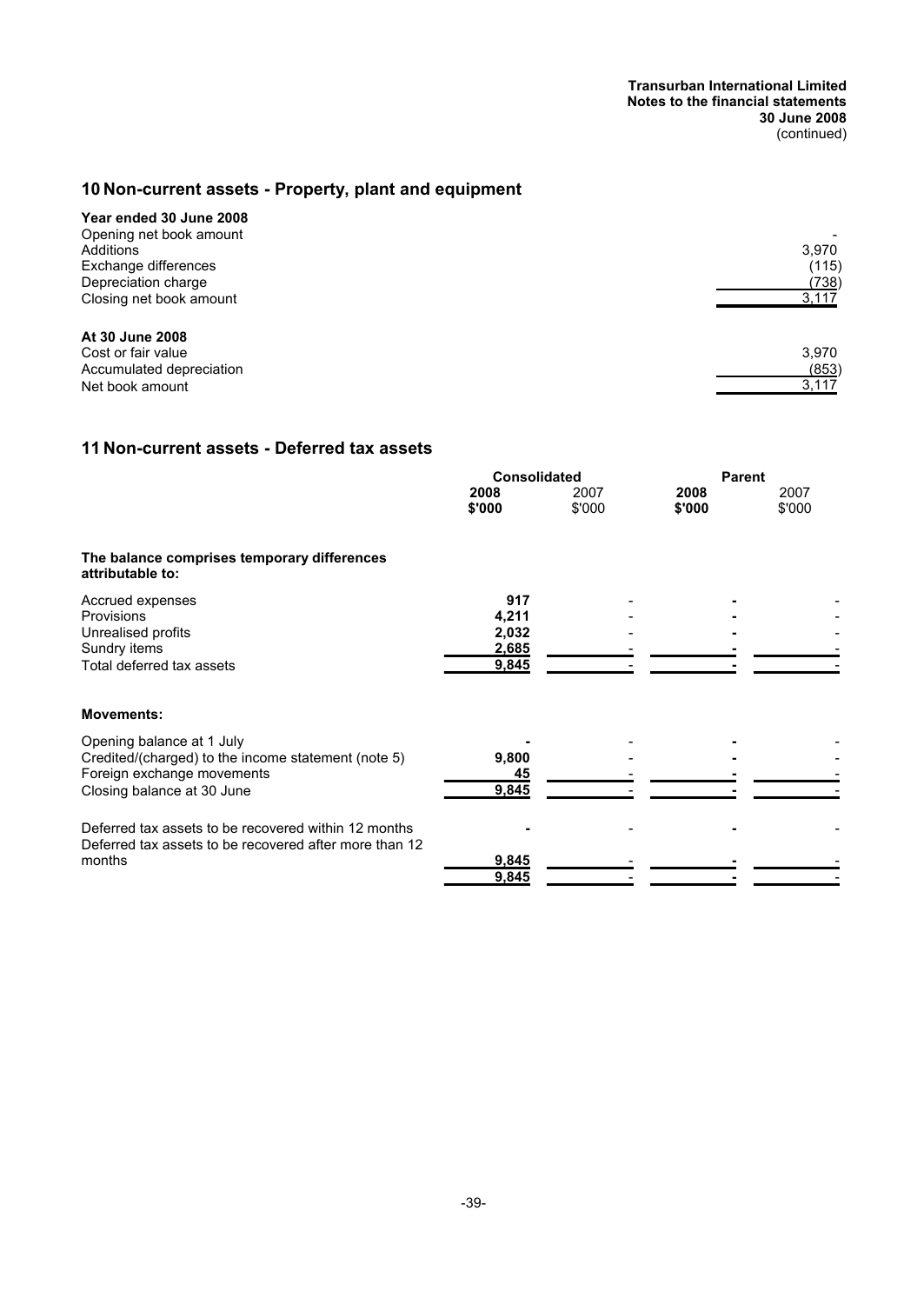#### **Transurban International Limited Notes to the financial statements 30 June 2008** (continued)

## **12 Current liabilities - Trade and other payables**

|                             | <b>Consolidated</b> |                | <b>Parent</b>  |                |                          |
|-----------------------------|---------------------|----------------|----------------|----------------|--------------------------|
|                             | Notes               | 2008<br>\$'000 | 2007<br>\$'000 | 2008<br>\$'000 | 2007<br>\$'000           |
| Trade payables and accruals |                     | 4.701          |                | 95             | $\overline{\phantom{0}}$ |
| Loans from related parties  | 23                  | 261,606        | 223            | 757            | 223                      |
|                             |                     | 266,307        | 223            | 852            | 223                      |

Loans from related parties are at call and non-interest bearing.

## **(a) Risk exposure**

Information about the Group's and the parent entity's exposure to foreign exchange risk is provided in note 32.

## **13 Current liabilities - Provisions**

|                   | <b>Consolidated</b> |        |        | <b>Parent</b> |  |  |
|-------------------|---------------------|--------|--------|---------------|--|--|
|                   | 2008                | 2007   | 2008   | 2007          |  |  |
|                   | \$'000              | \$'000 | \$'000 | \$'000        |  |  |
| Employee benefits | 7,456               | -      | -      |               |  |  |
|                   | 7,456               | -      |        |               |  |  |

The provision for employee entitlements includes provision for annual leave, bonuses and the current portion of long service leave provision.

## **14 Current liabilities - Non-interest bearing liabilities**

|                 |        | <b>Consolidated</b> |        | <b>Parent</b> |  |
|-----------------|--------|---------------------|--------|---------------|--|
|                 | 2008   | 2007                | 2008   | 2007          |  |
|                 | \$'000 | \$'000              | \$'000 | \$'000        |  |
| Unearned income | 1,666  |                     |        |               |  |
|                 | 1,666  | -                   | -      |               |  |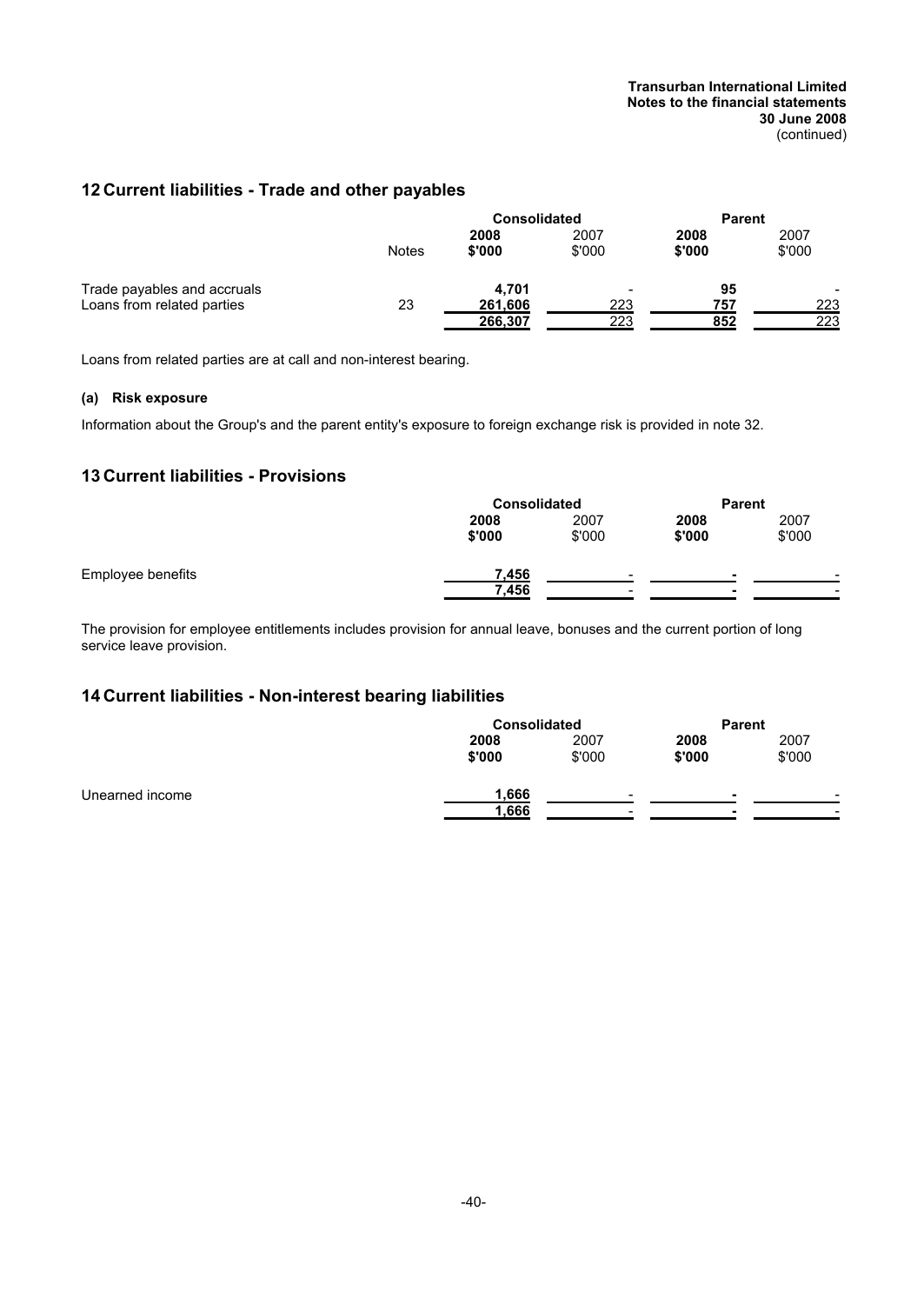**Transurban International Limited Notes to the financial statements 30 June 2008** (continued)

## **15 Non-current liabilities - Deferred tax liabilities**

|                                                                                                                                | <b>Consolidated</b> |                | <b>Parent</b>  |                |
|--------------------------------------------------------------------------------------------------------------------------------|---------------------|----------------|----------------|----------------|
|                                                                                                                                | 2008<br>\$'000      | 2007<br>\$'000 | 2008<br>\$'000 | 2007<br>\$'000 |
| The balance comprises temporary differences<br>attributable to:                                                                |                     |                |                |                |
| Unrealised gain<br><b>Fixed assets</b><br>Total deferred tax liabilities                                                       | 2,227<br>2,229      |                |                |                |
| <b>Movements:</b>                                                                                                              |                     |                |                |                |
| Opening balance at 1 July<br>Charged/(credited) to the income statement (note 5)<br>Closing balance at 30 June                 | 2,229<br>2,229      |                |                |                |
| Deferred tax liabilities to be settled within 12 months<br>Deferred tax liabilities to be settled after more than 12<br>months | 2,229<br>2,229      |                |                |                |

## **16 Non-current liabilities - Provisions**

|                                        | <b>Consolidated</b> |        | <b>Parent</b> |        |  |
|----------------------------------------|---------------------|--------|---------------|--------|--|
|                                        | 2008                | 2007   | 2008          | 2007   |  |
|                                        | \$'000              | \$'000 | \$'000        | \$'000 |  |
| Employee benefits - long service leave | 24                  |        |               |        |  |
|                                        | 24                  | -      |               | -      |  |

The provision for employee entitlements is the non-current portion of the long service leave provision.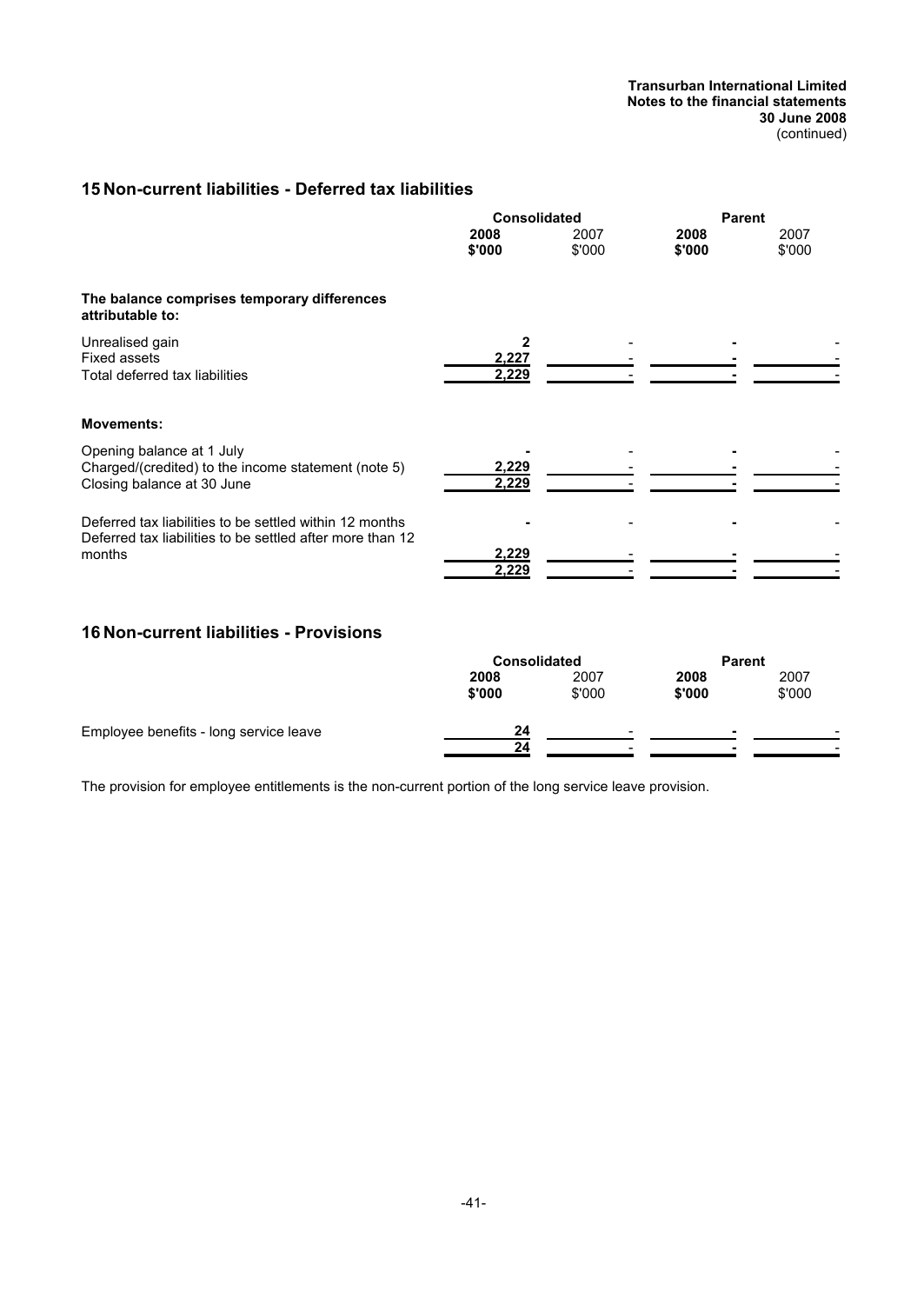## **17 Contributed equity**

|                               | Consolidated     |           |  |
|-------------------------------|------------------|-----------|--|
|                               | 2008             | 2007      |  |
|                               | \$'000           | \$'000    |  |
| Share capital<br>(a)          |                  |           |  |
| Ordinary shares               |                  |           |  |
| Fully paid stapled securities | 95,554           |           |  |
|                               | 95,554           |           |  |
|                               |                  |           |  |
|                               | <b>Number</b>    | Number    |  |
|                               | '000'            | '000'     |  |
| Share capital                 |                  |           |  |
| Ordinary shares               |                  |           |  |
| Fully paid stapled securities | <u>1,218,263</u> | 1,068,375 |  |
|                               |                  |           |  |
|                               | <u>1,218,263</u> | 1,068,375 |  |

## **(b) Movements in ordinary share capital - Transurban Group:**

|              |                                          |              |                                 |                       | <b>Consolidated</b> |
|--------------|------------------------------------------|--------------|---------------------------------|-----------------------|---------------------|
| <b>Date</b>  | <b>Details</b>                           | <b>Notes</b> | Number of<br>securities<br>'000 | <b>Issue</b><br>price | \$'000              |
| 3 Jan 2007   | <b>Transurban Group Restructure</b>      | (d)          | 863,193                         |                       |                     |
| 17 Jan 2007  | Disposal of treasury securities          | (e)          | 16                              | \$-                   |                     |
| 19 Jan 2007  | Options exercised                        |              | 29                              | \$-                   |                     |
| 7 Feb 2007   | Disposal of treasury securities          | (e)          | 44                              |                       |                     |
| 15 Feb 2007  | Disposal of treasury securities          | (e)          | 68                              | \$\$\$\$\$\$\$\$      |                     |
| 22 Feb 2007  | Disposal of treasury securities          | (e)          | 22                              |                       |                     |
| 27 Feb 2007  | Options exercised                        |              | 48                              |                       |                     |
| 28 Feb 2007  | Distribution Reinvestment Plan           | (f)          | 17.031                          |                       |                     |
| 23 Apr 2007  | <b>Conversion of CARS</b>                | (g)          | 32,541                          |                       |                     |
| 8 May 2007   | Acquisition of Sydney Roads Group        | (h)          | 148,431                         |                       |                     |
| 29 Jun 2007  | Acquisition of Sydney Roads Group        | (h)          | 6,952                           | $\ddot{\text{s}}$ -   |                     |
| 30 June 2007 | <b>Balance</b>                           |              | 1,068,375                       |                       |                     |
| 1 July 2007  | Opening balance                          |              | 1,068,375                       |                       |                     |
| 27 Aug 2007  | <b>Distribution Reinvestment Plan</b>    | (f)          | 11,408                          |                       |                     |
| 19 Sept 2007 | Disposal of treasury securities          | (e)          | 138                             | \$-                   |                     |
| 25 Sept 2007 | Disposal of treasury securities          | (e)          | 44                              | \$-                   |                     |
| 4 Oct 2007   | Disposal of treasury securities          | (e)          | 50                              | \$-                   |                     |
| 29 Nov 2007  | Disposal of treasury securities          | (e)          | 273                             | \$-                   |                     |
| 5 Dec 2007   | Disposal of treasury securities          | (e)          | 30                              | \$-                   |                     |
| 7 Jan 2008   | Disposal of treasury securities          | (e)          | 31                              | \$-                   |                     |
| 27 Feb 2008  | Disposal of treasury securities          | (e)          | 17,058                          | \$-                   |                     |
| 11 Mar 2008  | Disposal of treasury securities          | (e)          | 27                              | \$-                   |                     |
| 9 Apr 2008   | Disposal of treasury securities          | (e)          | 95                              | \$-                   |                     |
| 16 Apr 2008  | Disposal of treasury securities          | (e)          | 44                              | \$-                   |                     |
| 1 May 2008   | Disposal of treasury securities          | (e)          | 62                              | $$-$                  |                     |
| 25 Jun 2008  | Disposal of treasury securities          | (e)          | 628                             | \$0.58                | 365                 |
| 26 Jun 2008  | <b>Equity Placement</b>                  | (i)          | 120,000                         | \$0.80                | 95,526              |
|              | Less: Transaction costs arising on issue |              |                                 |                       |                     |
|              | of securities                            |              |                                 |                       | (337)               |
| 30 June 2008 | Balance                                  |              | 1,218,263                       |                       | 95,554              |
|              |                                          |              |                                 |                       |                     |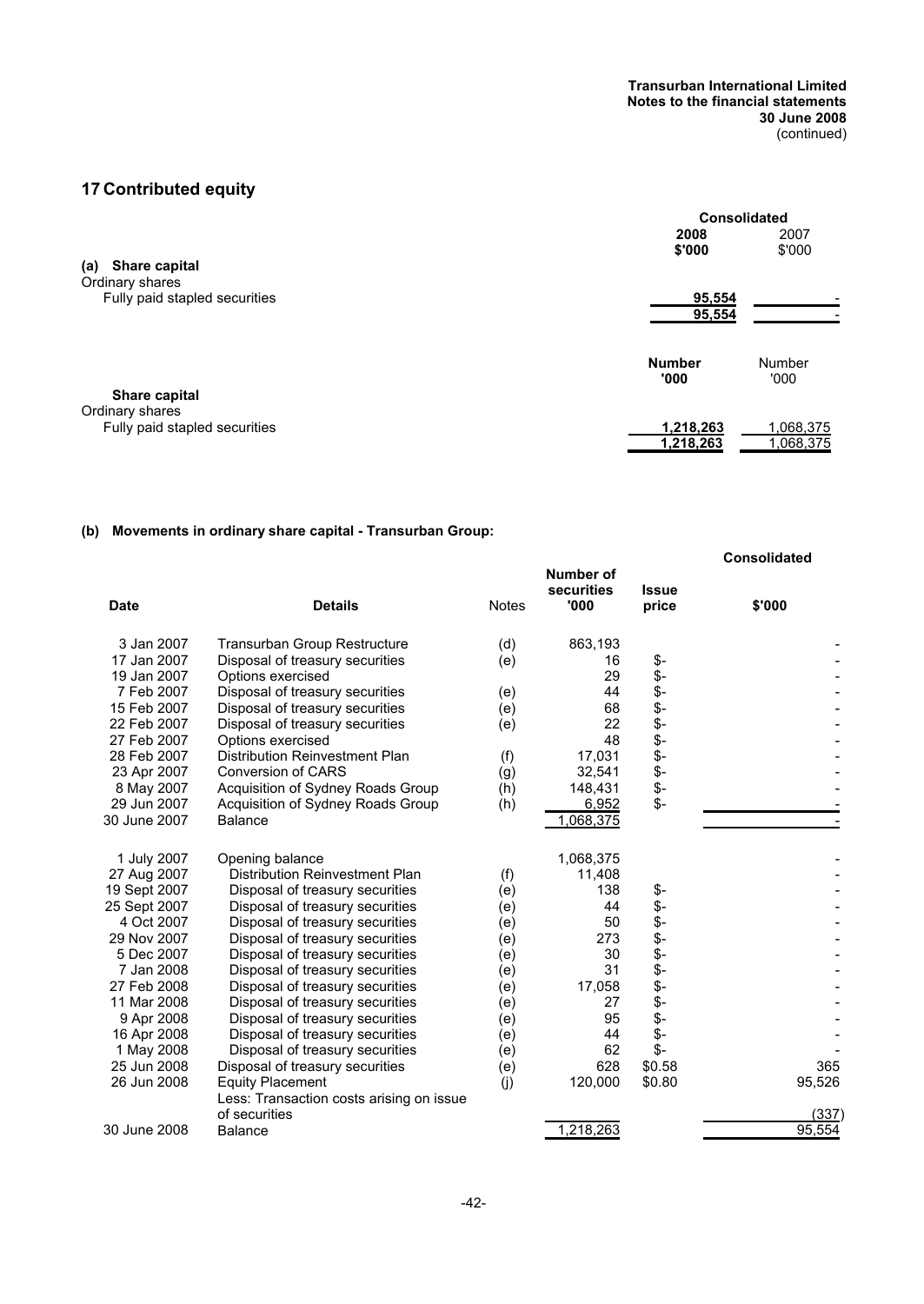## **17 Contributed equity (continued)**

All shares issued were a component of Stapled Securities issued by the Transurban Group. Prior to June 2008, a nil value was assigned to Transurban International Limited, with the value being apportioned between Transurban Holdings Limited and Transurban Holding Trust.

#### **(c) Stapled securities**

Stapled Securities entitle the holder to participate in distributions and the winding up of the Transurban Group in proportion to the number of and amounts paid on the securities held. On a show of hands, every holder of Stapled Securities present at a meeting in person or by proxy is entitled to one vote.

#### **(d) Transurban Group Restructure**

At the Annual General Meeting on 23 October 2006, Transurban's directors received approval from security holders to implement a change to the Transurban Group's Stapled Security Structure (one share in Transurban Holdings Limited, one unit in Transurban Holding Trust and one share in Transurban Limited). The restructure which occurred on 3 January 2007 involved the destapling of shares in Transurban Limited from the structure of the triple stapled security and replaced such shares with shares in Transurban International Limited.

At the completion of the restructure, Transurban Limited became a wholly-owned subsidiary of Transurban Holdings Limited and Transurban International Limited, a new Bermudan exempted mutual fund company, replaced Transurban Limited as a part of the triple stapled security.

The introduction of the new structure creates a more efficient vehicle for which investments in international assets can be made and allows for security holder distributions from these investments to be executed in a timely and efficient manner.

#### **(e) Treasury securities**

Stapled securities were issued to Transurban Group executives under the Executive Loan Plan. The securities are held by the executive but will only vest in the executive in accordance with the terms of the plan. The acquired securities cannot be transferred or sold while the loan is outstanding. On forfeit, the securities are sold on market.

#### **(f) Distribution Reinvestment Plan**

The Transurban Group has established a distribution reinvestment plan under which holders of Stapled Securities may elect to have all or part of their distribution entitlements satisfied by the issue of new Stapled Securities rather than by cash.

## **(g) Conversion of CARS**

During the year all remaining Convertible Adjusting Rate Securities ("CARS") on issue were converted into Transurban Group Stapled Securities.

#### **(h) Acquisition of Sydney Roads Group**

The consideration given to the holders of SRG securities on acquisition by the Transurban Group consisted of 155.4 million Transurban Group stapled securities or a cash payment of \$1.32 per SRG security.

#### **(i) Capital risk management**

The Group is subject to a gearing ratio covenant imposed by Senior Secured lenders. The Group monitors capital on the basis of the gearing ratio to ensure compliance with the covenant.

The Group's and the parent entity's objectives when managing capital are to safeguard their ability to continue as a going concern, so that they can continue to provide returns to security holders and benefits for other stakeholders and to maintain an optimal capital structure to reduce the cost of capital.

In order to maintain or adjust the capital structure, the Group may adjust the amounts of distributions paid to security holders, return capital to security holders, issue new securities or sell assets to reduce debt.

During 2008, the Group's strategy, which was unchanged from 2007, was to maintain a gearing ratio within 10% to 40% and a BB credit rating. The gearing ratios at 30 June 2008 and 30 June 2007 were as follows: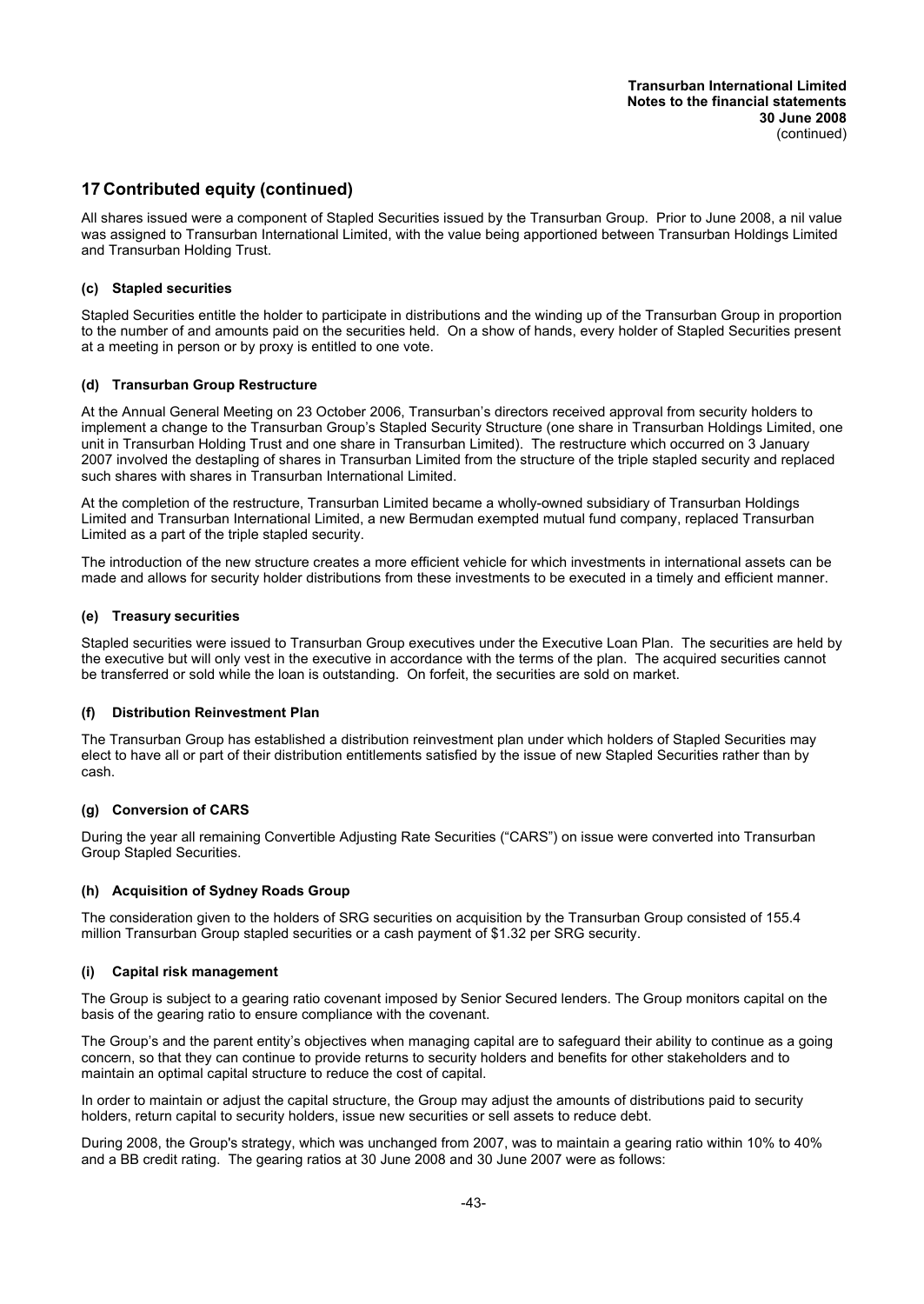## **17 Contributed equity (continued)**

## **(j) Equity Placement**

TIL raised \$95.5 million via an equity placement of 120 million securities to the Canadian Pension Plan Investment Board.

## **18 Reserves and retained profits/(accumulated losses)**

|                                                                                                                                                    | <b>Consolidated</b>             |                | <b>Parent</b>           |                |
|----------------------------------------------------------------------------------------------------------------------------------------------------|---------------------------------|----------------|-------------------------|----------------|
|                                                                                                                                                    | 2008<br>\$'000                  | 2007<br>\$'000 | 2008<br>\$'000          | 2007<br>\$'000 |
| <b>Reserves</b><br>(a)                                                                                                                             |                                 |                |                         |                |
| Hedging reserve - cash flow hedges<br>Foreign currency translation reserve<br>Transactions with minority interest reserve                          | (13, 164)<br>3,695<br>(9, 225)  | 8              | 60                      | 8              |
|                                                                                                                                                    | (18, 694)                       | 8              | 60                      |                |
| <b>Movements:</b>                                                                                                                                  |                                 |                |                         |                |
| Hedging reserve - cash flow hedges<br>Balance 1 July<br>Movement in associate's reserve<br>Balance 30 June                                         | (13, 164)                       |                |                         |                |
|                                                                                                                                                    | (13, 164)                       |                |                         |                |
| <b>Movements:</b>                                                                                                                                  |                                 |                |                         |                |
| Foreign currency translation reserve<br>Balance 1 July/ 6 September<br>Currency translation differences arising during the year<br>Balance 30 June | 8<br>3,687<br>3,695             | <u>8</u><br>8  | 8<br>52<br>60           | 8<br>8         |
| <b>Movements:</b>                                                                                                                                  |                                 |                |                         |                |
| Transactions with minority interest reserve<br>Balance 1 July<br>Acquisition of commonly controlled entities<br>Balance 30 June                    | (9, 225)<br>(9, 225)            |                |                         |                |
| (b) Accumulated losses                                                                                                                             |                                 |                |                         |                |
| Movements in retained profits were as follows:                                                                                                     |                                 |                |                         |                |
| Opening retained earnings<br>Net (loss) for the year/(period)<br>Balance 30 June                                                                   | (198)<br>(35, 261)<br>(35, 459) | (198)<br>(198) | (198)<br>(430)<br>(628) | (198)<br>(198) |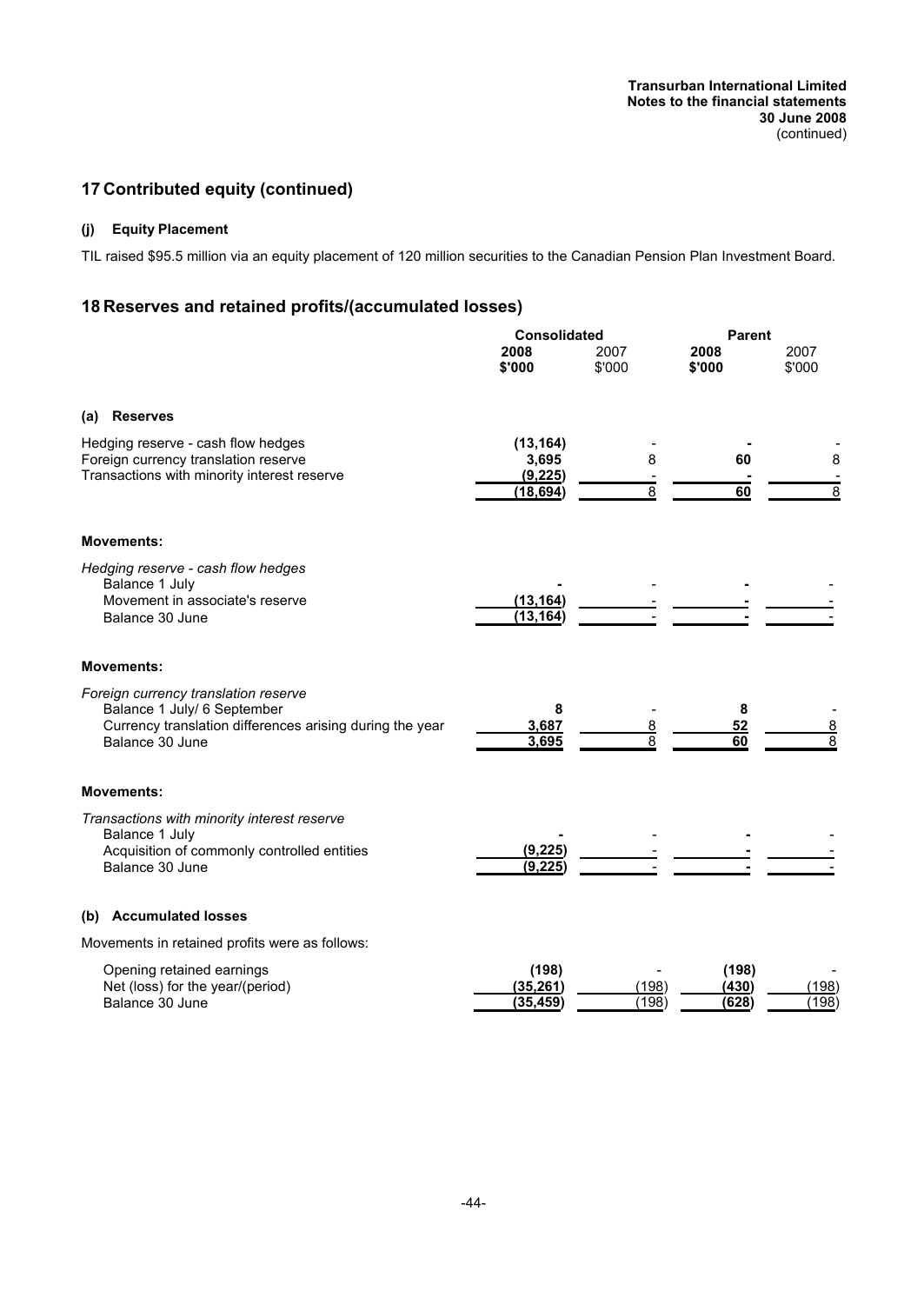## **18 Reserves and retained profits/(accumulated losses) (continued)**

#### **(c) Nature and purpose of reserves**

#### *(i) Hedging reserve - cash flow hedges*

The hedging reserve is used to record gains or losses on a hedging instrument in a cash flow hedge that are recognised directly in equity, as described in note 1. Amounts are recognised in profit and loss when the associated hedged transaction affects profit and loss.

#### *(ii) Foreign currency translation reserve*

Exchange differences arising on translation of the foreign controlled entity are taken to the foreign currency translation reserve, as described in note 1(d). The reserve is recognised in profit and loss when the net investment is disposed of.

#### *(iii) Transactions with minority interest reserve*

The transactions with minority interest reserve arose as a result of the acquisition of Transurban (USA) Holdings Inc. and its subsidiaries Transurban (USA) Inc. and Transurban (USA) Operations Inc. from a commonly controlled Transurban Group entity (Transurban Limited).

## **19 Dividends**

No dividends were paid or declared during the year.

## **20 Key management personnel disclosures**

#### **(a) Directors**

The following persons were directors of Transurban International Limited during the financial year:

- *(i) Chairman non-executive* David J Ryan AO
- *(ii) Executive directors* Kimberley Edwards (until 4 April 2008) Christopher Lynch (appointed 18 February 2008)
- *(iii) Non-executive directors* James Keyes Jennifer Eve
- **(b) Other key management personnel**

- *Name Position* C Brant (until his departure on 29 August 2008) Chief Finance Officer<br>B Bourke Chief Operatin D Cardiff **General Manager Human Resources General Manager Human Resources** K Daley Executive Vice President International Development G Mann (until his departure on 23 November 2007) Group General Manager Development
- 

**Global Chief Operating Officer** M Kulper Executive Vice President North America P O'Shea (until his departure on 14 July 2008) Group General Manager Legal and Risk Management

All of the above persons were also key management persons during the year ended 30 June 2007, except for D Cardiff, K Daley and M Kulper who joined the Executive Management team on the appointment of Christopher Lynch, as the Transurban Group CEO.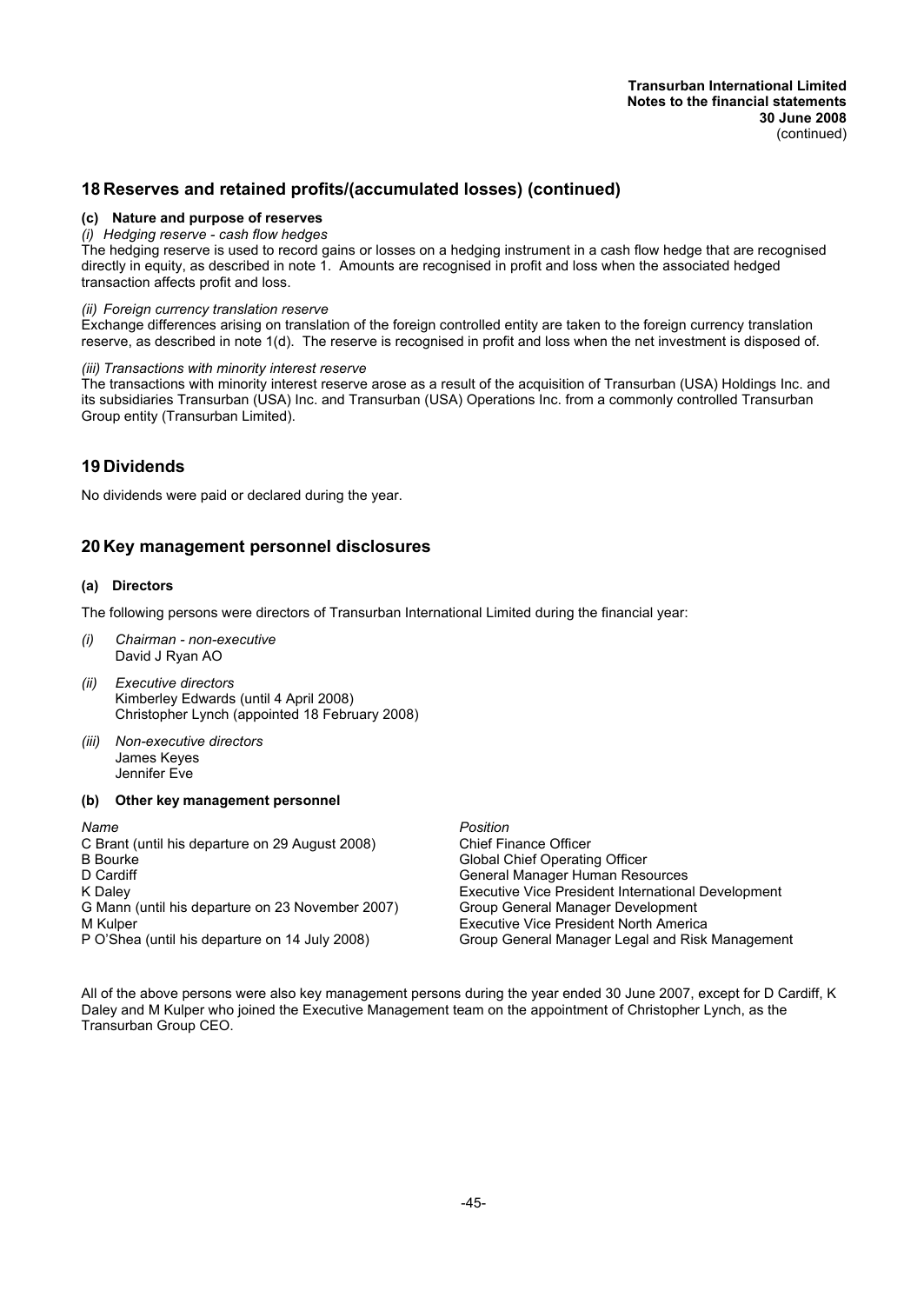## **20 Key management personnel disclosures (continued)**

#### **(c) Key management personnel compensation**

|                                                         | <b>Consolidated</b>          |                                   | Parent                              |                                    |
|---------------------------------------------------------|------------------------------|-----------------------------------|-------------------------------------|------------------------------------|
|                                                         | 12 months to<br>30 June 2008 | 10 months to<br>30 June 2007<br>S | 12 months to<br><b>30 June 2008</b> | 10 months to<br>30 June 2007<br>\$ |
| Short-term employee benefits                            | 24,815,967                   | 7,213,714                         | 24,815,967                          | 7,213,714                          |
| Post-employment benefits<br><b>Termination benefits</b> | 746.745<br>6,960,057         | 522.599                           | 746.745<br>6,960,057                | 522.599                            |
| Share-based payments                                    | 1.283.204<br>33,805,973      | 1,225,116<br>8,961,429            | 1,283,204<br>33,805,973             | 1,225,116<br>8,961,429             |

The company has taken advantage of the relief provided by *Corporations Regulation* 2M.6.04 and has transferred the detailed remuneration disclosures to the directors' report. The relevant information can be found in sections A-D of the remuneration report on pages 5 to 16.

#### **(d) Equity instrument disclosures relating to key management personnel**

#### *(i) Share-based payments*

Details of executive long term incentives, together with terms and conditions, can be found in section D of the remuneration report on pages 11 to 16.

#### *(ii) Executive Loan Plan*

The number of securities held during the financial year by each director of Transurban International Limited and other key management personnel of the Company, including their personally related parties, are set out below.

| 12 months to 30 June 2008<br>Name                    | Balance at<br>start of the<br>year | Granted<br>during the<br>year as<br>remuneration | Exercised<br>during the<br>year | Other<br>changes<br>during the<br>year | Balance at<br>end of the<br>year | Vested and<br>exercisable<br>at the end of<br>the year |
|------------------------------------------------------|------------------------------------|--------------------------------------------------|---------------------------------|----------------------------------------|----------------------------------|--------------------------------------------------------|
| <b>Directors of Transurban International Limited</b> |                                    |                                                  |                                 |                                        |                                  |                                                        |
| K Edwards<br>C Lynch                                 | 722,500                            |                                                  |                                 | (722,500)                              |                                  |                                                        |
| Other key management personnel of the Group          |                                    |                                                  |                                 |                                        |                                  |                                                        |
| C Brant                                              | 293,000                            |                                                  |                                 | $\overline{\phantom{a}}$               | 293.000                          |                                                        |
| <b>B</b> Bourke                                      | 262.000                            |                                                  |                                 |                                        | 262,000                          |                                                        |
| P O'Shea                                             | 205.000                            |                                                  |                                 |                                        | 205.000                          |                                                        |
| G Mann                                               | 272.500                            |                                                  |                                 | (272, 500)                             |                                  |                                                        |
| D Cardiff                                            | 63.500                             |                                                  |                                 |                                        | 63.500                           |                                                        |
| K Daley                                              | 174.000                            |                                                  |                                 |                                        | 174.000                          |                                                        |
| M Kulper                                             | 190.000                            |                                                  |                                 |                                        | 190.000                          |                                                        |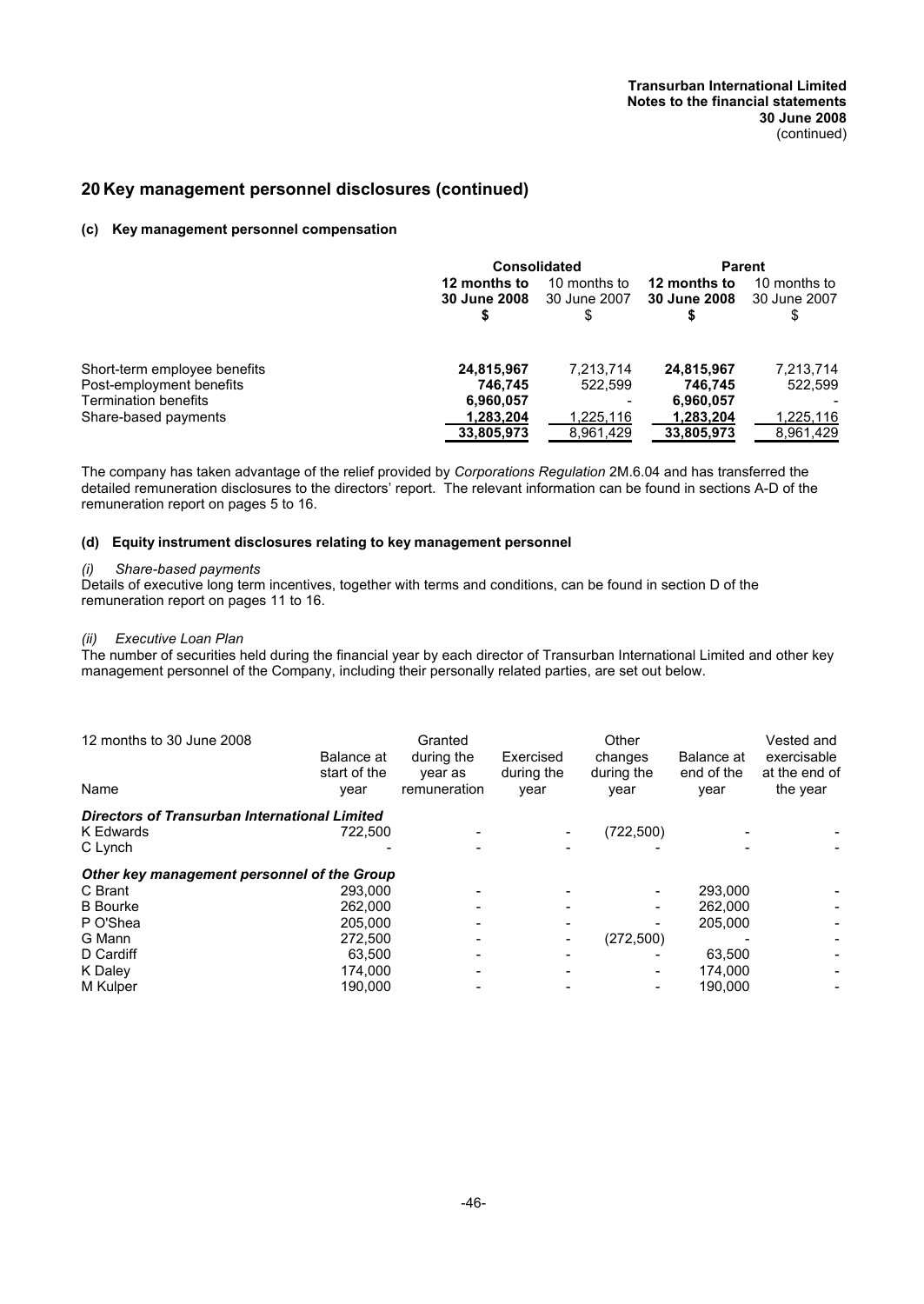## **20 Key management personnel disclosures (continued)**

| 10 months to 30 June 2007<br>Name                                 | Balance at<br>start of the<br>year | Granted<br>during the<br>year as<br>remuneration | Exercised<br>during the<br>year | Other<br>changes<br>during the<br>year | Balance at<br>end of the<br>year | Vested and<br>exercisable<br>at the end of<br>the year |
|-------------------------------------------------------------------|------------------------------------|--------------------------------------------------|---------------------------------|----------------------------------------|----------------------------------|--------------------------------------------------------|
| <b>Directors of Transurban International Limited</b><br>K Edwards | 312.500                            | 410.000                                          |                                 | $\qquad \qquad \blacksquare$           | 722,500                          |                                                        |
| Other key management personnel of the Group                       |                                    |                                                  |                                 |                                        |                                  |                                                        |
| C Brant                                                           | 118,000                            | 175.000                                          |                                 | $\overline{\phantom{a}}$               | 293.000                          |                                                        |
| <b>B</b> Bourke                                                   | 102.000                            | 160.000                                          |                                 | -                                      | 262,000                          |                                                        |
| P O'Shea                                                          | 75.000                             | 130.000                                          |                                 | -                                      | 205.000                          | $\overline{\phantom{0}}$                               |
| G Mann                                                            | 112,500                            | 160.000                                          |                                 | -                                      | 272,500                          | $\overline{\phantom{0}}$                               |

#### *(iii) Stapled security holdings*

The number of Transurban Group Stapled Securities and Convertible Adjusting Rate Securities ("CARS") held during the financial year by each director of Transurban International Limited and other key management personnel, including their personally-related parties, are set out below.

*Stapled Securities*

| 12 months to 30 June 2008<br>Name                    | Balance at start<br>of the year | the year via the<br>Performance<br>Rights Plan | Received during Received during<br>the year via the<br>Executive Loan<br>Plan | Other changes<br>during the year | Balance at end<br>of the year |
|------------------------------------------------------|---------------------------------|------------------------------------------------|-------------------------------------------------------------------------------|----------------------------------|-------------------------------|
|                                                      |                                 |                                                |                                                                               |                                  |                               |
| <b>Directors of Transurban International Limited</b> |                                 |                                                |                                                                               |                                  |                               |
| D J Ryan                                             | 24.091                          |                                                |                                                                               | 33.209                           | 57,300                        |
| <b>K</b> Edwards                                     | 2.033.500                       | 285.714                                        |                                                                               | (2,319,214)                      |                               |
| C Lynch                                              |                                 |                                                |                                                                               | 152,800                          | 152,800                       |
| Other key management personnel of the Group          |                                 |                                                |                                                                               |                                  |                               |
| C Brant                                              | 296.392                         |                                                |                                                                               |                                  | 296,392                       |
| <b>B</b> Bourke                                      | 671.328                         | 92.857                                         |                                                                               | 28.333                           | 792.518                       |
| P O'Shea                                             | 442,489                         | 78,571                                         |                                                                               | (521,060)                        |                               |
| G Mann                                               | 272,707                         |                                                |                                                                               | (272, 707)                       |                               |
| D Cardiff                                            | 167.443                         | 27,428                                         |                                                                               | 190                              | 195,061                       |
| K Daley                                              | 365,332                         | 78,571                                         |                                                                               |                                  | 443,903                       |
| M Kulper                                             |                                 | 76,778                                         |                                                                               | 80,000                           | 156.778                       |

| 10 months to 30 June 2007<br>Name                    | Balance at start<br>of the year | Received during Received during<br>Performance<br>Rights Plan | the year via the the year via the<br>Executive Loan<br>Plan | Other changes<br>during the year | Balance at end<br>of the year |
|------------------------------------------------------|---------------------------------|---------------------------------------------------------------|-------------------------------------------------------------|----------------------------------|-------------------------------|
| <b>Directors of Transurban International Limited</b> |                                 |                                                               |                                                             |                                  |                               |
| D J Ryan                                             | 22.394                          |                                                               |                                                             | 1.697                            | 24.091                        |
| K Edwards                                            | 1.873.500                       |                                                               | 410.000                                                     | (250.000)                        | 2,033,500                     |
| Other key management personnel of the Group          |                                 |                                                               |                                                             |                                  |                               |
| C Brant                                              | 119.448                         |                                                               | 175,000                                                     | 1.944                            | 296,392                       |
| <b>B</b> Bourke                                      | 474.749                         |                                                               | 160.000                                                     | 36.579                           | 671,328                       |
| P O'Shea                                             | 437.324                         | $\overline{\phantom{a}}$                                      | 130.000                                                     | (124, 835)                       | 442.489                       |
| G Mann                                               | 112.600                         |                                                               | 160.000                                                     | 107                              | 272.707                       |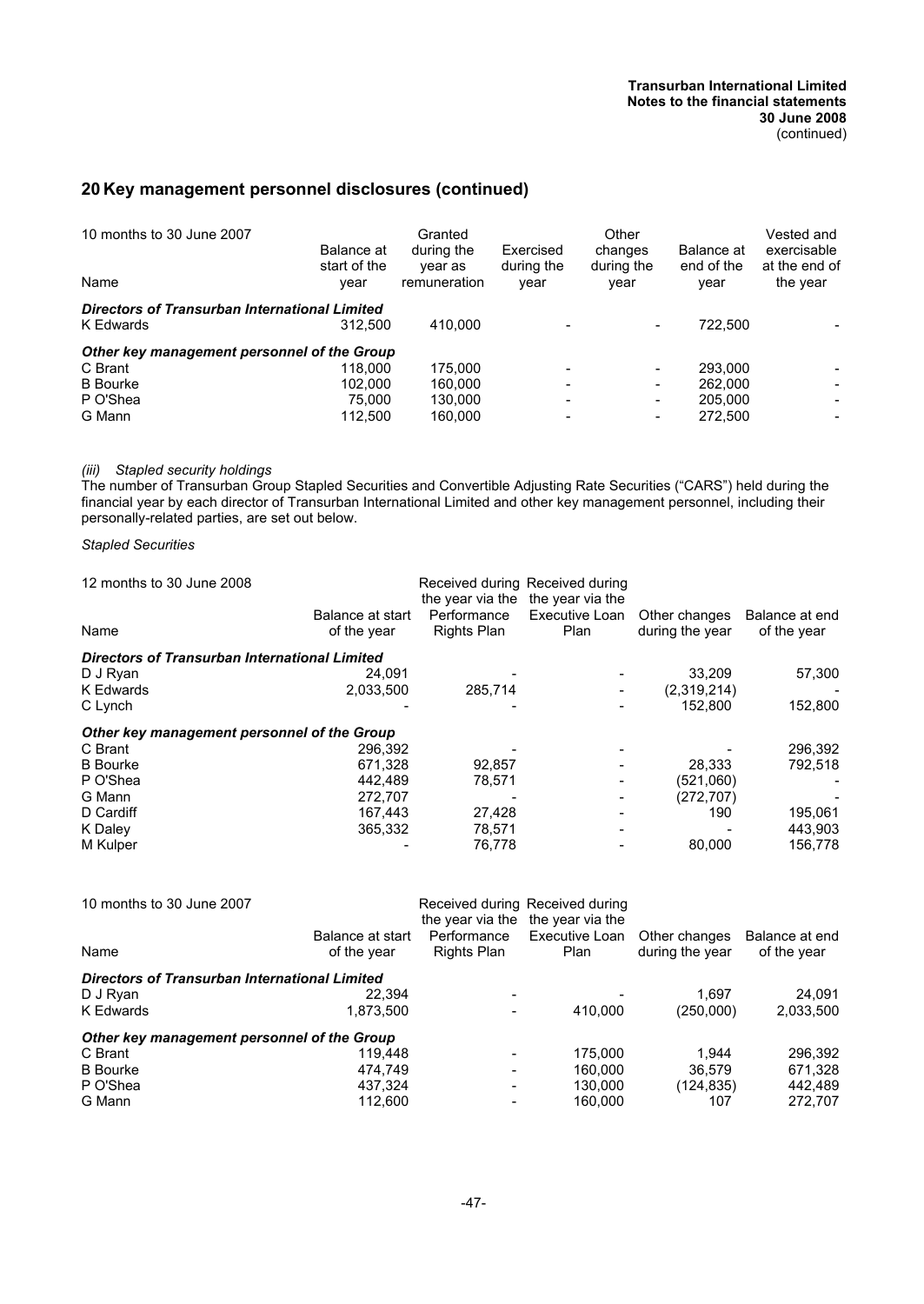## **20 Key management personnel disclosures (continued)**

#### *CARS*

10 months to 30 June 2007

| Name                                                                                            | Balance at start of<br>the year | Received during the<br>year on the exercise<br>of options | Other changes<br>during the year | Balance at end of<br>the year |
|-------------------------------------------------------------------------------------------------|---------------------------------|-----------------------------------------------------------|----------------------------------|-------------------------------|
| Directors of Transurban International Limited<br>D J Ryan<br><b>K</b> Edwards                   |                                 |                                                           |                                  |                               |
| Other key management personnel of the Group<br>C Brant<br><b>B</b> Bourke<br>P O'Shea<br>G Mann | 400                             |                                                           | (400)                            |                               |

No directors had any holdings in 2008.

## *(iv) Performance Rights Plan*

| 12 months to 30 June 2008<br>Name                                            | Balance at<br>start of the<br>year | Granted<br>during the<br>year as<br>remuneration | Exercised<br>during the<br>year | Other<br>changes<br>during the<br>year | Balance at<br>end of the<br>year | Vested and<br>exercisable<br>at the end of<br>the year |
|------------------------------------------------------------------------------|------------------------------------|--------------------------------------------------|---------------------------------|----------------------------------------|----------------------------------|--------------------------------------------------------|
| <b>Directors of Transurban International Limited</b><br>K Edwards<br>C Lynch | $\overline{\phantom{0}}$           | 285,714                                          |                                 | (285, 714)                             |                                  |                                                        |
| Other key management personnel of the Group                                  |                                    |                                                  |                                 |                                        |                                  |                                                        |
| C Brant                                                                      | $\overline{\phantom{0}}$           | 100.000                                          |                                 |                                        | 100.000                          |                                                        |
| <b>B</b> Bourke                                                              | $\overline{\phantom{a}}$           | 92.857                                           |                                 |                                        | 92.857                           |                                                        |
| P O'Shea                                                                     | ۰.                                 | 78.571                                           |                                 | (78, 571)                              |                                  |                                                        |
| D Cardiff                                                                    | $\overline{\phantom{a}}$           | 27.248                                           |                                 |                                        | 27.248                           |                                                        |
| K Daley                                                                      | ۰.                                 | 78.571                                           |                                 |                                        | 78.571                           |                                                        |
| M Kulper                                                                     |                                    | 76.778                                           |                                 |                                        | 76.778                           |                                                        |

As the Performance Rights Plan was introduced in November 2007 there is no comparative data.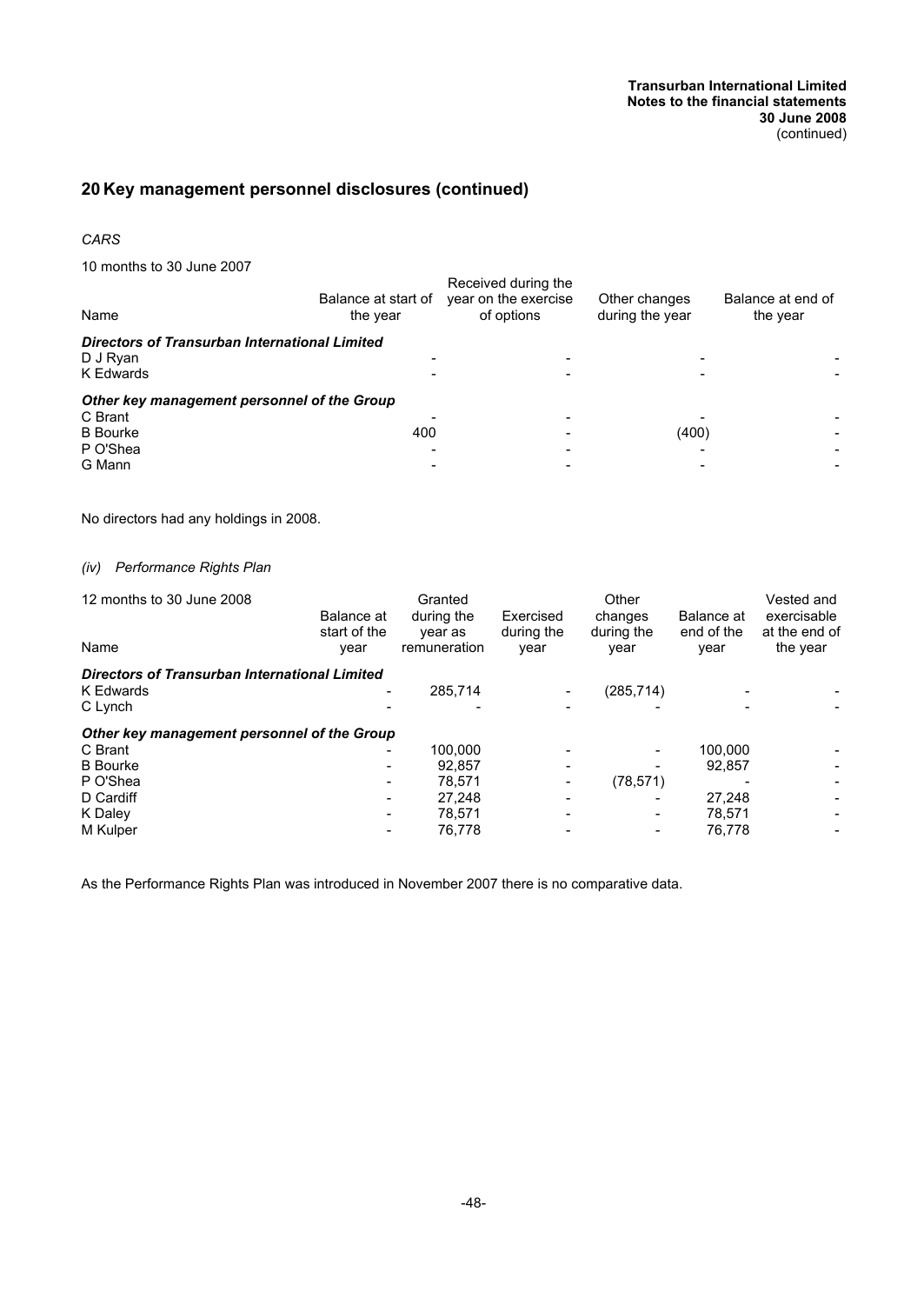## **21 Remuneration of auditors**

During the year the following fees were paid or payable for services provided by the auditor of the parent entity, its related practices and non-related audit firms:

|                                                                                                                                |                                    | <b>Consolidated</b>                |                                     | <b>Parent</b>                      |  |
|--------------------------------------------------------------------------------------------------------------------------------|------------------------------------|------------------------------------|-------------------------------------|------------------------------------|--|
|                                                                                                                                | 12 months to<br>30 June 2008<br>\$ | 10 months to<br>30 June 2007<br>\$ | 12 months to<br><b>30 June 2008</b> | 10 months to<br>30 June 2007<br>\$ |  |
| Amounts received or due and receivable by<br><b>PricewaterhouseCoopers</b>                                                     |                                    |                                    |                                     |                                    |  |
| <b>Audit and Other Assurance Services</b><br>Audit and review of financial reports<br>Total audit and other assurance services | 128,250<br>128,250                 |                                    | 128,250<br>128,250                  |                                    |  |
| <b>Taxation services</b><br>Tax consulting services<br><b>Total taxation services</b>                                          |                                    | 8,700<br>8,700                     |                                     | 8,700<br>8,700                     |  |
| <b>Total remuneration for PricewaterhouseCoopers</b>                                                                           | 128,250                            | 8.700                              | 128,250                             | 8,700                              |  |

Fees associated with audit services during the comparative year were recognised by the ultimate parent entity.

## **22 Contingencies**

#### **(a) Contingent liabilities**

#### *Equity Guarantee*

Transurban DRIVe Holdings LLC ("DRIVe"), a related party of the Transurban Group, holds a concession agreement with The Commonwealth of Virginia to construct and operate High Occupancy Toll ("HOT") lanes on the Capital Beltway ("Capital Beltway project"), a ring road that runs around Washington DC. The project is currently in the pre-construction phase, with full construction expected to commence in the coming months. Construction is expected to take five years and the tolling concession will operate for 75 years.

On 20 December 2007 (and as amended on 12 June 2008) the Transurban Group, through the entities in the triple staple, being Transurban Holdings Limited, Transurban International Limited and Transurban Infrastructure Management Limited (as responsible entity of the Transurban Holding Trust), entered into an agreement with Capital Beltway Express LLC ("Capital Beltway Express"), a subsidiary of DRIVe, the Virginia Department of Transportation, Goldman Sachs Capital Markets L.P., Depfa Bank plc and Wells Fargo Bank N.A. to provide an Equity Funding Guarantee ("the Guarantee") over all of DRIVe's equity obligations associated with funding the equity contributions to the Capital Beltway project.

The Transurban Group owns 75% of the equity of DRIVe and recognises this investment in the consolidated financial statements using the equity method of accounting. DRIVe holds 90% of the equity in Capital Beltway Express and, from time to time, is required to make equity contributions to Capital Beltway Express to fund the equity component of the Capital Beltway project costs. The total equity contribution DRIVe is obliged to make to Capital Beltway Express is US\$313,825,757, of which US\$98,254,463 had been paid at balance sheet date.

In accordance with the DRIVe Holdings LLC Agreement, should a DRIVe member default on any capital calls, the Transurban Group has the right to acquire their share of DRIVe at a 50% discount to its fair value. As such in the instance of the Guarantee being called, the Transurban Group may exercise its right to the interest in DRIVe at a discounted value.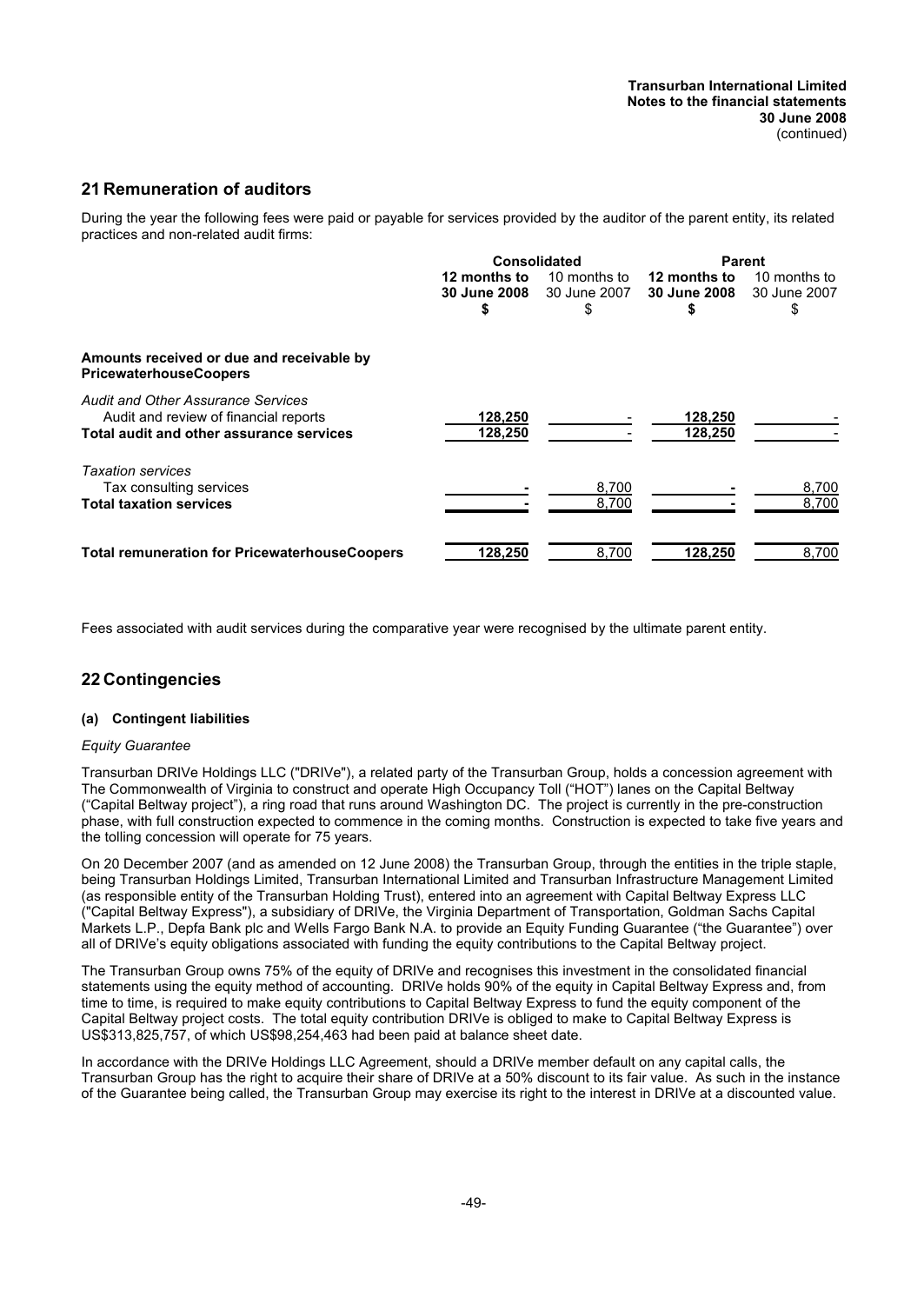## **22 Contingencies (continued)**

#### **(b) Contingent assets**

*Capital Beltway "Capital Sum"*

As a part of the establishment of Transurban DRIVe, DRIVe Holdings LLC agreed to make a "capital sum" compensation payment to Transurban for contributing to DRIVe the right to negotiate the Capital Beltway and I-95.

The fee is payable to Transurban if the pre-financing/pre-tax net present value of Capital Beltway or I-95 is positive as at financial close, when calculated three years after the completion of construction. Receipt of the capital sum is contingent on the projects achieving positive net present value at the strike date, and as such this amount has not been recognised on the balance sheet. Due to uncertainty associated with the amount and timing of the potential receipt, it is not practical to quantify the potential amount.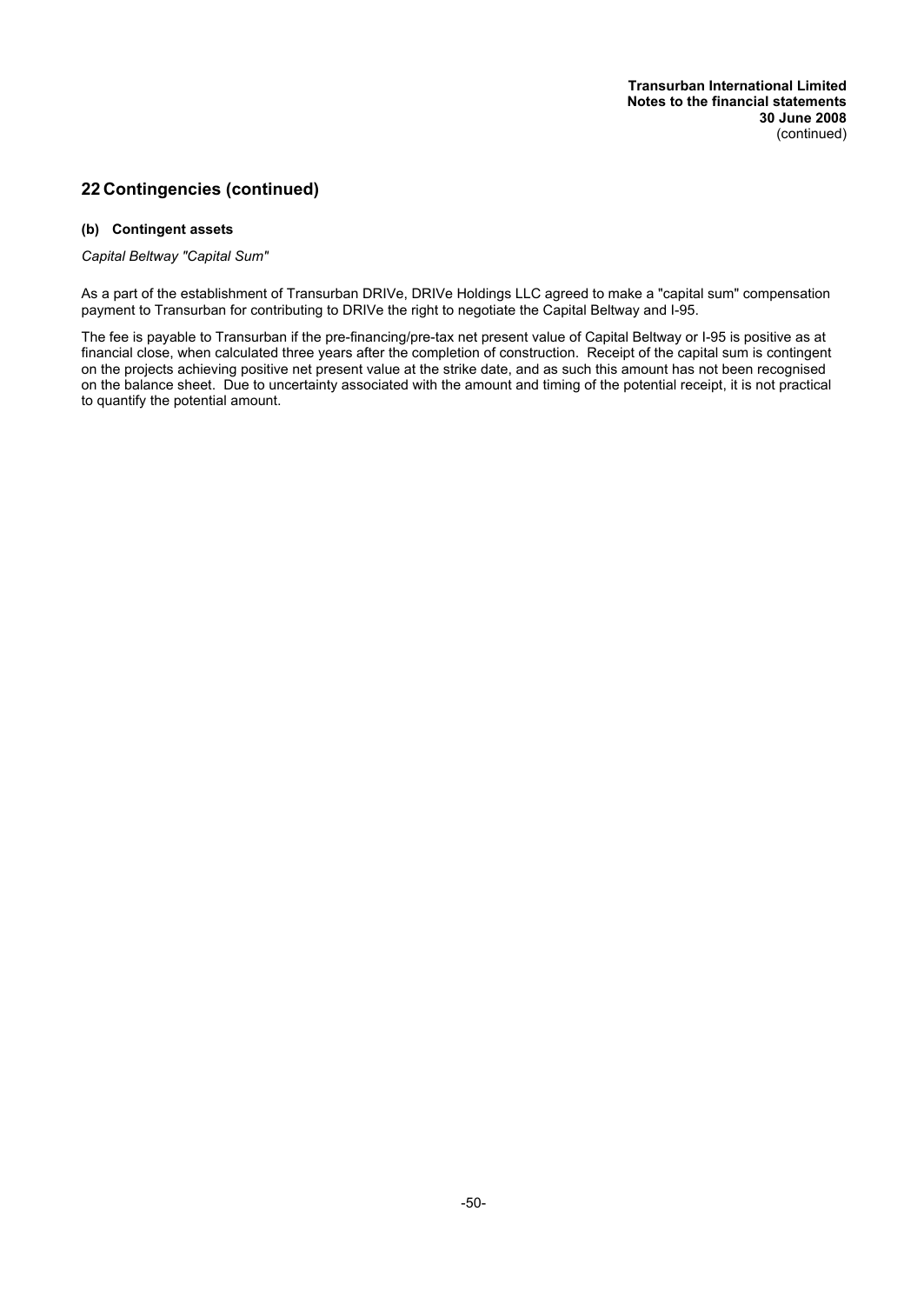**Transurban International Limited Notes to the financial statements 30 June 2008** (continued)

## **23 Related party transactions**

#### **(a) Parent entities**

The ultimate parent entity of Transurban International Limited is Transurban Holdings Limited.

#### **(b) Subsidiaries**

Interests in subsidiaries are set out in note 25.

#### **(c) Key management personnel**

Disclosure relating to key management personnel are set out in note 20.

#### **(d) Transactions with related parties**

The following transactions occurred with related parties:

|                                      | <b>Consolidated</b>          |             |               | <b>Parent</b> |  |
|--------------------------------------|------------------------------|-------------|---------------|---------------|--|
|                                      | 2008<br>\$                   | 2007<br>\$  | 2008<br>\$    | 2007<br>\$    |  |
| Revenue from services                |                              |             |               |               |  |
| Business development fees            | 34,354,687                   |             |               |               |  |
| Management fees                      | 8,471,761                    |             | 130,780       |               |  |
| End of period                        | 42,826,448                   |             | 130,780       |               |  |
| Loans to/from related parties<br>(e) |                              |             |               |               |  |
| Loan to Transurban Group entities    |                              |             |               |               |  |
| Beginning of the period              |                              |             |               |               |  |
| Loans advanced<br>Repayment of loans | 56,602,176<br>(24, 507, 318) |             | 99,336        | 2             |  |
| Acquisition of subsidiaries          | 16,004,799                   |             |               |               |  |
| Foreign exchange movements           | (2, 261, 957)                |             | (3,710)       |               |  |
| End of period                        | 45,837,702                   |             | 95,628        |               |  |
| Loan from Transurban Group entities  |                              |             |               |               |  |
| Beginning of the period              | 223,148                      |             | 223,148       |               |  |
| Loans advanced                       | 466,961,204                  | 1,223,148   | 1,719,486     | 1,223,148     |  |
| Loan repayments                      | (251,986,687)                | (1,000,000) | (1, 155, 571) | (1,000,000)   |  |
| Acquisition of subsidiaries          | 46,967,613                   |             |               |               |  |
| Unsecured loans                      | (559, 607)                   |             |               |               |  |
| End of period                        | 261,605,671                  | 223,148     | 787,063       | 223,148       |  |

#### **(f) Other related parties**

Mr Lynch and Mr Ryan are directors of Transurban Holdings Limited and Transurban Infrastructure Management Limited. Related party transactions have occurred with these Transurban Group entities and their wholly-owned subsidiaries.

Mr Keyes is a Partner at Appleby (Legal firm within Burmuda) and Ms Eve an Associate. During the year Transurban International Limited utilised Appleby for various legal services to the amount of \$112,325.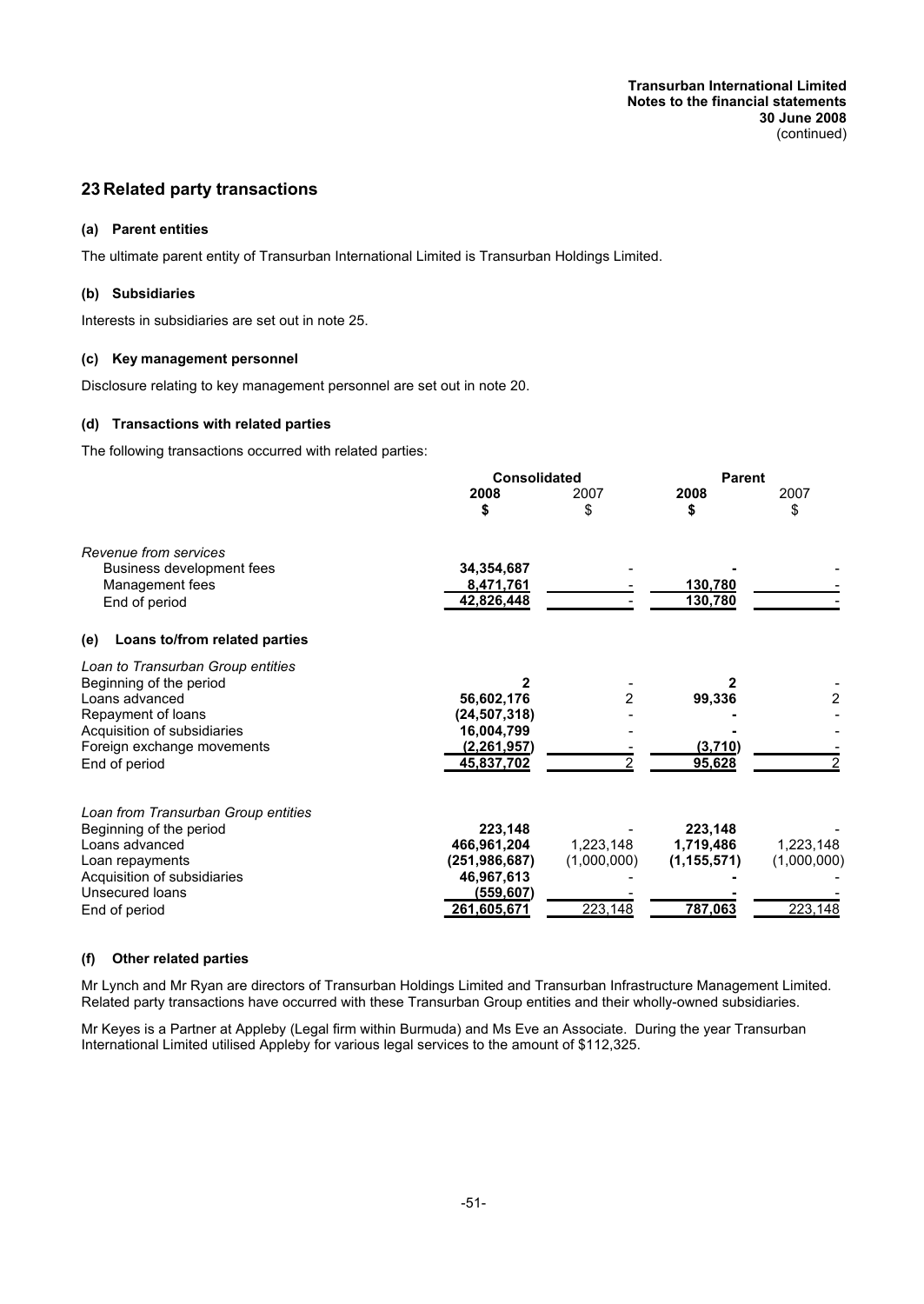## **24 Business combination**

#### **(a) Summary of acquisition**

On 10 September 2007 the Company acquired 100 per cent of the issued capital of Transurban (USA) Holdings Inc. and its subsidiaries Transurban (USA) Inc. and Transurban (USA) Operations Inc.

The acquired entities contributed \$8.7 million of net loss to the Group for the period 10 September 2007 to 30 June 2008. If the acquisition had occurred on 1 July 2007, consolidated revenue and consolidated losses for the year ended 30 June 2008 would have been \$38.1 million and \$9.1 million respectively.

Details of the fair value of the assets and liabilities acquired and goodwill are as follows:

|                                                              | \$'000  |
|--------------------------------------------------------------|---------|
| Purchase consideration                                       |         |
| Cash paid                                                    |         |
| Total purchase consideration                                 |         |
| Fair value of net identifiable assets (liabilities) acquired | (9,225) |
| Transactions with Minority Interest reserve                  | 9.225   |

#### **(b) Assets and liabilities acquired**

The assets and liabilities arising from the acquisition are as follows:

|                                         | Acquiree's<br>carrying |                             |
|-----------------------------------------|------------------------|-----------------------------|
|                                         | amount<br>\$'000       | <b>Fair value</b><br>\$'000 |
| Cash                                    | 1.613                  | 1,613                       |
| Other receivables                       | 19.443                 | 19.443                      |
| Plant and equipment                     | 744                    | 744                         |
| Trade and other payables                | (29, 647)              | (29, 647)                   |
| Provisions                              | (1,378)                | (1,378)                     |
| Net identifiable (liabilities) acquired | (9,225)                | (9, 225)                    |

#### **25 Subsidiaries**

The consolidated financial statements incorporate the assets, liabilities and results of the following subsidiaries in accordance with the accounting policy described in note 1(b):

| Name of entity                        | Country of<br>incorporation | <b>Class of shares</b> | <b>Equity holding *</b> |                          |
|---------------------------------------|-----------------------------|------------------------|-------------------------|--------------------------|
|                                       |                             |                        | 2008<br>%               | 2007<br>$\%$             |
| Transurban International Holdings LLC | Bermuda                     | Ordinary               | 100                     | 100                      |
| Transurban DRIVe Holdings LLC         | <b>USA</b>                  | Ordinary               |                         | 100                      |
| Transurban (USA) Holdings Inc         | <b>USA</b>                  | Ordinary               | 100                     | $\blacksquare$           |
| Transurban (USA) Inc                  | <b>USA</b>                  | Ordinary               | 100                     | $\overline{\phantom{0}}$ |
| Transurban DRIVe Management           | <b>USA</b>                  | Ordinary               | 100                     | $\overline{\phantom{0}}$ |
| Transurban (USA) Operations           | <b>USA</b>                  | Ordinary               | 100                     | $\blacksquare$           |

The proportion of ownership interest is equal to the proportion of voting power held.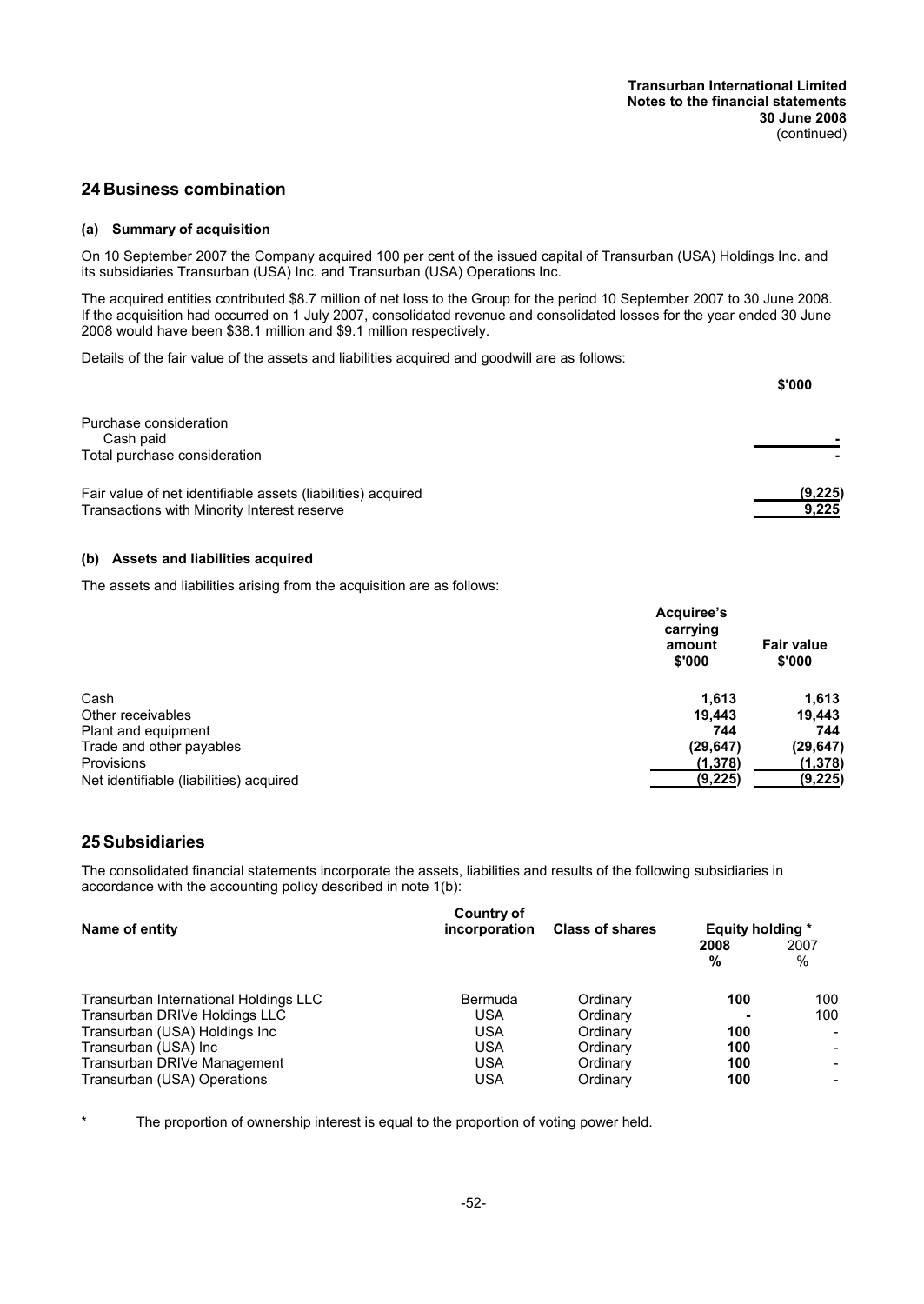## **26 Investments in associates**

#### **Transurban DRIVe**

## **(a) Carrying amounts**

| Name of company               | Ownership<br>interest |           |                    | <b>Consolidated</b> |                | <b>Parent</b>  |  |
|-------------------------------|-----------------------|-----------|--------------------|---------------------|----------------|----------------|--|
|                               | 2008<br>%             | 2007<br>% | 2008<br>\$'000     | 2007<br>\$'000      | 2008<br>\$'000 | 2007<br>\$'000 |  |
| Transurban DRIVe Holdings LLC | 75                    | -         | 252,274<br>252,274 |                     |                |                |  |

|                                                                                   | <b>Consolidated</b>              |  |
|-----------------------------------------------------------------------------------|----------------------------------|--|
|                                                                                   | 2008<br>2007<br>\$'000<br>\$'000 |  |
| Movements in carrying amounts<br>(b)                                              |                                  |  |
| Carrying amount at the beginning of the financial year<br>Investment in associate | 305.565                          |  |
| Share of profit (losses) after income tax<br>Movements in exchange rates          | (16, 894)<br>(23, 233)           |  |
| Movements in reserves<br>Carrying amount at the end of the financial year         | (13, 164)<br>252,274             |  |
|                                                                                   |                                  |  |
| Share of associates' profits or losses<br>(c)                                     |                                  |  |

| Profit before income tax     | (27, 627) |  |
|------------------------------|-----------|--|
| Income tax expense (benefit) | 10.733    |  |
| Profit after income tax      | (16.894)  |  |

#### **(d) Summarised financial information of associates**

The Group's share of the results of its principal associates and its aggregated assets (including goodwill) and liabilities are as follows:

|                               |                                   |                         | Group's share of:     |                           |                         |  |
|-------------------------------|-----------------------------------|-------------------------|-----------------------|---------------------------|-------------------------|--|
|                               | Ownership<br><b>Interest</b><br>% | <b>Assets</b><br>\$'000 | Liabilities<br>\$'000 | <b>Revenues</b><br>\$'000 | <b>Profit</b><br>\$'000 |  |
| 2008                          |                                   |                         |                       |                           |                         |  |
| Transurban DRIVe Holdings LLC | 75                                | 1,214,088               | 961,814               | 10.606                    | (16, 894)               |  |
|                               |                                   | 1,214,088               | 961,814               | 10,606                    | (16, 894)               |  |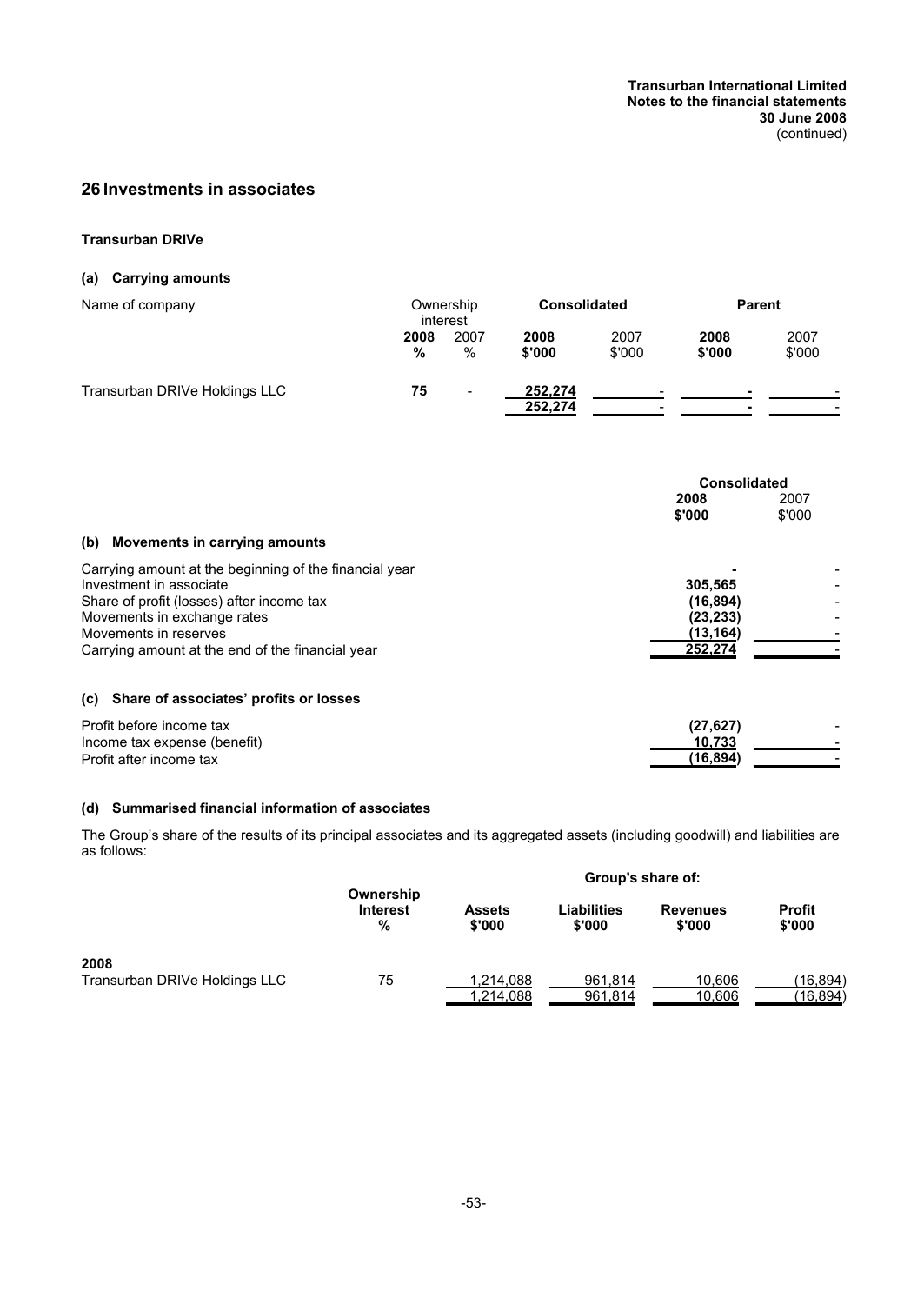**Transurban International Limited Notes to the financial statements 30 June 2008** (continued)

## **26 Investments in associates (continued)**

|                                      | <b>Consolidated</b> |                                                      |
|--------------------------------------|---------------------|------------------------------------------------------|
|                                      | 2008<br>\$'000      | 2007<br>\$'000                                       |
| (e) Share of expenditure commitments |                     |                                                      |
| Capital commitments                  | 757,904<br>757,904  | $\overline{\phantom{a}}$<br>$\overline{\phantom{a}}$ |

## **(f) Contingent liabilities of associates**

As at the reporting date there are no contingent liabilities.

## **27 Reconciliation of profit after income tax to net cash inflow from operating activities**

|                                                     | <b>Consolidated</b>                           |                                        | <b>Parent</b>                                 |                                        |
|-----------------------------------------------------|-----------------------------------------------|----------------------------------------|-----------------------------------------------|----------------------------------------|
|                                                     | 12 months to<br><b>30 June 2008</b><br>\$'000 | 10 months to<br>30 June 2007<br>\$'000 | 12 months to<br><b>30 June 2008</b><br>\$'000 | 10 months to<br>30 June 2007<br>\$'000 |
| Loss for the year                                   | (35, 261)                                     | (198)                                  | (430)                                         | (198)                                  |
| Depreciation and amortisation                       | 738                                           |                                        |                                               |                                        |
| Share of losses of associates                       | 16,894                                        |                                        |                                               |                                        |
| Net exchange differences                            | 8,406                                         | (10)                                   | (42)                                          | (10)                                   |
| Non cash business development costs                 | 13,524                                        |                                        |                                               |                                        |
| Change in operating assets and liabilities          |                                               |                                        |                                               |                                        |
| Increase in prepayments                             | (45)                                          | 15                                     | 38                                            | 15                                     |
| (Increase) in trade and other receivables           | (8, 564)                                      |                                        | (143)                                         |                                        |
| Non cash related party loans                        | 14,435                                        | 57                                     | (414)                                         | 57                                     |
| Increase in trade payables and accruals             | 4,701                                         |                                        | 95                                            |                                        |
| Increase in provisions                              | 7,480                                         |                                        |                                               |                                        |
| Increase unearned income                            | 1,666                                         |                                        |                                               |                                        |
| (Increase) in deferred taxes                        | (7,616)                                       |                                        |                                               |                                        |
| Net cash inflow (outflow) from operating activities | <u>16,358</u>                                 | (136)                                  | (896)                                         | (136)                                  |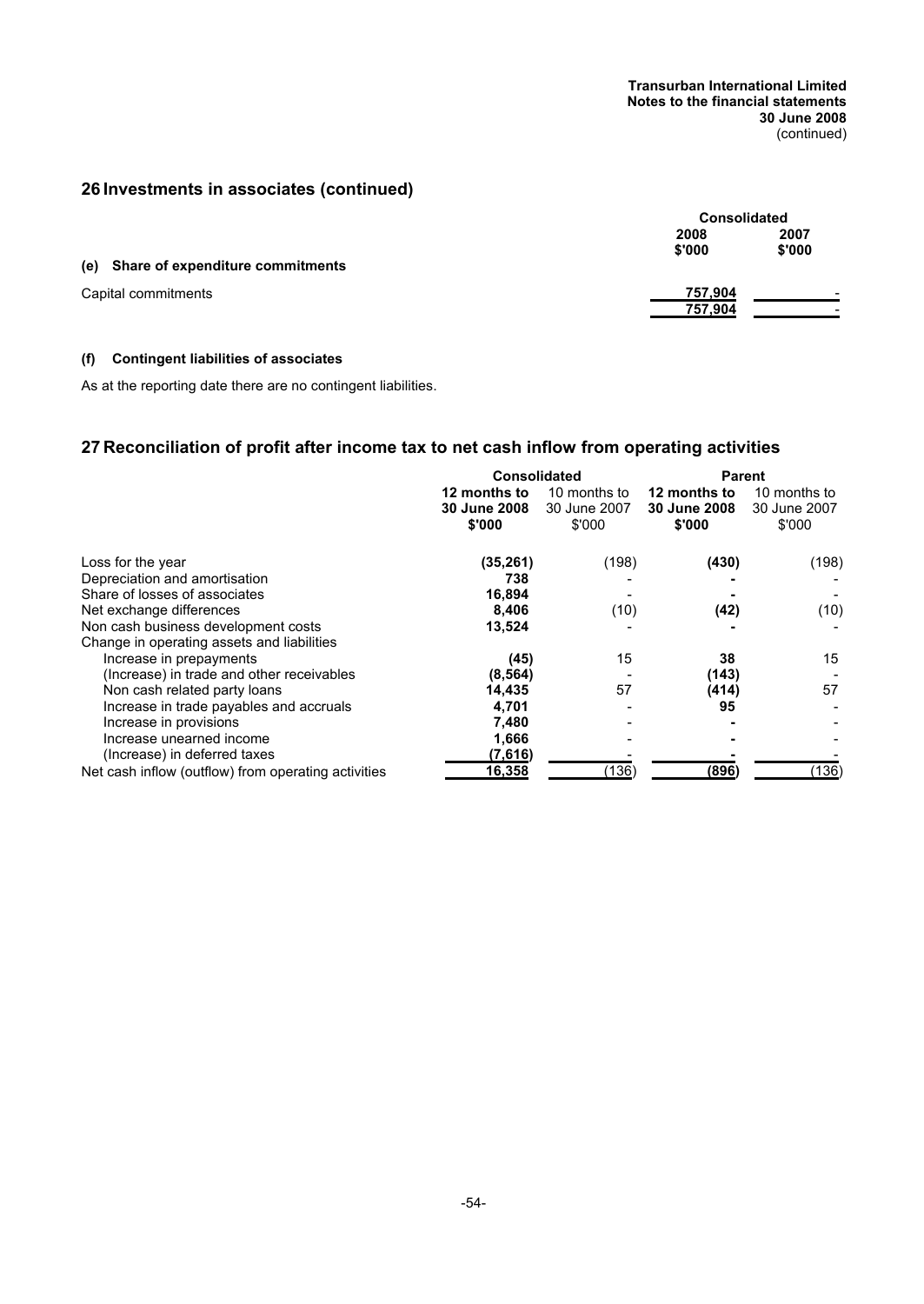#### **Transurban International Limited Notes to the financial statements 30 June 2008** (continued)

## **28 Earnings per stapled security**

|                                                                                                                           | <b>Consolidated</b>                                           |                                        |
|---------------------------------------------------------------------------------------------------------------------------|---------------------------------------------------------------|----------------------------------------|
|                                                                                                                           | 12 months to<br>30 June 2008<br><b>Cents</b>                  | 10 months to<br>30 June 2007<br>Cents  |
| (a) Basic earnings per share                                                                                              |                                                               |                                        |
| Profit from continuing operations attributable to the ordinary equity holders of the<br>company                           | (3.3)                                                         | (0.04)                                 |
| (b) Diluted earnings per share                                                                                            |                                                               |                                        |
| Profit from continuing operations attributable to the ordinary equity holders of the<br>company                           | (3.3)                                                         | (0.04)                                 |
|                                                                                                                           | Consolidated<br>12 months to<br>30 June 2008<br>\$'000        | 10 months to<br>30 June 2007<br>\$'000 |
| Profit from continuing operations                                                                                         | (35, 261)                                                     | (198)                                  |
| Weighted average number of shares used as the denominator<br>(c)                                                          |                                                               |                                        |
|                                                                                                                           | Consolidated<br>12 months to<br>30 June 2008<br><b>Number</b> | 10 months to<br>30 June 2007<br>Number |
| Weighted average number of ordinary shares used as the denominator in calculating<br>basic and diluted earnings per share | 1,088,861,291                                                 | 456,052,370                            |

Adjustments for calculation of diluted earnings per share: Performance rights **452,071** - Weighted average number of ordinary shares and potential ordinary shares used as the denominator in calculating diluted earnings per share **1,089,313,362** 456,052,370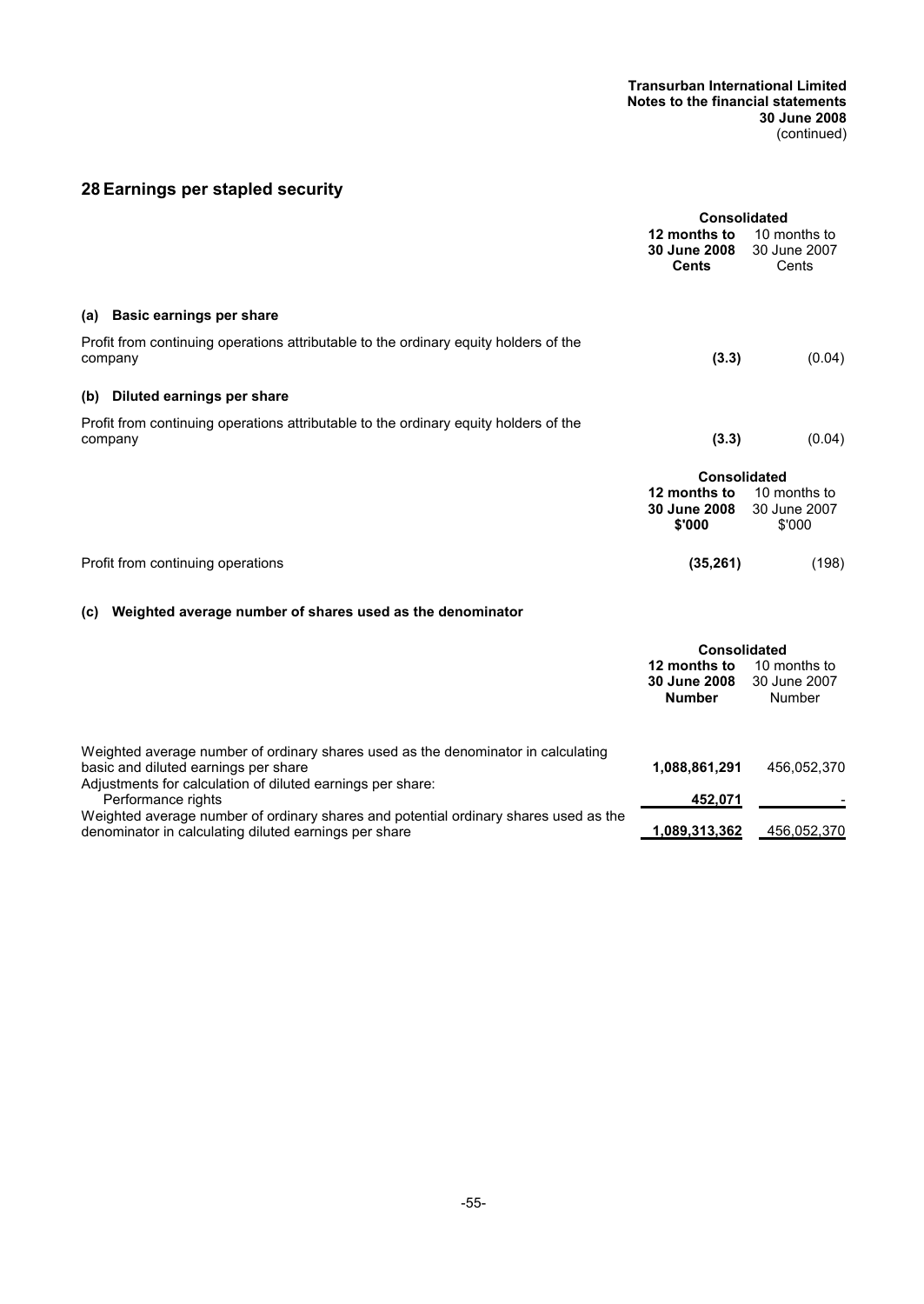## **29 Share-based payments**

#### **(a) Performance Rights Plan ("PRP")**

Refer to Section D of the remuneration report for details.

| Australian Based Plan<br><b>Performance Criteria</b> | <b>Grant date</b> | <b>Vesting</b><br>date   | <b>Fair value of Spot price</b><br>rights at<br>grant date | at grant<br>date |                                                |
|------------------------------------------------------|-------------------|--------------------------|------------------------------------------------------------|------------------|------------------------------------------------|
| <b>TSR</b>                                           | 1 Nov 2007        | 1 Nov 2010 \$            | 3.50 <sup>5</sup>                                          | 7.29             |                                                |
| <b>EBITDA</b>                                        | 1 Nov 2007        | 1 Nov 2010 \$            | $5.96$ \$                                                  | 7.29             |                                                |
|                                                      |                   | <b>Vesting</b>           | Fair value of Spot price<br>rights at                      | at grant         | <b>Fair value</b><br>of rights at<br>reporting |
| Overseas Based Plan                                  | <b>Grant date</b> | date                     | grant date                                                 | date             | date                                           |
| <b>Performance Criteria</b>                          |                   |                          |                                                            |                  |                                                |
| TSR.                                                 | 1 Nov 2007        | 1 Nov 2010 \$            | 3.50 <sup>5</sup>                                          | $7.29$ \$        | 1.32 <sub>1</sub>                              |
| <b>EBITDA</b>                                        |                   | 1 Nov 2007 1 Nov 2010 \$ | $5.96$ \$                                                  | $7.29$ \$        | 3.58                                           |

**(b) Employee Long Term Incentives ("ELTI") Plan**

Refer to Section D of the remuneration report for details.

Set out below are ELTI granted under the plan.

| <b>Grant Date</b>     | Expiry date                     | <b>Exercise</b><br>price | <b>Balance at</b><br>start of the<br>year<br><b>Number</b> | Granted<br>during the<br>year<br><b>Number</b> | <b>Matured</b><br>during the<br>year<br><b>Number</b> | <b>Forfeited</b><br>year<br><b>Number</b> | <b>Balance at</b><br>during the end of the<br>vear<br><b>Number</b> | <b>Matured and</b><br>payable at<br>end of the<br>year<br><b>Number</b> |
|-----------------------|---------------------------------|--------------------------|------------------------------------------------------------|------------------------------------------------|-------------------------------------------------------|-------------------------------------------|---------------------------------------------------------------------|-------------------------------------------------------------------------|
| 30 Sept 2004<br>Total | 30 Sept 2006 \$                 | 5.45                     | 2,965,000<br>2,965,000                                     |                                                | (2,935,000)<br>(2,935,000)                            | (30,000)<br>(30,000)                      |                                                                     |                                                                         |
|                       | Weighted average exercise price |                          |                                                            |                                                | \$5.45                                                | \$5.45                                    |                                                                     |                                                                         |

The weight average price of Transurban Securities at the date of maturity was \$7.21.

The weighted average remaining contractual life ELTI at the end of the year was nil years (2007: nil years)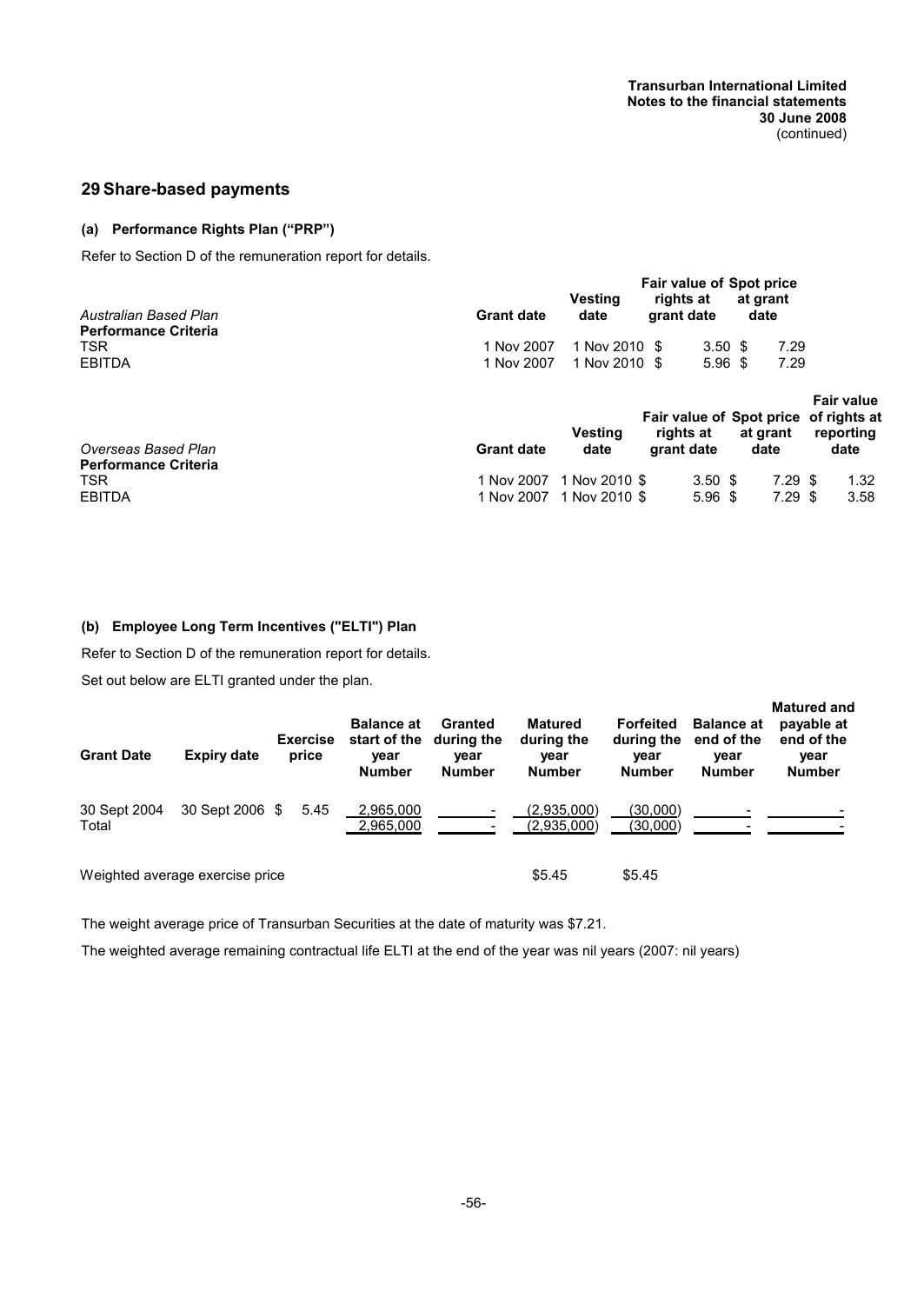## **29 Share-based payments (continued)**

## **(c) Executive Loan Plan ("ELP")**

Refer to Section D of the remuneration report for details. Set out below are securities granted under the plan.

#### *Australian Based Plan*

| <b>Grant Date</b>                 | <b>Expiry date</b>       | Grant<br>price   | <b>Balance at</b><br>start of the<br>year<br><b>Number</b> | Granted<br>during the<br>year<br><b>Number</b> | <b>Exercised</b><br>during the<br>year<br><b>Number</b> | <b>Forfeited</b><br>during the<br>year<br><b>Number</b> | <b>Balance at</b><br>end of the<br>year<br><b>Number</b> |
|-----------------------------------|--------------------------|------------------|------------------------------------------------------------|------------------------------------------------|---------------------------------------------------------|---------------------------------------------------------|----------------------------------------------------------|
| 1 Nov 2005<br>1 Nov 2006<br>Total | 1 Nov 2008<br>1 Nov 2009 | \$6.47<br>\$7.28 | 1,579,800<br>1,579,800                                     | 2.066.500<br>2,066,500                         | -                                                       | (229,600)<br>(133,000)<br>(362,600)                     | 1,350,200<br>1,933,500<br>3,283,700                      |
| Weighted average exercise price   |                          |                  | \$6.47                                                     | \$7.28                                         |                                                         | \$6.77                                                  | \$6.95                                                   |

#### *Overseas Based Plan*

| <b>Grant Date</b>                 | <b>Expiry date</b>       | Grant<br>price   | <b>Balance at</b><br>start of the<br>year<br><b>Number</b> | Granted<br>during the<br>year<br><b>Number</b> | <b>Matured</b><br>during the<br>year<br><b>Number</b> | <b>Balance at</b><br>end of the<br>year<br><b>Number</b> | <b>Matured</b><br>and<br>payable at<br>end of the<br>year<br><b>Number</b> |
|-----------------------------------|--------------------------|------------------|------------------------------------------------------------|------------------------------------------------|-------------------------------------------------------|----------------------------------------------------------|----------------------------------------------------------------------------|
| 1 Nov 2005<br>1 Nov 2006<br>Total | 1 Nov 2008<br>1 Nov 2009 | \$6.47<br>\$7.28 | 189.700<br>189,700                                         | 300,000<br>300,000                             |                                                       | 189,700<br>300,000<br>489,700                            |                                                                            |
| Weighted average exercise price   |                          |                  | \$6.47                                                     | \$7.28                                         |                                                       | \$6.97                                                   |                                                                            |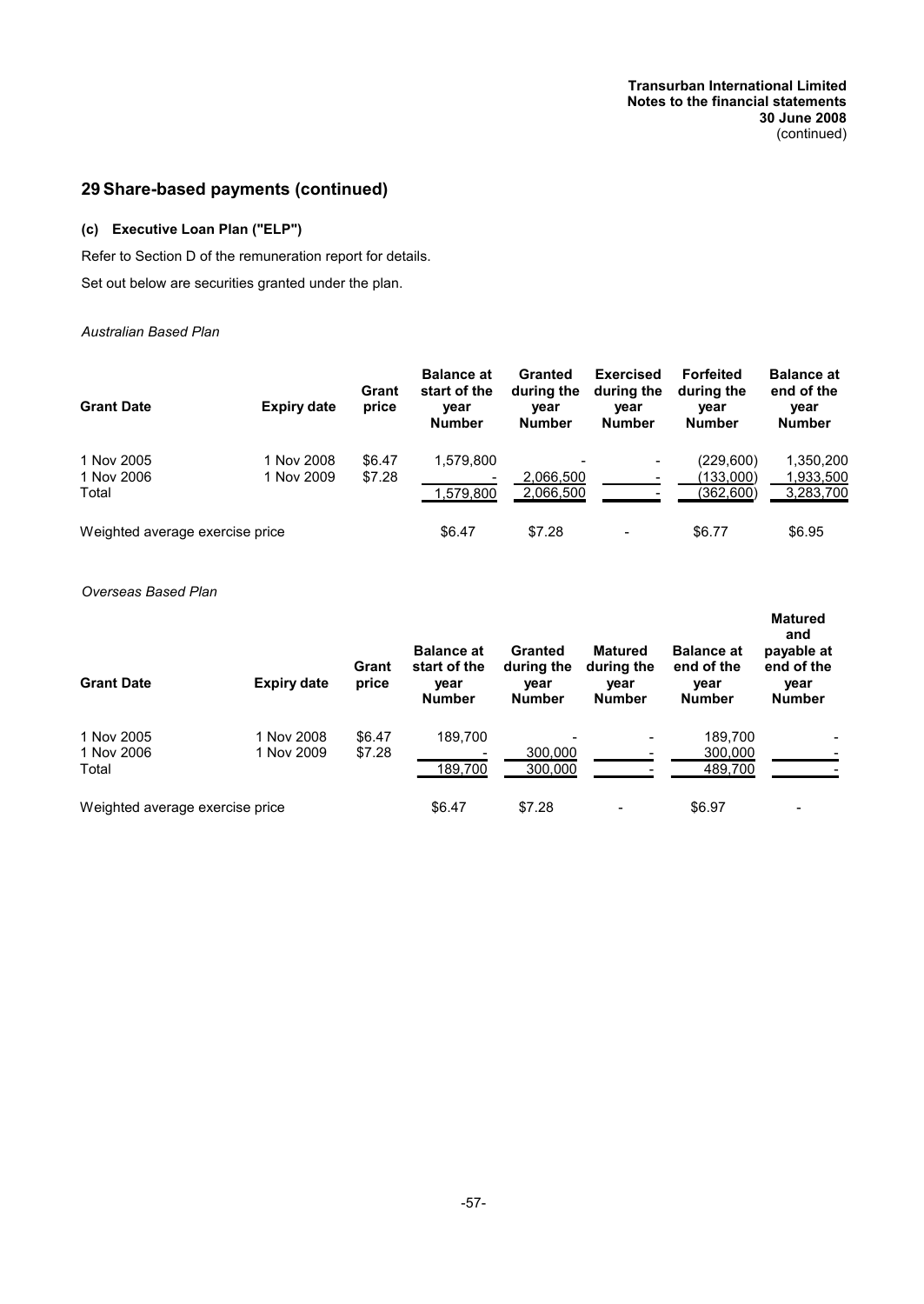## **29 Share-based payments (continued)**

#### **(d) Employee security scheme**

The Transurban Employee Security Ownership Plan ("the Plan") provides employees with an opportunity to be a part owner of Transurban and partner in its continued success.

All Australian based permanent employees are eligible to participate in either the Investment Tax Exempt Plan or the Investment Tax Deferred Plan. Under the plans, Transurban provides participants with a matching component toward the acquisition of the stapled securities. For the period 1 July 2007 to 30 June 2008, the cost of company matches was \$61,875 for the Investment Tax Exempt Plan and \$452,250 for the Investment Tax Deferred Plan.

The third element under the Plan is the Incentive Plan. Subject to Board approval and the performance of the company, eligible employees may receive a certain number of Transurban securities at no cost to them.

In February 2008, each participant was allocated 100 stapled securities at a value of \$6.35 per security. Stapled securities provided under the Plan were acquired on the open market.

|                                                                                       | 12 months to<br>30 June 2008<br>Number | 10 months to<br>30 June 2007<br>Number |
|---------------------------------------------------------------------------------------|----------------------------------------|----------------------------------------|
| Shares purchased on the market under the plan and provided to participating employees | 50.500                                 | 50.300                                 |

#### **(e) Performance Rights Plan ('PRP')**

Under the new PRP, Executives will be granted performance rights to acquire, at no cost to them, an allocated number of stapled securities, subject to the achievement of performance conditions at the end of a three year vesting period. Two performance measures will be utilised, one linked to Total Shareholder Return (TSR) over a three year vesting period and the second, an operational performance measure over the same period. The Plan has been structured so that rewards are only obtained if there are materially improved security holder returns and operational performance results over the three year vesting period. The performance hurdles attached to the performance rights have been set to ensure that both executives and stapled security holders generally benefit from the allocation of stapled securities to executives under the Plan

There is only one testing date. The right to Stapled Securities cannot be transferred, exercised or otherwise dealt with during the vesting period.

No performance rights were issued under this plan in the current year as it was approved by the Board of Directors for implementation in November of 2007.

Refer to section D of the remuneration report for details.

#### **(f) Expenses arising from shared-based payments**

Total expenses arising from share-based payment transaction recognised during the period as part of employee benefit expense was \$1.4 million (2007: \$2.7 million).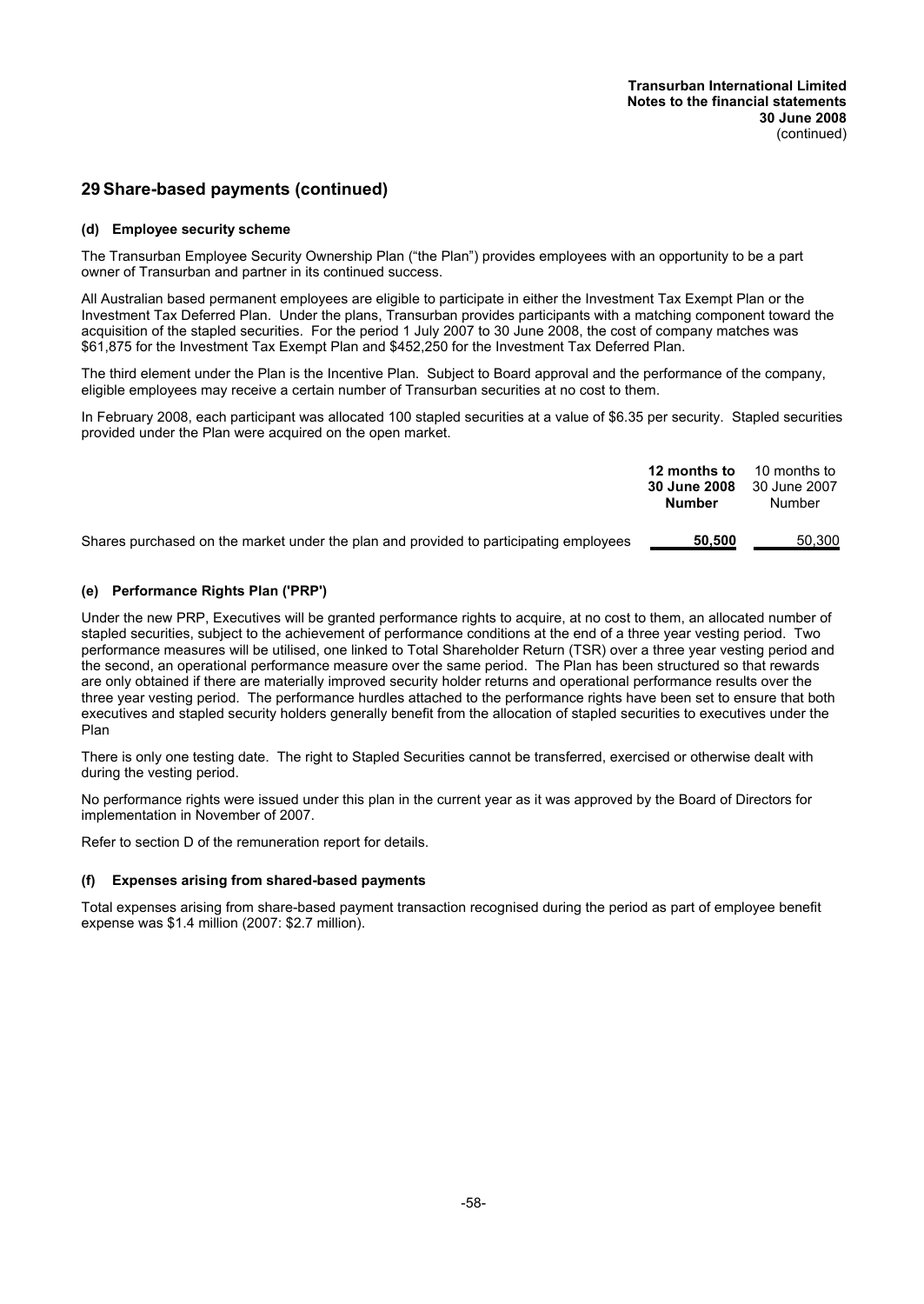## **30 Intra-group guarantees**

As at 30 June 2008, the Transurban Group comprises Transurban Holdings Limited, Transurban Holding Trust and Transurban International Limited, traded and quoted on the ASX as one triple stapled security.

Under the stapling arrangement, each entity directly and/or indirectly supports each other and its controlled entities within the group on a continual basis.

## **31 Critical accounting estimates and judgements**

Estimates and judgements are continually evaluated and are based on historical experience and other factors, including expectations of future events that may have a financial impact on the entity and that are believed to be reasonable under the circumstances.

The Group makes estimates and assumptions concerning the future. The resulting accounting estimates will, by definition, seldom equal the related actual results. The estimates and assumptions that have a significant risk of causing a material adjustment to the carrying amounts of assets and liabilities within the next financial year are discussed below.

#### *Estimated impairment of cash generating units*

The Group tests annually whether goodwill has suffered any impairment, in accordance with the accounting policy stated in note 1. The recoverable amounts of cash-generating units have been determined based on value-in-use calculations. These calculations require the use of assumptions.

## **32 Financial risk management**

The Group's activities expose it to a variety of financial risks: market risk (including currency risk), credit risk, liquidity risk and cash flow interest rate risk. The Group's overall risk management program focuses on the unpredictability of financial markets and seeks to minimise potential adverse effects on the financial performance of the Group. The Group uses different methods to measure different types of risks to which it is exposed. These methods include sensitivity analysis in the case of interest rate risk and cash flow forecasting for foreign exchange risks.

Risk management is carried out by the Finance Group under policies approved by the Board of Directors. The Finance Group identifies, evaluates and hedges financial risks in close co-operation with the Group's operating units. The Board are informed on a regular basis of any material exposures to financial risks.

#### **(a) Market risk**

#### *(i) Foreign exchange risk*

The Group operates internationally and is exposed primarily to foreign exchange risk arising from currency exposures to the AUD Dollar. Foreign exchange risk arises when future commercial transactions and recognised assets and liabilities are denominated in a currency that is not the entity's functional currency. The risk is measured using cash flow forecasting.

The Group's exposure to foreign currency risk at the reporting date was as follows:

|                             | 30 June<br>2008<br><b>AUD</b><br>\$'000 | 30 June<br>2007<br><b>AUD</b><br>\$'000 |
|-----------------------------|-----------------------------------------|-----------------------------------------|
| Cash and cash equivalents   | 13                                      | 18                                      |
| Trade and other receivables | 888                                     | 630                                     |
| <b>Receivables</b>          | 5,025                                   | 778                                     |
| Payables                    | (55, 624)                               | (34, 672)                               |
| Provisions                  | 1,000                                   |                                         |

The above table is presented in the currency in which the exposure exists. The AUD exposure exists in the USD functional currency entities.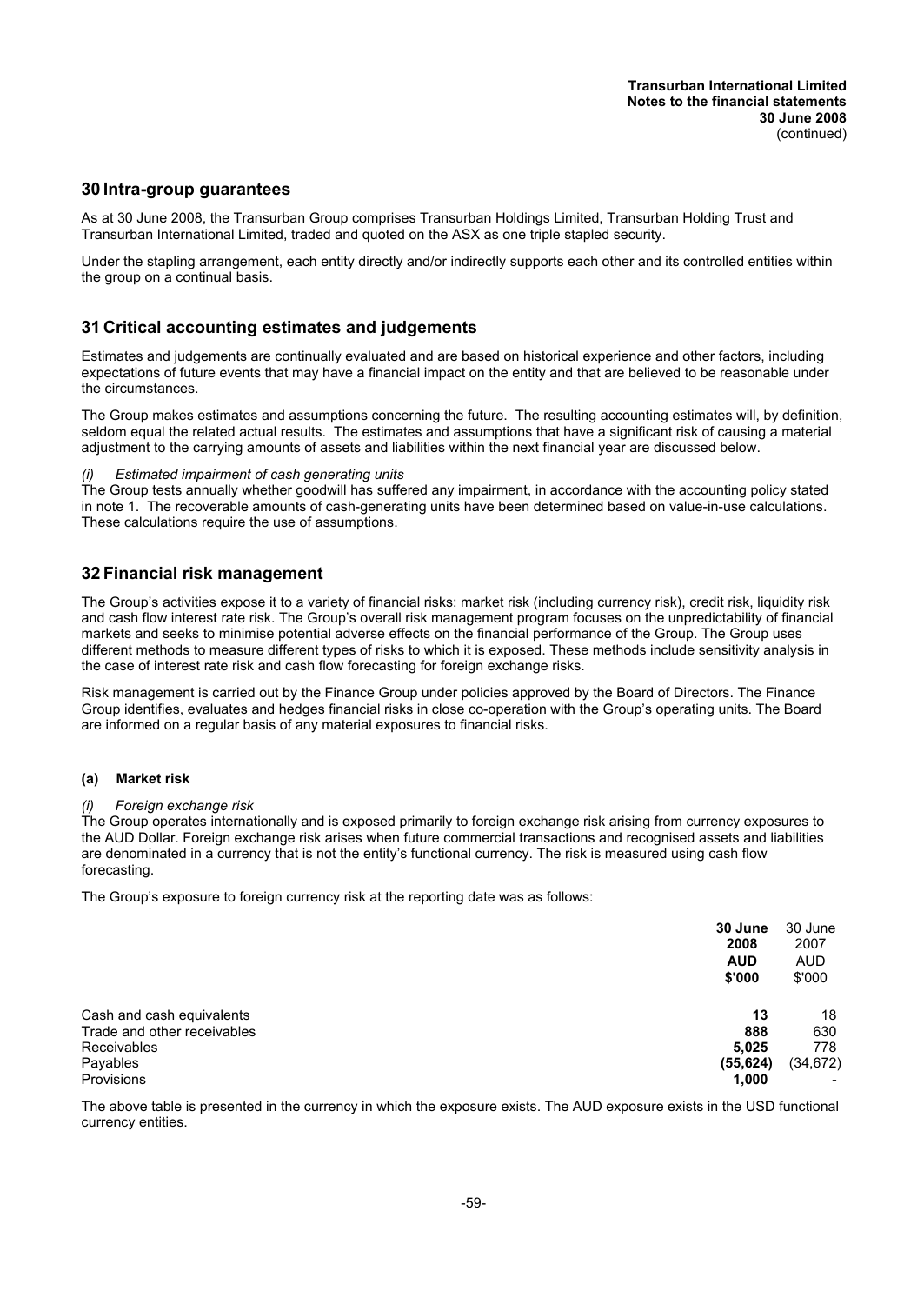## **32 Financial risk management (continued)**

The parent entity's exposure to foreign currency risk at the reporting date was as follows:

|                                                      | 30 June<br>2008      | 30 June<br>2007      |
|------------------------------------------------------|----------------------|----------------------|
|                                                      | <b>AUD</b><br>\$'000 | <b>AUD</b><br>\$'000 |
| Cash and cash equivalents<br>Receivables<br>Payables | 13<br>449<br>(809)   | 18<br>11<br>(188)    |

The above table is presented in the currency in which the exposure exists. The AUD exposure exists in the USD functional currency entities.

#### *Group sensitivity*

Based on the financial instruments held at 30 June 2008, had the Australian dollar strengthened by 10c or weakened by 15c against the U.S. dollar with all other variables held constant, the Group's post-tax profit for the year would have been \$5,411,000 lower or \$10,822,000 higher, mainly as a result of foreign exchange gains/losses on translation of US dollar denominated financial instruments as detailed in the above table.

Based on the financial instruments held at 30 June 2007, had the Australian dollar strengthened by 15c or weakened by 15c against the U.S. dollar with all other variables held constant, the Group's post-tax profit for the year would have been \$6,716,000 lower or \$9,864,000 higher, mainly as a result of foreign exchange gains/losses on translation of US dollar denominated financial instruments as detailed in the above table. Profit is more sensitive to movements in the Australian dollar/US dollar exchange rates in 2008 than 2007 because of the increased amount of AUD dollar denominated borrowings. Equity would not be affected by foreign exchange movements. The Group's exposure to other foreign exchange movements is not material.

#### *Parent entity sensitivity*

Based on the financial instruments held at 30 June 2008, had the Australian dollar strengthened by 10c or weakened by 15c against the U.S. dollar with all other variables held constant, the Group's post-tax profit for the year would have been \$39,000 lower or \$77,000 higher (2007 - \$32,000 lower or \$47,000 higher), mainly as a result of foreign exchange gains/losses on translation of US dollar denominated financial instruments as detailed in the above table. Profit is more sensitive to movements in the Australian dollar/US dollar exchange rates in 2008 than 2007 because of the increased amount of AUD dollar denominated borrowings. Equity would not be affected by foreign exchange movements. The Parent entity's exposure to other foreign exchange movements is not material.

#### *(ii) Cash flow and fair value interest rate risk*

The Group's interest rate risk arises from long-term intercompany borrowings and funds on deposit. The parent entity's only interest rate risk arises from funds on deposit.

As at the reporting date, the Group had the following variable rate borrowings and interest rate swap contracts outstanding:

|                                              | 30 June 2008       |                          | 30 June 2007          |                          |  |
|----------------------------------------------|--------------------|--------------------------|-----------------------|--------------------------|--|
|                                              | Weighted           |                          | Weighted              |                          |  |
|                                              | average            |                          | average               |                          |  |
|                                              | interest rate<br>% | <b>Balance</b><br>\$'000 | interest rate<br>$\%$ | <b>Balance</b><br>\$'000 |  |
| Cash and cash equivalents                    | $1.3\%$            | (1,000)                  | 5.3%                  | (19)                     |  |
| <b>Floating Rate Borrowings</b>              | 3.6%               | 51,693                   | $-$ %                 |                          |  |
| Net exposure to cash flow interest rate risk |                    | 50,693                   |                       | (19)                     |  |

#### *Group sensitivity*

At 30 June 2008, if interest rates had changed by +/-100 basis points from the year-end rates with all other variables held constant, post-tax profit for the year would have been \$507,000 higher/lower (2007 - \$188 higher/lower), mainly as a result of high/lower interest on intercompany borrowings offset by higher/lower interest income from cash and cash equivalents.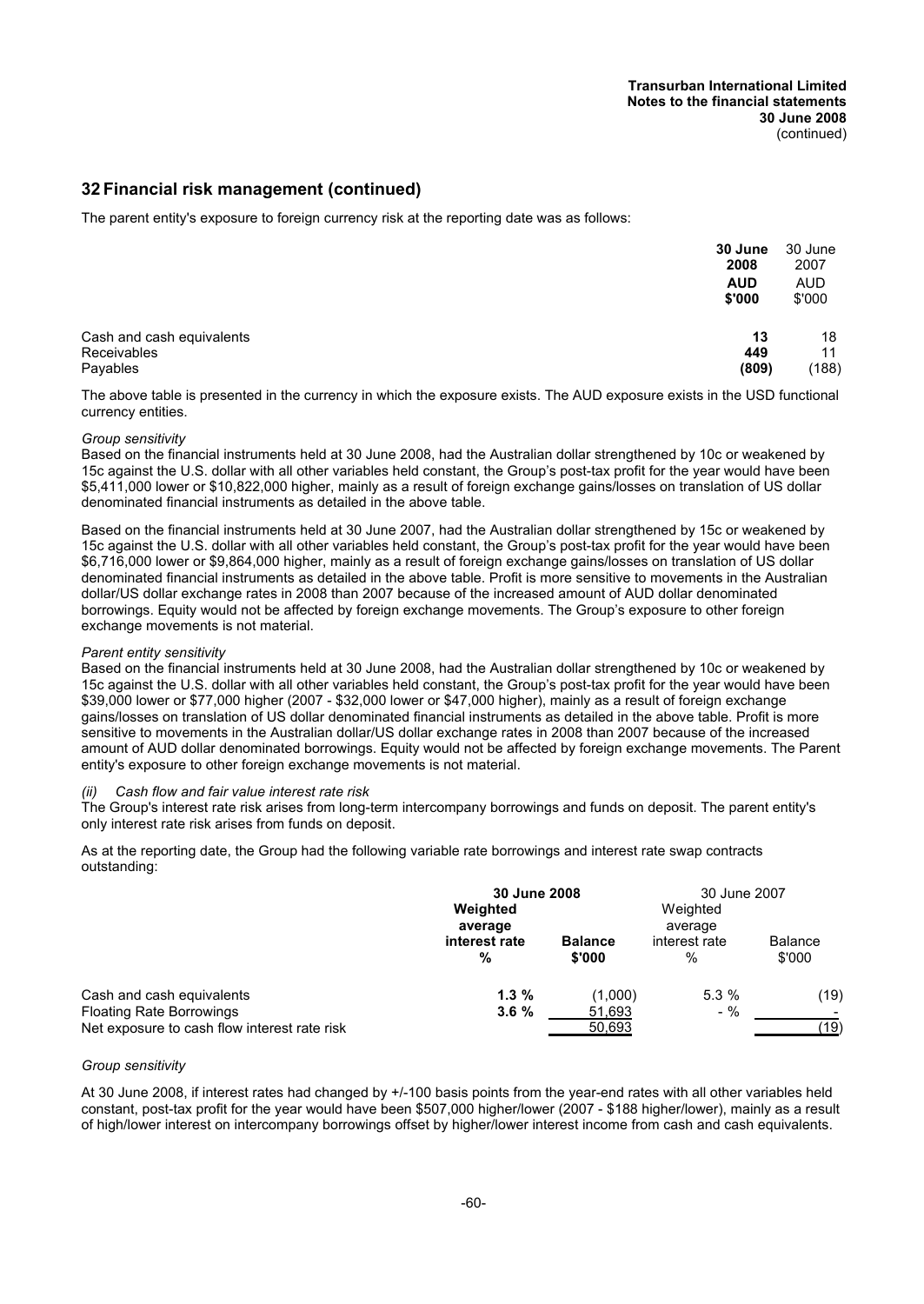## **32 Financial risk management (continued)**

#### *Parent entity sensitivity*

At 30 June 2008, if interest rates had changed by +/-100 basis points from the year-end rates with all other variables held constant, post-tax profit for the year would have been \$180 higher/lower (2007 - \$180 higher/lower), mainly as a result of higher/lower interest income from cash and cash equivalents.

#### **(b) Credit risk**

The Group has no significant concentrations of credit risk from Operating Activities. The Group has policies in place to ensure that transactions are made with commercial customers with an appropriate credit history. The Group continually monitors the credit ratings and credit exposure of each counterparty. The Group does not obtain any security in the form of guarantees, deeds of undertaking or letters of credit which can be called upon if the counterparty is in default under the terms of the agreement.

#### **(c) Liquidity risk**

The Company maintains sufficient cash to maintain short-term flexibility and enable the Company to meet financial commitments in a timely manner.

#### *Maturities of financial liabilities*

The tables below analyse the Group's and the parent entity's financial liabilities into relevant maturity groupings based on the remaining period at the reporting date to the contractual maturity date. The amounts disclosed in the table are the contractual undiscounted cash flows.

| Group - At 30 June 2008      | less   | 2 years                  | 3 years | 4 years | 1 year or Over 1 to Over 2 to Over 3 to Over 4 to<br>5 years | Over 5<br>years | Total<br>contractual<br>cash flows | Carrying<br>Amount<br>(assets)/<br><b>liabilities</b> |
|------------------------------|--------|--------------------------|---------|---------|--------------------------------------------------------------|-----------------|------------------------------------|-------------------------------------------------------|
|                              | \$'000 | \$'000                   | \$'000  | \$'000  | \$'000                                                       | \$'000          | \$'000                             | \$'000                                                |
| <b>Non-derivatives</b>       |        |                          |         |         |                                                              |                 |                                    |                                                       |
| Non-interest bearing         | 21.848 | $\overline{\phantom{0}}$ |         |         |                                                              |                 | 21.848                             | 21,848                                                |
| Variable rate                | 4.680  | 4.657                    | 4.615   | 4.620   | 4.569                                                        | 56.183          | 79.324                             | 51,693                                                |
| Fixed rate                   | 11,379 | 11,379                   | 11,379  | 11,379  | 11,379                                                       | 204,235         | 261,130                            | 192,856                                               |
| <b>Total non-derivatives</b> | 37,907 | 16,036                   | 15,994  | 15,999  | 15,948                                                       | 260,418         | 362,302                            | 266,397                                               |

There is no liquidity risk exposure to the Group or parent entity in the current or prior periods other than as shown above.

## **(d) Fair value estimation**

Refer to note 1 for the Group's policy on Fair Value estimation.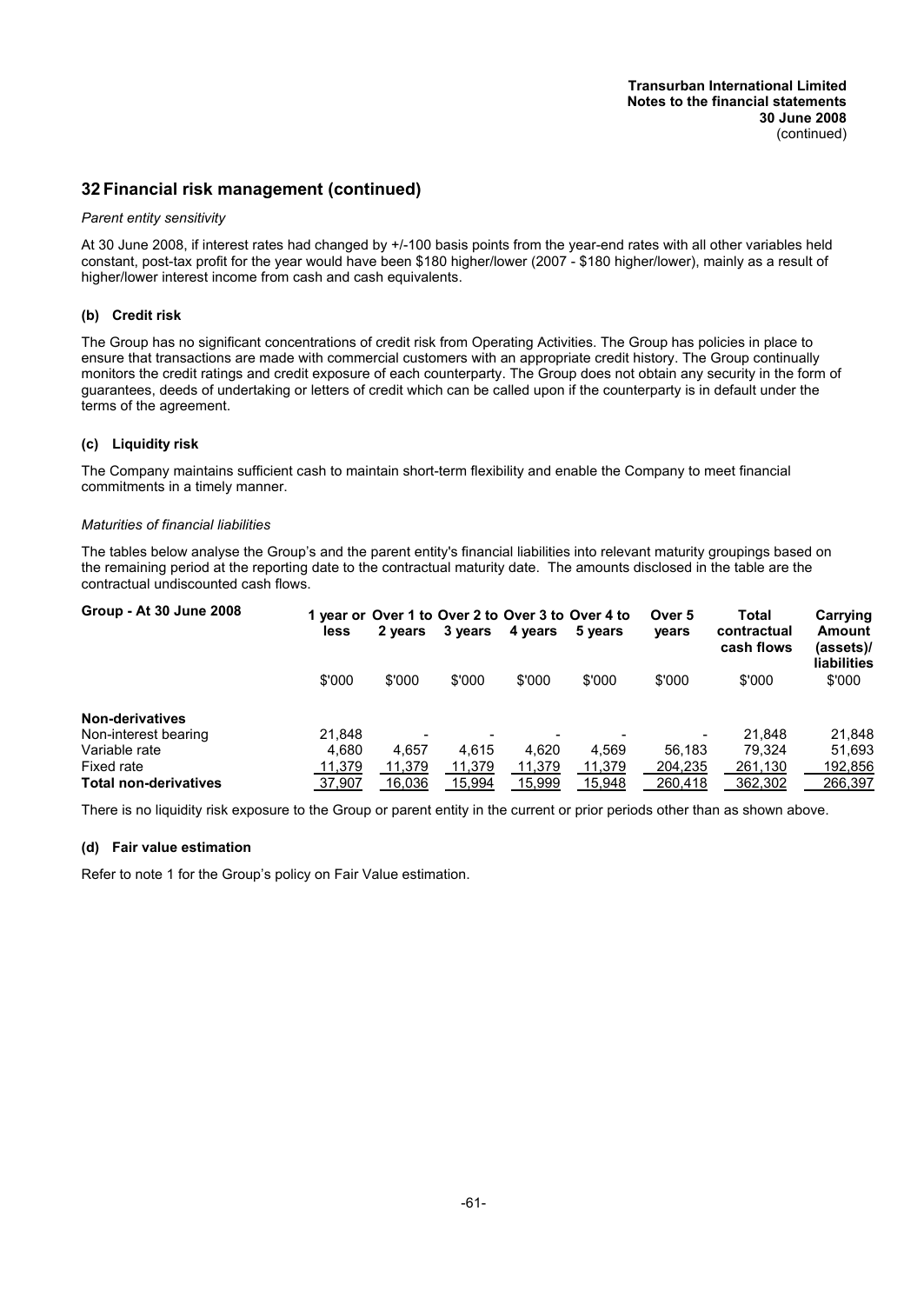In the directors' opinion:

- (a) the financial statements and notes set out on pages 21 to 61 are in accordance with the *Corporations Act 2001,* including:<br>(i)
	- (i) complying with Accounting Standards, the *Corporations Regulations 2001* and other mandatory professional reporting requirements; and
	- (ii) giving a true and fair view of the company's and consolidated entity's financial position as at 30 June 2008 and of their performance for the financial year ended on that date; and
- (b) there are reasonable grounds to believe that the company will be able to pay its debts as and when they become due and payable; and
- (c) the audited remuneration disclosures set out on pages 5 to 15 of the directors' report comply with Accounting Standards AASB 124 *Related Party Disclosures* and the *Corporations Regulations 2001*; and

The directors have been given the declarations by the chief executive officer and chief financial officer required by section 295A of the *Corporations Act 2001.*

This declaration is made in accordance with a resolution of the directors.

David J Ryan AO Director

Christopher J Lynch Director

Melbourne 26 August 2008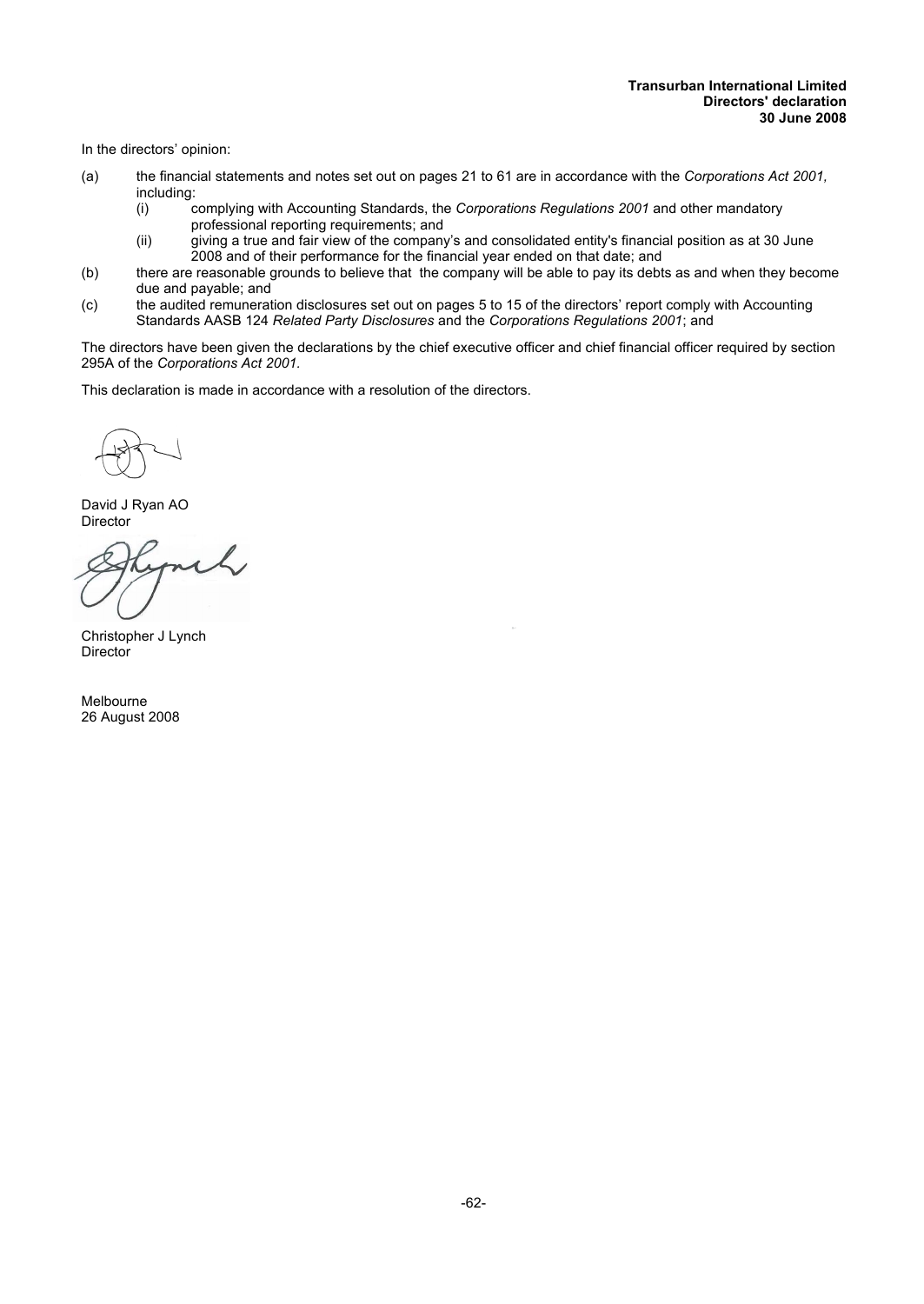# PriceWaT<sub>E</sub>RhousE(copers [@

#### **PricewaterhouseCoopers ABN 52 780 433 757**

Freshwater Place 2 Southbank Boulevard SOUTHBANK VIC 3006 GPO Box 1331L MELBOURNE VIC 3001 DX 77 website: www.pwc.com/au<br>Telephone +61 3 8603 1000

## **Independent auditor's report to the members of** Transmuck Telephone +61 3 8603 1000<br> **Transurban International Limited** Transmuck Transurban International Limited **Transurban International Limited**

#### **Report on the financial report**

We have audited the accompanying financial report of Transurban International Limited (the company), which comprises the balance sheet as at 30 June 2008, and the income statement, statement of changes in equity and cash flow statement for the year ended on that date, a summary of significant accounting policies, other explanatory notes and the directors' declaration for both Transurban International Limited and the Transurban International Limited Group (the consolidated entity). The consolidated entity comprises both the company and the entities it controlled at the year's end or from time to time during the financial year.

#### *Directors' responsibility for the financial report*

The directors of the company are responsible for the preparation and fair presentation of the financial report in accordance with Australian Accounting Standards (including the Australian Accounting Interpretations) and the *Corporations Act 2001*. This responsibility includes establishing and maintaining internal control relevant to the preparation and fair presentation of the financial report that is free from material misstatement, whether due to fraud or error; selecting and applying appropriate accounting policies; and making accounting estimates that are reasonable in the circumstances. In Note 1, the directors also state, in accordance with Accounting Standard AASB 101 *Presentation of Financial Statements*, that compliance with the Australian equivalent to International Financial Reporting Standards ensures that the financial report, comprising the consolidated financial statements and notes, complies with International Financial Reporting Standards.

#### *Auditor's responsibility*

Our responsibility is to express an opinion on the financial report based on our audit. We conducted our audit in accordance with Australian Auditing Standards. These Auditing Standards require that we comply with relevant ethical requirements relating to audit engagements and plan and perform the audit to obtain reasonable assurance whether the financial report is free from material misstatement.

An audit involves performing procedures to obtain audit evidence about the amounts and disclosures in the financial report. The procedures selected depend on the auditor's judgement, including the assessment of the risks of material misstatement of the financial report whether due to fraud or error. In making those risk assessments, the auditor considers internal control relevant to the entity's preparation and fair presentation of the financial report in order to design audit procedures that are appropriate in the circumstances, but not for the purpose of expressing an opinion on the effectiveness of the entity's internal control. An audit also includes evaluating the appropriateness of accounting policies used and the reasonableness of accounting estimates made by the directors, as well as evaluating the overall presentation of the financial report.

Our procedures include reading the other information in the Annual Report to determine whether it contains any material inconsistencies with the financial report.

For further explanation of an audit, visit our website http://www.pwc.com/au/financialstatementaudit.

Our audit did not involve an analysis of the prudence of business decisions made by directors or management.

We believe that the audit evidence we have obtained is sufficient and appropriate to provide a basis for our audit opinion.

#### *Independence*

In conducting our audit, we have complied with the independence requirements of the *Corporations Act 2001.*

Liability limited by a scheme approved under Professional Standards Legislation